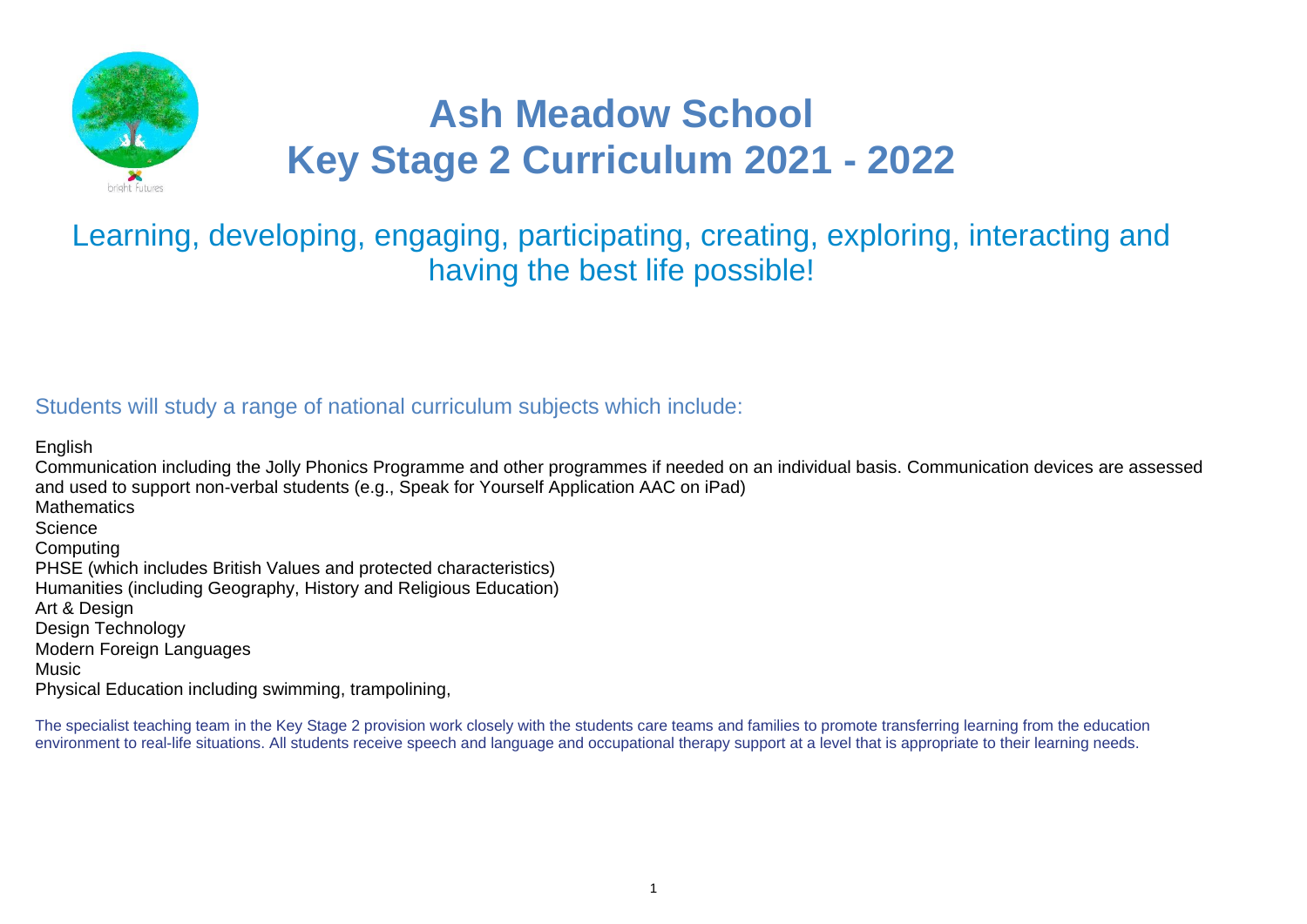|                |                     | <b>Key Stage 2</b>                                                                                                                                                                                                                                                                                                                               |                                                                                                                                                                                                                                                                                                                                                     |                                                                                                                                                                                                                                                                                                                           |                                                                                                                                                                                                                                                                                                                                                                                                                                                                                                     |                                                                                                                                                                                                                                                                                                                                                                                                                                   |                                                                                                                                                                                                                                                                                                                                           |  |  |  |
|----------------|---------------------|--------------------------------------------------------------------------------------------------------------------------------------------------------------------------------------------------------------------------------------------------------------------------------------------------------------------------------------------------|-----------------------------------------------------------------------------------------------------------------------------------------------------------------------------------------------------------------------------------------------------------------------------------------------------------------------------------------------------|---------------------------------------------------------------------------------------------------------------------------------------------------------------------------------------------------------------------------------------------------------------------------------------------------------------------------|-----------------------------------------------------------------------------------------------------------------------------------------------------------------------------------------------------------------------------------------------------------------------------------------------------------------------------------------------------------------------------------------------------------------------------------------------------------------------------------------------------|-----------------------------------------------------------------------------------------------------------------------------------------------------------------------------------------------------------------------------------------------------------------------------------------------------------------------------------------------------------------------------------------------------------------------------------|-------------------------------------------------------------------------------------------------------------------------------------------------------------------------------------------------------------------------------------------------------------------------------------------------------------------------------------------|--|--|--|
|                | <b>SUBJECT AREA</b> |                                                                                                                                                                                                                                                                                                                                                  | <b>TERM1</b>                                                                                                                                                                                                                                                                                                                                        | <b>TERM2</b>                                                                                                                                                                                                                                                                                                              |                                                                                                                                                                                                                                                                                                                                                                                                                                                                                                     |                                                                                                                                                                                                                                                                                                                                                                                                                                   | <b>TERM 3</b>                                                                                                                                                                                                                                                                                                                             |  |  |  |
|                | <b>READING</b>      | <b>Aliens love</b><br>underpants<br>To begin to read<br>Y3/Y4 exception<br>words<br>To read aloud books<br>(closely matched to<br>their improving phonic<br>knowledge), sounding<br>out unfamiliar<br>words accurately,<br>automatically and<br>without undue<br>hesitation.                                                                     | <b>Monsters love</b><br>underpants<br>To apply their growing<br>knowledge of root words<br>and prefixes, including<br>l in-, im-, il-, ir-, dis-,<br>mis-,<br>un-, re-, sub-, inter-,<br>super-, anti- and auto-<br>to begin to read aloud.                                                                                                         | <b>Myths &amp; Legends -</b><br><b>Greek Myths</b><br>To recognise, listen to<br>and discuss a wide<br>range of fiction, poetry,<br>plays, non-fiction and<br>reference books or<br>textbooks.                                                                                                                            | <b>Myths &amp; Legends -</b><br><b>Arthurian Legends</b><br>To use appropriate<br>terminology when<br>discussing texts (plot,<br>character, setting                                                                                                                                                                                                                                                                                                                                                 | <b>Adventure Stories</b><br>To check that the text<br>makes sense to them,<br>discussing their<br>understanding and<br>explaining the meaning<br>of words in context.<br>To discuss authors'<br>choice of words and<br>phrases for effect.                                                                                                                                                                                        | <b>Plays &amp; dialogues</b><br>To prepare and<br>perform poems and<br>play scripts that<br>show some<br>awareness of the<br>audience when<br>reading aloud.<br>To begin to use<br>appropriate intonation<br>and volume when<br>reading aloud.                                                                                            |  |  |  |
| <b>ENGLISH</b> | <b>WRITING</b>      | Justifying an<br>opinion<br>To spell many of the<br>Y3 and Y4 statutory<br>spelling words<br>correctly.<br>To try to maintain the<br>correct tense (including<br>the present perfect<br>tense) throughout a<br>piece of writing with<br>accurate subject/verb<br>agreement.<br>To use 'a' or 'an'<br>correctly throughout a<br>piece of writing. | <b>Writing to recount:</b><br><b>Letter writing</b><br>To spell some more<br>complex homophones<br>and near-homophones,<br>including here/hear,<br>brake/break and mail/<br>male.<br>To use the full range of<br>punctuation from<br>previous year groups.<br>To punctuate direct<br>speech accurately,<br>including the use of<br>inverted commas. | <b>Writing to compare</b><br>To use a neat, joined<br>handwriting style with<br>increasing accuracy and<br>speed.<br>To continue to use the<br>diagonal and horizontal<br>strokes that are needed<br>to join letters and to<br>understand which<br>letters, when adjacent to<br>one another, are best<br>left not joined. | <b>Explanations</b><br>To begin to use ideas<br>from their own<br>reading and modelled<br>examples to plan their<br>writing.<br>To proofread their<br>own and others' work<br>to check for errors<br>(with increasing<br>accuracy) and to<br>make improvements.<br>To begin to organise<br>their writing into<br>paragraphs around a<br>theme.<br>To compose and<br>rehearse sentences<br>orally (including<br>dialogue). To begin to<br>create settings,<br>characters, and plot in<br>narratives. | <b>Writing to Persuade</b><br>To demonstrate an<br>increasing<br>understanding of<br>purpose and audience<br>by discussing writing<br>similar to that which<br>they are planning to<br>write in order to<br>understand and learn<br>from its structure,<br>vocabulary and<br>grammar.<br>To begin to use the<br>structure of a wider<br>range of text types<br>(including the use of<br>simple layout devices in<br>non-fiction). | <b>Script writing</b><br>To recognise and use<br>the terms preposition,<br>conjunction, word<br>family, prefix, clause,<br>subordinate<br>clause, direct speech,<br>consonant, consonant<br>letter, vowel, vowel<br>letter and inverted<br>commas (or speech<br>marks<br>To make deliberate<br>ambitious word choices<br>to add detail.). |  |  |  |
|                | <b>S&amp;L</b>      | <b>Reading aloud</b><br>To listen carefully in a<br>range of different<br>contexts and usually<br>respond appropriately<br>to both adults and<br>their peers.                                                                                                                                                                                    | <b>Conversation</b><br>etiquette<br>To ask questions that<br>relate to what has<br>been heard or what<br>was presented to<br>them.                                                                                                                                                                                                                  | <b>Making comparisons</b><br>To rehearse reading<br>sentences and stories<br>aloud, taking note of<br>feedback from teachers<br>and peers.                                                                                                                                                                                | <b>Justifying yourself</b><br>To use vocabulary that<br>is appropriate to the<br>topic and/or the<br>audience.<br>To recognise powerful<br>vocabulary in stories/                                                                                                                                                                                                                                                                                                                                   | <b>Presenting in different</b><br>mediums<br>To organise what they<br>want to say so that it<br>has a clear purpose.<br>To begin to give<br>descriptions, recounts                                                                                                                                                                                                                                                                | <b>Performing in role</b><br>To engage in<br>discussions, making<br>relevant points or<br>asking relevant<br>questions to show they                                                                                                                                                                                                       |  |  |  |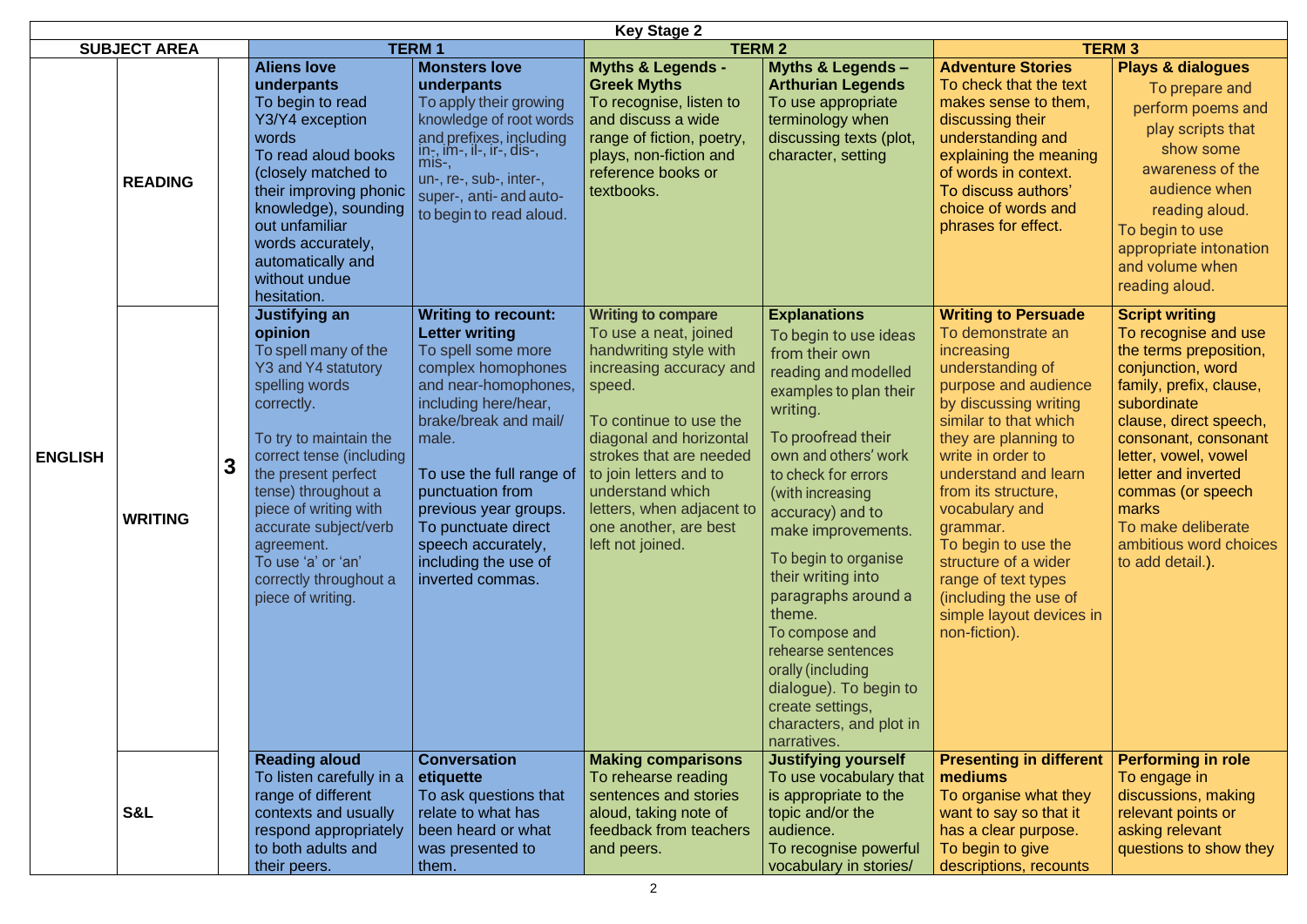|                |                     |   | To follow instructions<br>in a range of<br>unfamiliar situations.<br>To recognise when it<br>is needed and ask for<br>specific additional<br>information to clarify<br>instructions.<br><b>Nouns and Pronouns</b><br>for Clarity<br><b>Consonants and</b>                                                                                                                                     | To begin to offer<br>support for their<br>answers to questions<br>with justifiable<br>reasoning.<br><b>Adjectives</b><br>'A' or 'An'?<br>Prefixes: super-, anti-,                                                     | To speak regularly in<br>front of large and small<br>audiences.<br>To participate in role<br>play tasks, showing an<br>understanding of<br>character by choosing<br>appropriate words and<br>phrases to indicate a<br>person's emotions.<br><b>Verbs</b><br><b>Compound Nouns</b><br>Prefixes: dis-, mis-, un | texts that they read or<br>listen to and begin to<br>try to use these words<br>and phrases in their<br>own talk.<br>To discuss topics that<br>are unfamiliar to their<br>own direct experience.<br>Adverbs - Time, Place<br>& Cause<br>Prefixes: in | and narrative retellings<br>with added details to<br>engage listeners.<br><b>Prepositions</b><br>Prefixes: re-, sub-, inter-<br>Suffixes beginning with                                                                                                              | have followed a<br>conversation.<br>To take account of the<br>viewpoints of others<br>when participating in<br>discussions.<br>Homophones<br>Suffixes: -ous<br><b>Word Families</b>                                                           |
|----------------|---------------------|---|-----------------------------------------------------------------------------------------------------------------------------------------------------------------------------------------------------------------------------------------------------------------------------------------------------------------------------------------------------------------------------------------------|-----------------------------------------------------------------------------------------------------------------------------------------------------------------------------------------------------------------------|---------------------------------------------------------------------------------------------------------------------------------------------------------------------------------------------------------------------------------------------------------------------------------------------------------------|-----------------------------------------------------------------------------------------------------------------------------------------------------------------------------------------------------------------------------------------------------|----------------------------------------------------------------------------------------------------------------------------------------------------------------------------------------------------------------------------------------------------------------------|-----------------------------------------------------------------------------------------------------------------------------------------------------------------------------------------------------------------------------------------------|
|                | <b>SPAG</b>         |   | <b>Vowels</b>                                                                                                                                                                                                                                                                                                                                                                                 | auto<br><b>Present Tense</b>                                                                                                                                                                                          | Subordinating                                                                                                                                                                                                                                                                                                 | Suffixes: -ation                                                                                                                                                                                                                                    | <b>Vowels</b>                                                                                                                                                                                                                                                        | <b>Place and Cause</b>                                                                                                                                                                                                                        |
|                |                     |   | Suffixes: -ly<br><b>Subordinate Clauses</b>                                                                                                                                                                                                                                                                                                                                                   | Apostrophes                                                                                                                                                                                                           | Conjunctions<br><b>Inverted Commas</b>                                                                                                                                                                                                                                                                        | Coordinating<br>Conjunctions                                                                                                                                                                                                                        | <b>Time Conjunctions</b><br>Paragraphs                                                                                                                                                                                                                               | Conjunctions<br><b>Editing and Evaluating</b>                                                                                                                                                                                                 |
|                |                     |   |                                                                                                                                                                                                                                                                                                                                                                                               |                                                                                                                                                                                                                       | <b>Key Stage 2</b>                                                                                                                                                                                                                                                                                            | <b>Organisational Devices</b>                                                                                                                                                                                                                       |                                                                                                                                                                                                                                                                      |                                                                                                                                                                                                                                               |
|                | <b>SUBJECT AREA</b> |   |                                                                                                                                                                                                                                                                                                                                                                                               | <b>TERM1</b>                                                                                                                                                                                                          | <b>TERM 2</b>                                                                                                                                                                                                                                                                                                 |                                                                                                                                                                                                                                                     |                                                                                                                                                                                                                                                                      | <b>TERM3</b>                                                                                                                                                                                                                                  |
| <b>ENGLISH</b> | <b>READING</b>      | 4 | <b>The Twits</b><br>To read Y4 exception<br>words*, discussing<br>the unusual<br>correspondences<br>between spelling and<br>these occur in the word.<br>To read most words<br>fluently and attempt to<br>decode any unfamiliar<br>words with increasing<br>speed and skill.<br>To apply their<br>knowledge of root<br>words, prefixes and<br>suffixes/word endings<br>to read aloud fluently. | <b>The Twits</b><br>To discuss and<br>compare texts from a<br>wide variety of genres<br>and writers.<br>To read for a range of<br>purposes<br>To identify themes and<br>conventions in a wide<br>range of books.      | <b>Myths and Legends</b><br>To identify how<br>language, structure and<br>presentation contribute<br>to meaning.<br>To identify main ideas<br>drawn from more than<br>one paragraph and<br>summarise these.                                                                                                   | <b>Stories by the same</b><br>author<br><b>Discuss vocabulary</b><br>used to capture<br>readers' interest and<br>imagination.                                                                                                                       | <b>Humorous stories</b><br>To draw inferences from<br>characters' feelings,<br>thoughts and motives<br>that justifies their<br>actions, supporting their<br>views with evidence<br>from the text.<br>To justify predictions<br>from details stated and<br>implied.   | <b>Stories from other</b><br>cultures<br>To use all of the<br>organisational devices<br>available within a non-<br>fiction text to retrieve,<br>record and discuss<br>information.                                                            |
|                | <b>WRITING</b>      |   | <b>Writing to compare</b><br>To increase the<br>legibility, consistency<br>and quality of their<br>handwriting.<br>To confidently use<br>diagonal and<br>horizontal joining<br>strokes throughout<br>their independent                                                                                                                                                                        | <b>Sequencing ideas</b><br>To compose and<br>rehearse sentences<br>orally (including<br>dialogue),<br>progressively building<br>a varied and<br>rich vocabulary and<br>an increasing range of<br>sentence structures. | <b>Writing to reflect</b><br>To write a range of<br>narratives and non-<br>fiction pieces using a<br>consistent and<br>appropriate structure<br>(including genre-specific<br>layout devices).<br>To write a range of<br>narratives that are well-                                                             | Non-chronological<br>reports<br>To create detailed<br>settings, characters,<br>and plot in narratives to<br>engage the reader and<br>to add atmosphere.<br>To begin to read aloud<br>their own writing, to a<br>group or the whole                  | <b>Persuasive writing</b><br>To always maintain an<br>accurate tense<br>throughout a piece of<br>writing.<br>To always use Standard<br><b>English verb inflections</b><br>accurately, e.g. 'we<br>were' rather than 'we<br>was' and 'I did' rather<br>than 'I done'. | <b>Making comparisons</b><br>To use subordinate<br>clauses, extending the<br>range of sentences with<br>more than one clause<br>by using a wider range<br>of conjunctions, which<br>are sometimes in varied<br>positions within<br>sentences. |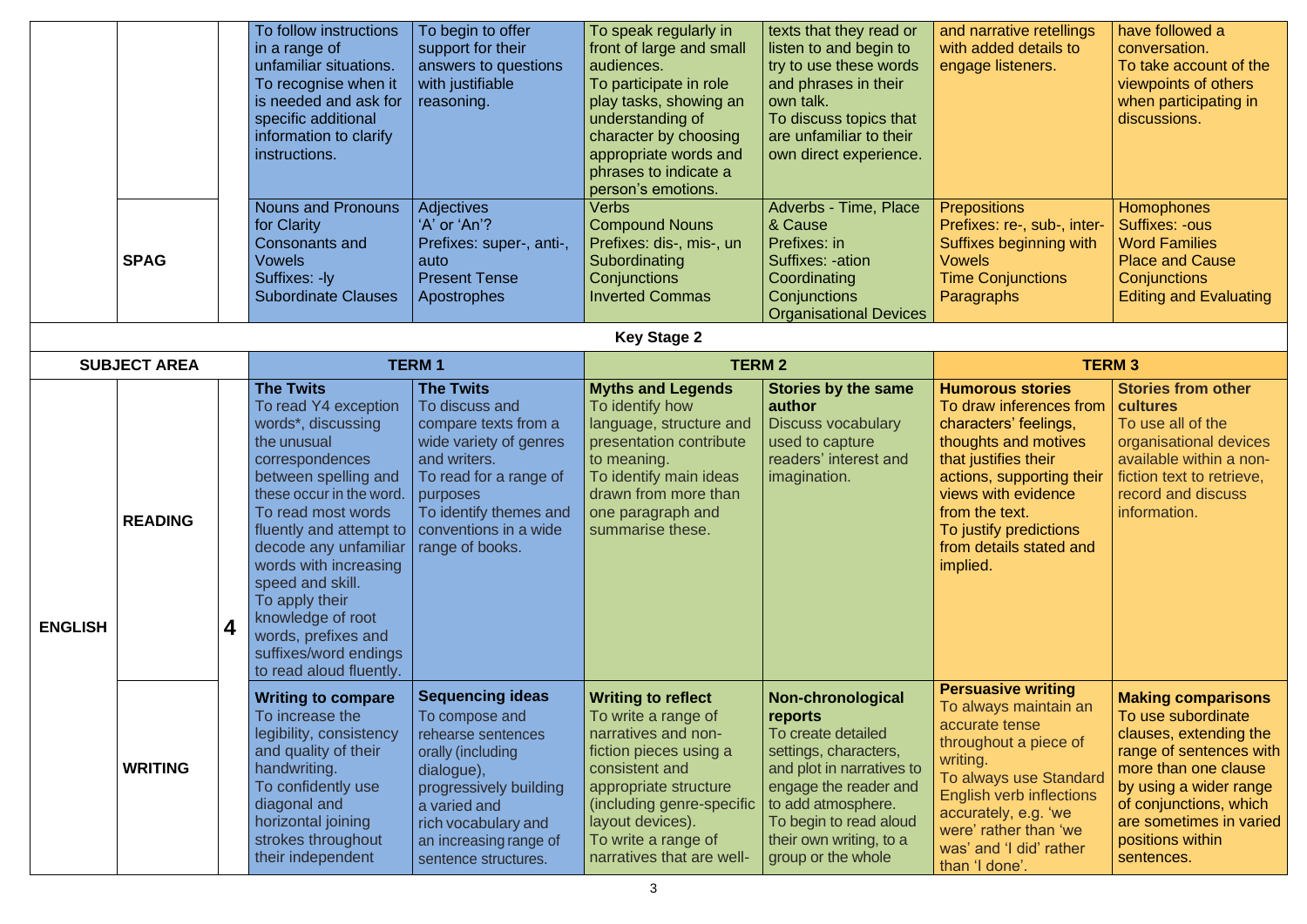|                |   | writing to increase<br>fluency.                                                                                                                                         | To consistently organise<br>their writing into<br>paragraphs around a<br>theme to add cohesion<br>and to aid the reader.<br>To proofread<br>consistently and amend<br>their own and others'<br>writing, correcting errors<br>in grammar,<br>punctuation and spelling<br>and adding nouns/<br>pronouns for cohesion | structured and well-<br>paced.<br>To use all of the<br>necessary punctuation<br>in direct speech,<br>including a comma after<br>the reporting clause and<br>all end punctuation<br>within the inverted<br>commas.<br>To consistently use<br>apostrophes for singular<br>and plural possession. | class, using appropriate<br>intonation and to control<br>the tone and volume so<br>that the meaning is<br>clear.                                                                                                                                                                                                                                                                        | To recognise and use<br>the terms determiner,<br>pronoun, possessive<br>pronoun and adverbial.                                                                                                                                                                                                                                                                                                                         | To expand noun<br>phrases with the<br>addition of ambitious<br>modifying adjectives<br>and prepositional<br>phrases, e.g., the<br>heroic soldier with an<br>unbreakable spirit.<br>To consistently choose<br>nouns or pronouns<br>appropriately to aid<br>cohesion and avoid<br>repetition, e.g., he, she,<br>they, $I,$ |
|----------------|---|-------------------------------------------------------------------------------------------------------------------------------------------------------------------------|--------------------------------------------------------------------------------------------------------------------------------------------------------------------------------------------------------------------------------------------------------------------------------------------------------------------|------------------------------------------------------------------------------------------------------------------------------------------------------------------------------------------------------------------------------------------------------------------------------------------------|-----------------------------------------------------------------------------------------------------------------------------------------------------------------------------------------------------------------------------------------------------------------------------------------------------------------------------------------------------------------------------------------|------------------------------------------------------------------------------------------------------------------------------------------------------------------------------------------------------------------------------------------------------------------------------------------------------------------------------------------------------------------------------------------------------------------------|--------------------------------------------------------------------------------------------------------------------------------------------------------------------------------------------------------------------------------------------------------------------------------------------------------------------------|
| <b>S&amp;L</b> |   | <b>Performing in role</b><br>To listen carefully in a<br>range of different<br>contexts and usually<br>respond appropriately<br>to both adults and<br>their peers.      | <b>Justifying a</b><br>viewpoint<br>To generate relevant<br>questions to ask a<br>specific<br>speaker/audience in<br>response to what has<br>been said.<br>To regularly offer<br>answers that are<br>supported with<br>justifiable reasoning.                                                                      | <b>Expressing my ideas</b><br>To use intonation when<br>reading aloud to<br>emphasise punctuation.<br>To practise and<br>rehearse sentences and<br>stories, gaining<br>feedback on their<br>performance from<br>teachers and peers<br>To begin to challenge<br>opinions with respect.          | <b>Speeches</b><br>To take on a specific<br>role in role-play/drama<br>activities and<br>participate in focused<br>discussion while<br>remaining in character.<br>To discuss the<br>language choices of<br>other speakers and<br>how this may vary in<br>different situations.<br>To engage in<br>meaningful discussions   vocabulary in stories/<br>in all areas of the<br>curriculum. | <b>Telling jokes</b><br>To regularly use<br>interesting adjectives,<br>adverbial phrases and<br>extended noun phrases<br>in speech.<br>To know and use<br>language that is<br>acceptable in formal<br>and informal situations<br>with increasing<br>confidence.<br>To recognise powerful<br>texts that they read or<br>listen to, building these<br>words and phrases into<br>their own talk in an<br>appropriate way. | <b>Story telling</b><br>To give descriptions,<br>recounts and narrative<br>retellings with specific<br>details to actively<br>engage listeners.<br>To debate issues and<br>make their opinions on<br>topics clear.<br>To adapt their ideas in<br>response to new<br>information.                                         |
| <b>SPAG</b>    |   | <b>Singular and Plural</b><br><b>Nouns</b><br><b>Pronouns</b><br><b>Standard English</b><br><b>Compound Words</b><br><b>Adverbs To Express</b><br><b>Time and Cause</b> | <b>Possessive Pronouns</b><br><b>Fronted Adverbials</b><br><b>Prepositions To</b><br><b>Express Time and</b><br>Cause<br><b>Plural and Possessive</b><br>$'s$ -s'<br><b>Commas</b>                                                                                                                                 | Adjectives<br>Homophones<br><b>Commas after Fronted</b><br><b>Adverbials</b><br><b>Expanded Noun</b><br><b>Phrases</b><br><b>Editing and Evaluating</b>                                                                                                                                        | <b>Determiners</b><br><b>Word Families</b><br><b>Prepositional Phrases</b><br><b>Verb Tenses - Present</b><br>inverted Commas                                                                                                                                                                                                                                                           | <b>Verb Inflections</b><br><b>Conjunctions to Express</b><br><b>Time and Cause</b><br><b>Suffixes</b><br><b>Possessive</b><br><b>Apostrophes</b><br><b>Paragraphs</b>                                                                                                                                                                                                                                                  | <b>Verb Tenses - Past</b><br><b>Prefixes</b><br><b>Plural Possessive</b><br><b>Apostrophes</b><br><b>Subordinate Clauses</b><br><b>Organisational Devices</b>                                                                                                                                                            |
| <b>READING</b> | 5 | How to train n your<br><b>Dragon</b><br>To read most words<br>fluently and attempt to<br>decode any unfamiliar<br>words with increasing<br>speed and skill,             | How to train n your<br><b>Dragon</b><br>To read most Y5<br>exception words,<br>discussing the unusual<br>correspondences<br>between spelling and                                                                                                                                                                   | <b>Spooky stories</b><br>To read a wide range<br>of genres, identifying<br>the characteristics of<br>text types (such as the<br>use of the first person<br>in writing diaries and                                                                                                              | <b>Dramatic plays</b><br>To participate in<br>discussions about<br>books that are read to<br>them and those they<br>can read for                                                                                                                                                                                                                                                        | <b>Classic fiction</b><br>To make predictions<br>based on details stated<br>and implied, justifying<br>them in detail with<br>evidence from the text.                                                                                                                                                                                                                                                                  | <b>Modern fiction</b><br>To continually show an<br>awareness of audience<br>when reading out loud<br>using intonation, tone,<br>volume and action                                                                                                                                                                        |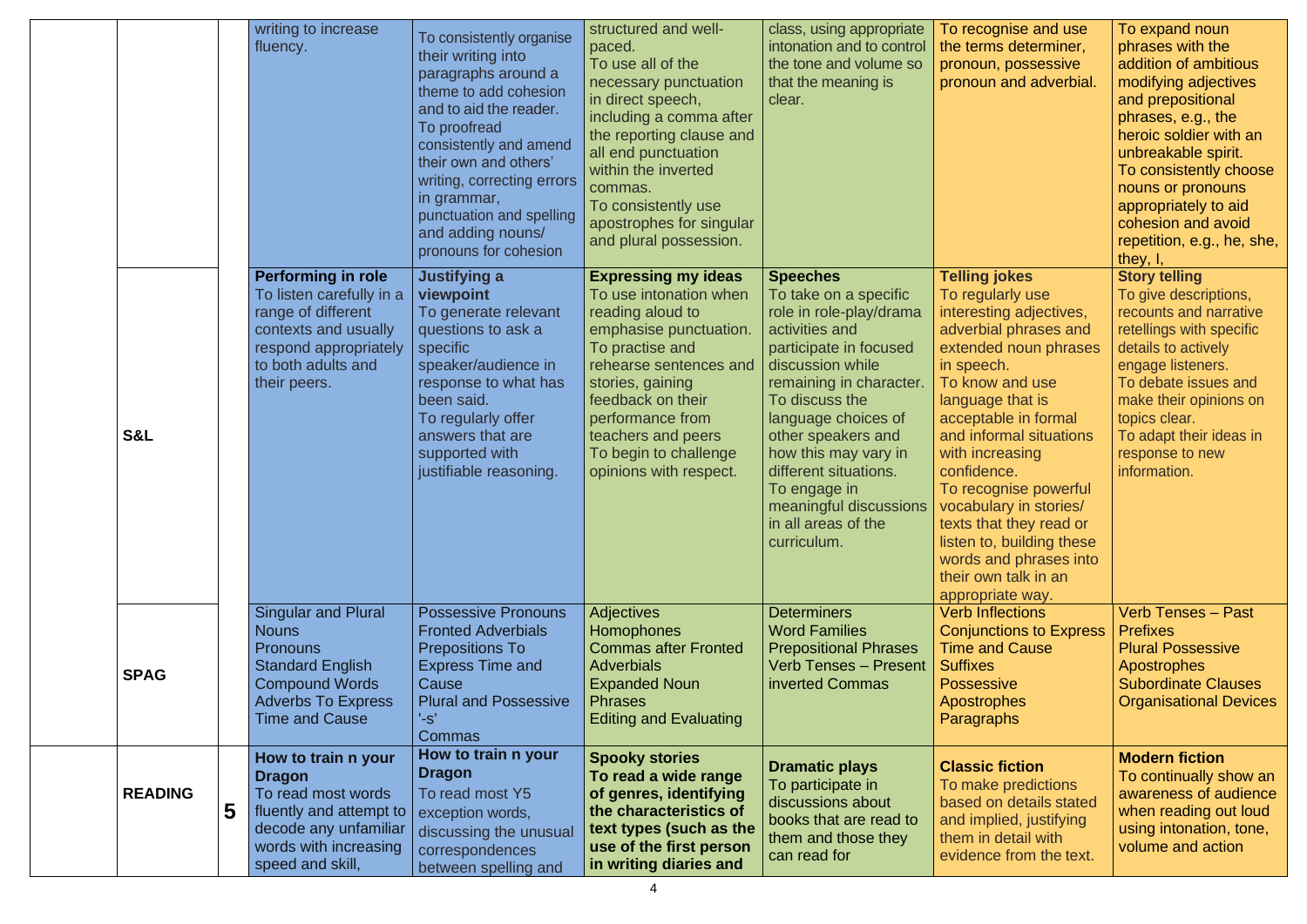|                | recognising their<br>meaning through<br>contextual cues.<br>To apply their growing<br>knowledge of root<br>words, prefixes and<br>suffixes/ word<br>endings, including<br>-sion, -tion, -cial, -tial,<br>-ant/-ance/-ancy, -<br>ent/- ence/-ency, -<br>able/-ably and -<br>ible/ibly, to read aloud<br>fluently                                           | sound and where<br>these occur in the word<br>To discuss vocabulary<br>used by the author to<br>create effect including<br>figurative language.<br>To evaluate the use of<br>authors' language and<br>explain how it has<br>created an impact on<br>the reader                                                                                                                                                    | autobiographies) and<br>differences between<br>text types.<br>To use knowledge of<br>texts and organisation<br>devices to retrieve,<br>record and discuss<br>information from fiction<br>and non-fiction texts                                                         | themselves, building<br>on their own and<br>others' ideas and<br>challenging views<br>courteously.<br>To identify main ideas<br>drawn from more than<br>one paragraph.<br>To recommend texts to<br>peers based on<br>personal choice.                                                                                                                   | To draw inferences from<br>characters' feelings,<br>thoughts and motives.                                                                                                                                                                                                                                                                                                                                                                                                              |                                                                                                                                                                                                                                                                                                                                                                                                                                                                                                                              |
|----------------|-----------------------------------------------------------------------------------------------------------------------------------------------------------------------------------------------------------------------------------------------------------------------------------------------------------------------------------------------------------|-------------------------------------------------------------------------------------------------------------------------------------------------------------------------------------------------------------------------------------------------------------------------------------------------------------------------------------------------------------------------------------------------------------------|------------------------------------------------------------------------------------------------------------------------------------------------------------------------------------------------------------------------------------------------------------------------|---------------------------------------------------------------------------------------------------------------------------------------------------------------------------------------------------------------------------------------------------------------------------------------------------------------------------------------------------------|----------------------------------------------------------------------------------------------------------------------------------------------------------------------------------------------------------------------------------------------------------------------------------------------------------------------------------------------------------------------------------------------------------------------------------------------------------------------------------------|------------------------------------------------------------------------------------------------------------------------------------------------------------------------------------------------------------------------------------------------------------------------------------------------------------------------------------------------------------------------------------------------------------------------------------------------------------------------------------------------------------------------------|
| <b>WRITING</b> | <b>Creating Imagery</b><br>To spell many of the<br>Y5 and Y6 statutory<br>spelling words<br>correctly.<br>To convert nouns or<br>adjectives into verbs<br>using the suffix -ate<br>(e.g., activate,<br>motivate<br>communicate).<br>To convert nouns or<br>adjectives into verbs<br>using the suffix -ise<br>(e.g., criticise,<br>advertise, capitalise). | <b>Re-contextualise</b><br>writing<br>To convert nouns or<br>adjectives into verbs<br>using the suffix -ify<br>(e.g., signify, falsify,<br>glorify).<br>To convert nouns or<br>adjectives into verbs<br>using the suffix -en<br>(e.g., blacken,<br>brighten, flatten).<br>To use a range of<br>adverbs and modal<br>verbs to indicate<br>degrees of possibility,<br>e.g., surely, perhaps,<br>should, might, etc. | <b>Writing to argue</b><br>To spell complex<br>homophones and near-<br>homophones, including<br>who's/whose and<br>stationary/stationery.<br>To use the first three or<br>four letters of a word to<br>check spelling, meaning<br>or both of these in a<br>dictionary. | <b>Writing to inform</b><br>To increase the speed<br>of their handwriting so<br>that problems with<br>forming letters do not<br>get in the way of<br>writing down what they<br>want to say.<br>To be clear about what<br>standard of<br>handwriting is<br>appropriate for a<br>particular task, e.g.,<br>quick notes or a final<br>handwritten version. | <b>Letter writing</b><br>To plan their writing by<br>identifying the audience<br>for and purpose of the<br>writing, selecting the<br>appropriate form and<br>using other similar<br>writing as models for<br>their own.<br>To consider, when<br>planning narratives, how<br>authors have developed<br>characters and settings<br>in what pupils have<br>read, listened to or seen<br>performed.<br>To regularly use<br>dialogue to convey a<br>character and to<br>advance the action. | <b>Writing to persuade</b><br>To proofread work to<br>précis longer passages<br>by removing<br>unnecessary repetition<br>or irrelevant details.<br>To consistently link<br>ideas across<br>paragraphs.<br>To proofread their work<br>to assess the<br>effectiveness of their<br>own and others' writing<br>and to make necessary<br>corrections and<br>improvements.<br>To describe settings,<br>characters and<br>atmosphere with<br>carefully-chosen<br>vocabulary to enhance<br>mood, clarify meaning<br>and create pace. |
| <b>S&amp;L</b> | <b>Expressing humour</b><br>To listen carefully,<br>making timely<br>contributions and<br>asking questions that<br>are responsive to<br>others' ideas and<br>views, e.g.,<br>participate in a<br>collaborative project<br>where they listen to                                                                                                            | <b>Turn taking &amp;</b><br>responding<br>To ask questions<br>which deepen<br>conversations and/or<br>further their<br>knowledge.<br>To understand how to<br>answer questions that<br>require more detailed                                                                                                                                                                                                       | <b>Debating an issue</b><br>To narrate stories with<br>intonation and<br>expression to add detail<br>and excitement for the<br>listener.<br>To use feedback from<br>peers and teachers (and<br>from observing other<br>speakers) to make                               | <b>Tour guide</b><br>commentary<br>To regularly use<br>interesting adjectives,<br>adverbial phrases and<br>extended noun<br>phrases in speech.<br>To know and use<br>language that is<br>acceptable in formal<br>and informal situations                                                                                                                | <b>Directing others</b><br>To plan and present<br>information clearly with<br>ambitious added detail<br>and description for the<br>listener.<br>To participate in<br>debates/arguments and<br>use relevant details to<br>support their opinions                                                                                                                                                                                                                                        | <b>Persuasive speeches</b><br>To develop, agree to<br>and evaluate rules for<br>effective discussion;<br>follow their own rules in<br>small groups and<br>whole-class<br>conversations.<br>To engage in longer<br>and sustained                                                                                                                                                                                                                                                                                              |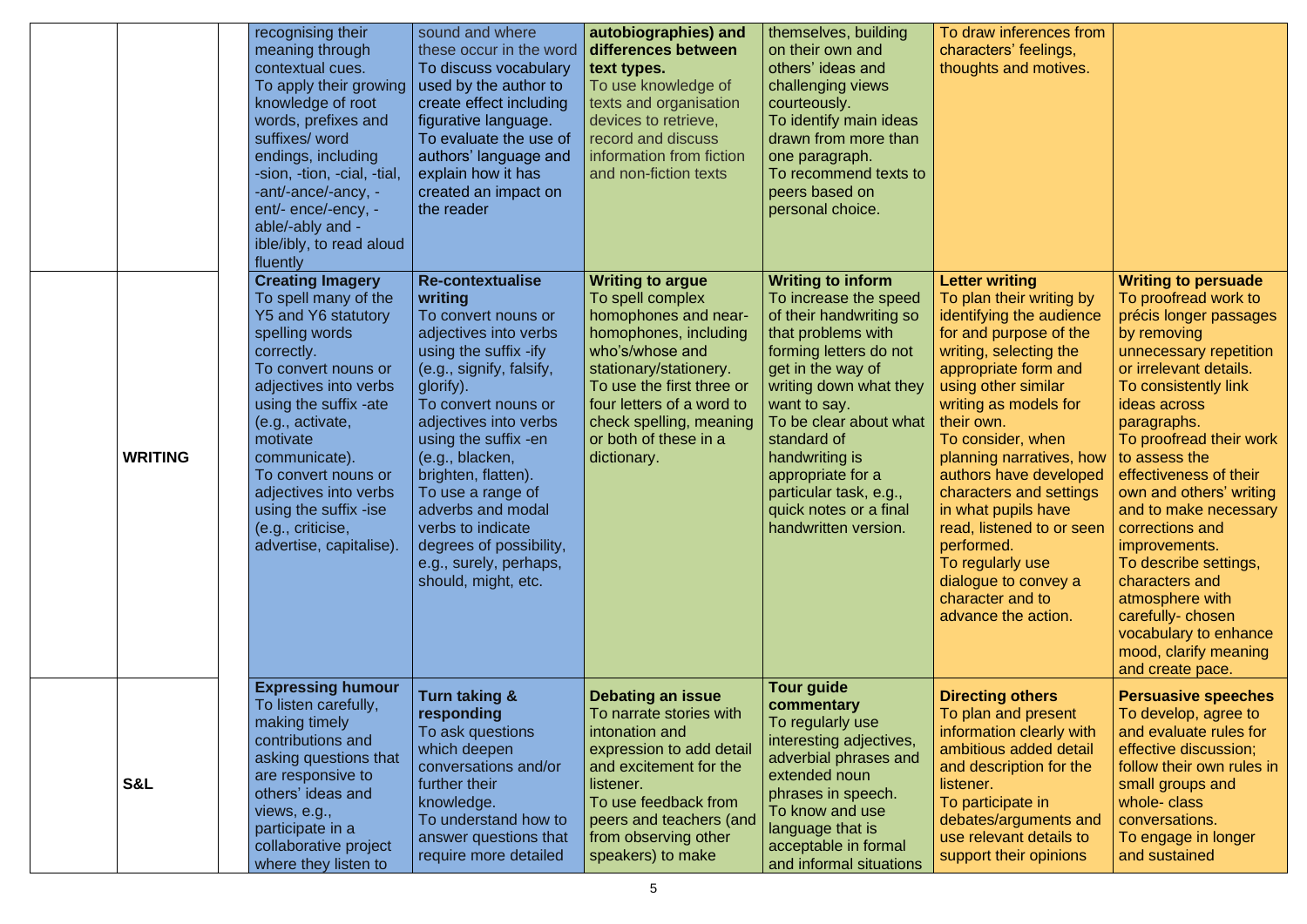|                |   | the ideas of others<br>and adapt these to<br>meet the needs of the<br>group                                                                                                                                                                                                                                                         | answers and<br>justification.                                                                                                                                                                                                                                                                       | improvements to<br>performance.<br>To combine vocabulary<br>choices, gestures and<br>body movement to take<br>on and maintain the role<br>of a character.                                                                                                                                                                         | with increasing<br>confidence.<br>To recognise powerful<br>vocabulary in stories/<br>texts that they read or<br>listen to, building these<br>words and phrases into<br>their own talk in an<br>appropriate way.                                                                  | and adding humour<br>where appropriate.                                                                                                                                                                                                                                                                               | discussions about a<br>range of topics.<br>To ask questions, offer<br>suggestions, challenge<br>ideas and give opinions<br>in order to take an<br>active part in<br>discussions.                                                                                                                                        |
|----------------|---|-------------------------------------------------------------------------------------------------------------------------------------------------------------------------------------------------------------------------------------------------------------------------------------------------------------------------------------|-----------------------------------------------------------------------------------------------------------------------------------------------------------------------------------------------------------------------------------------------------------------------------------------------------|-----------------------------------------------------------------------------------------------------------------------------------------------------------------------------------------------------------------------------------------------------------------------------------------------------------------------------------|----------------------------------------------------------------------------------------------------------------------------------------------------------------------------------------------------------------------------------------------------------------------------------|-----------------------------------------------------------------------------------------------------------------------------------------------------------------------------------------------------------------------------------------------------------------------------------------------------------------------|-------------------------------------------------------------------------------------------------------------------------------------------------------------------------------------------------------------------------------------------------------------------------------------------------------------------------|
| <b>SPAG</b>    |   | <b>Proper Nouns</b><br><b>Adverbs of Possibility</b><br><b>Converting Nouns</b><br>and Adjectives into<br>Verbs - Suffixes -ate,<br>$-$ ise, $-$ ify<br><b>Tenses: Past &amp;</b><br><b>Present Progressive</b><br>and Present Perfect<br><b>Possessive Plural</b><br>Apostrophes                                                   | <b>Adverbs</b><br><b>Degrees of Possibility</b><br><b>Modal Verbs</b><br>Verb Prefixes dis-, de-,<br>mis-, over-, re<br>Verb Inflections &<br><b>Standard English</b><br><b>Using Inverted</b><br>Commas                                                                                            | <b>Prepositions</b><br><b>More Prefixes</b><br>Coordinating<br>Conjunctions<br><b>Using Inverted Commas</b><br><b>(Changing the Position</b><br>of the Reporting Clause)<br><b>Parenthesis - Brackets</b><br><b>Commas for Meaning</b><br>and Clarity                                                                             | <b>Determiners</b><br><b>More Suffixes</b><br>Subordinating<br>Conjunctions<br><b>Linking Paragraphs</b><br>with Adverbials<br>Direct & Indirect<br>(Reported) Speech                                                                                                            | <b>Pronouns &amp; Possessive</b><br><b>Pronouns</b><br><b>Word Families</b><br><b>Subordinate Clauses</b><br><b>Writing Cohesive</b><br><b>Paragraphs</b><br><b>Parenthesis – Commas</b><br>Homophones                                                                                                                | <b>Adverbials/Fronted</b><br><b>Adverbials</b><br><b>Dictionary Work</b><br><b>Relative Clauses</b><br><b>Editing &amp; Evaluating</b><br><b>Parenthesis - Dashes</b>                                                                                                                                                   |
| <b>READING</b> | 6 | Diary of a wimpy kid<br>To read fluently with<br>full knowledge of all<br>Y6 exception words,<br>root words, prefixes,<br>suffixes/word<br>endings <sup>*</sup> and to<br>decode any unfamiliar $\vert$ these occur in the<br>words with increasing<br>speed and skill,<br>recognising their<br>meaning through<br>contextual cues. | Diary of a wimpy kid<br>To read most Y6<br>exception words,<br>discussing the unusual<br>correspondences<br>between spelling and<br>sound and where<br>word.                                                                                                                                        | Diary of a wimpy kid<br><b>Roderick Rules</b><br>To read for pleasure,<br>discussing, comparing<br>and evaluating in depth<br>across a wide range of<br>genres, including myths,<br>legends, traditional<br>stories, modern fiction,<br>fiction from our literary<br>heritage and books from<br>other cultures and<br>traditions. | Diary of a wimpy kid<br><b>Roderick Rules</b><br>To recognise more<br>complex themes in<br>what they read (such<br>as loss or heroism).<br>To explain and discuss<br>their understanding of<br>what they have read,<br>including through<br>formal presentations<br>and debates, | Diary of a wimpy kid<br>last straw<br>To listen to guidance<br>and feedback on the<br>quality of their<br>explanations and<br>contributions to<br>discussions and to<br>make improvements<br>when participating in<br>discussions.<br>To draw out key<br>information and to<br>summarise the main<br>ideas in a text. | Diary of a wimpy kid<br>last straw<br>To analyse and<br>evaluate the use of<br>language, including<br>figurative language and<br>how it is used for effect,<br>using technical<br>terminology such as<br>metaphor, simile,<br>analogy, imagery, style<br>and effect.                                                    |
| <b>WRITING</b> |   | <b>Sensory writing</b><br>To spell all of the Y5<br>and Y6 statutory<br>spelling words<br>correctly.<br>To use dictionaries<br>and thesauruses to<br>check the spelling<br>and meaning of words<br>and confidently find<br>synonyms and<br>antonyms.                                                                                | <b>Writing to recount</b><br>To recognise when to<br>use a non-joined style<br>(e.g., for labelling a<br>diagram or data,<br>writing an email<br>address or for algebra)<br>and capital letters<br>(e.g., for filling in a<br>form).<br>To write legibly,<br>fluently and with<br>increasing speed. | <b>Writing to impress</b><br>To use further<br>organisational and<br>presentational devices<br>to structure text and to<br>guide the reader (e.g.,<br>headings, bullet points,<br>underlining).<br>To use a wide range of<br>devices to build<br>cohesion within and<br>across paragraphs.                                        | <b>Writing to express</b><br>To write effectively for<br>a range of purposes<br>and audiences,<br>selecting the<br>appropriate form and<br>drawing independently<br>on what they have<br>read as models for<br>their own writing<br>(including literary<br>language,             | <b>Writing to argue</b><br>To use the subjunctive<br>form in formal writing.<br>To use the perfect form<br>of verbs to mark<br>relationships of time and<br>cause.<br>To use the passive<br>voice.<br>To use question tags<br>in informal writing.<br>To ensure the<br>consistent and correct                         | <b>Writing to persuade</b><br>To recognise and use<br>the terms subject,<br>object, active, passive,<br>synonym, antonym,<br>ellipsis, hyphen,<br>colon, semi-colon and<br>bullet points.<br>To use the full range of<br>punctuation taught at<br>key stage 2 correctly,<br>including consistent<br>and accurate use of |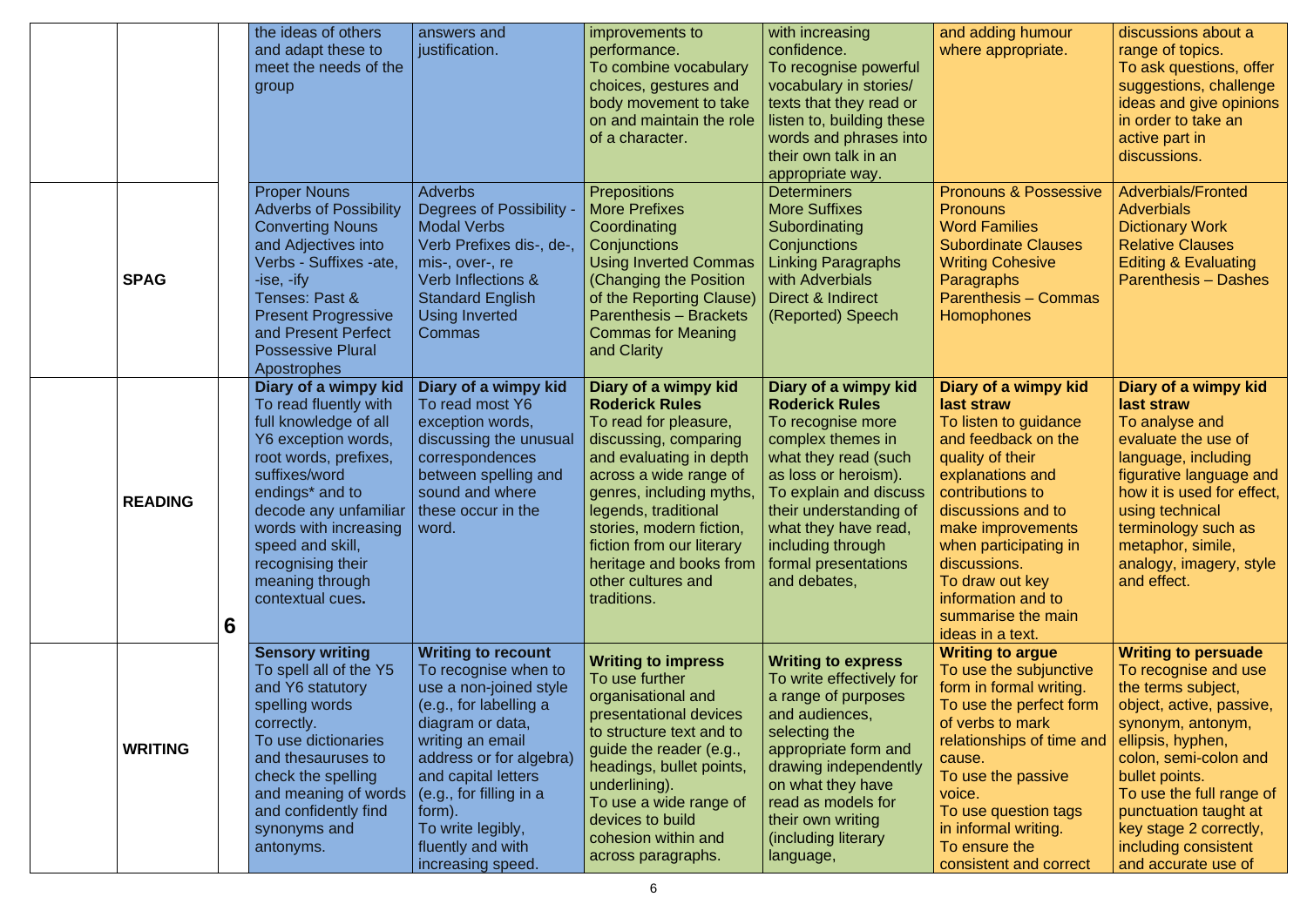|              |                     |   |                             |                             | To habitually proofread       | characterisation,               | use of tense throughout         | semi- colons, dashes,         |
|--------------|---------------------|---|-----------------------------|-----------------------------|-------------------------------|---------------------------------|---------------------------------|-------------------------------|
|              |                     |   |                             |                             | for spelling and              | structure, etc.).               | all pieces                      | colons, hyphens, and,         |
|              |                     |   |                             |                             | punctuation errors.           | To distinguish between          | of writing, including the       | when necessary, to use        |
|              |                     |   |                             |                             |                               | the language of                 | correct subject and verb        | such punctuation              |
|              |                     |   |                             |                             |                               | speech and writing and          | agreement when using            | precisely to enhance          |
|              |                     |   |                             |                             |                               | to choose the                   | singular and plural             | meaning and avoid             |
|              |                     |   |                             |                             |                               | appropriate level of            |                                 | ambiguity.                    |
|              |                     |   |                             |                             |                               | formality.                      |                                 |                               |
|              |                     |   | <b>Giving directions</b>    | <b>Commenting</b>           | <b>Compliment others</b>      | <b>Expression &amp; fluency</b> | <b>Challenging others</b>       | <b>Deliver a manifesto</b>    |
|              |                     |   | To make                     | respectfully                | To participate                | To use relevant                 | respectfully                    | To use spoken                 |
|              |                     |   | improvements based          | To regularly ask            | confidently in a range of     | strategies to build their       | To confidently explain          | language to develop           |
|              |                     |   | on constructive             | relevant questions to       | different performances,       | vocabulary.                     | the meaning of words            | understanding through         |
|              |                     |   | feedback on their           | extend their                | role                          | To use adventurous              | and offer alternative           | speculating,                  |
|              |                     |   | listening skills.           | understanding and           | play exercises and            | and ambitious                   | synonyms                        | hypothesising,                |
|              |                     |   |                             | knowledge.                  | <i>improvisations</i>         | vocabulary in speech,           | To communicate                  | imagining and exploring       |
|              | <b>S&amp;L</b>      |   |                             | To articulate and justify   | (including acting in role).   | which is always                 | confidently across a            | ideas.                        |
|              |                     |   |                             | answers with                | To gain, maintain and         | appropriate to the              | range of contexts and to        | To refer back to their        |
|              |                     |   |                             | confidence in a range       | monitor the interest of       | topic, audience and             | a range of audiences.           | original thoughts when        |
|              |                     |   |                             | of situations.              | the listener(s).              | purpose.                        | To articulate and justify       | their opinions have           |
|              |                     |   |                             |                             | To select and use             |                                 | arguments and opinions          | changed and give              |
|              |                     |   |                             |                             | appropriate registers for     |                                 | with confidence.                | reasons for their             |
|              |                     |   |                             |                             | effective                     |                                 |                                 | change of focus.              |
|              |                     |   |                             |                             | communication.                |                                 |                                 |                               |
|              |                     |   | <b>Noun Phrases</b>         | <b>Pronouns &amp;</b>       | <b>Synonyms and</b>           | <b>Subject and Object</b>       | <b>Direct and Reported</b>      | <b>Verb Tenses</b>            |
|              |                     |   | <b>Modal Verbs and</b>      | <b>Possessive Pronouns</b>  | <b>Antonyms</b>               | <b>Ambiguity</b>                | <b>Speech</b>                   | <b>Editing and Evaluating</b> |
|              |                     |   | <b>Subjunctive Mood</b>     | <b>Adverbs to Show</b>      | <b>Adverbs to Show</b>        | Hyphenated                      | <b>Active and Passive</b>       | Parenthesis - Brackets,       |
|              |                     |   | <b>Suffixes - Nouns and</b> | Frequency                   | <b>Possibility</b>            | <b>Compound Words</b>           | Semi-colons, Colons             | <b>Commas and Dashes</b>      |
|              | <b>SPAG</b>         |   | <b>Adjectives to Verbs</b>  | <b>Prefixes</b>             | <b>Root Words</b>             | <b>Bullet Points</b>            | and Dashes to Mark              | <b>Formal and Informal</b>    |
|              |                     |   | <b>Relative Clauses</b>     | <b>Colons in Lists</b>      | <b>Hyphens</b>                | <b>Perfect Form of Verbs</b>    | <b>Clauses</b>                  | Writing                       |
|              |                     |   | Commas.                     | Subordinating               | Coordinating                  | to Mark Relationships           | <b>Formal and Informal</b>      | <b>Cohesion Across</b>        |
|              |                     |   |                             | Conjunctions and            | Conjunctions                  | of Time and Cause               | <b>Speech and Vocabulary</b>    | <b>Paragraphs</b>             |
|              |                     |   |                             | <b>Clauses</b>              |                               |                                 | <b>Layout Devices</b>           |                               |
|              |                     |   |                             |                             | <b>Key Stage 2</b>            |                                 |                                 |                               |
|              |                     |   |                             |                             |                               |                                 |                                 |                               |
|              | <b>SUBJECT AREA</b> |   |                             | <b>TERM1</b>                | <b>TERM 2</b>                 |                                 |                                 | <b>TERM3</b>                  |
|              |                     |   | <b>Number &amp; place</b>   | <b>Addition:</b>            | <b>Subtraction: One, tens</b> | <b>Multiplication: 3, 4</b>     | <b>Division: 3, 4 and 8. 2.</b> | <b>Fractions:</b> Halves and  |
|              |                     |   | value:                      | One, tens and               | and hundredths.               | and 8. $2$ digit and 1-         | digit and 1 digit mental        | quarters.                     |
|              | <b>Number</b>       |   | Count in 4, 8, 50 and       | hundredths. Written,        | Written, mental, check        | digit problems.                 | and written problems.           |                               |
|              |                     |   | 100. Compare and            | mental, check and           | and problems.                 |                                 |                                 |                               |
|              |                     |   | order up to 1000.           | problems.                   |                               |                                 |                                 |                               |
|              |                     |   | Length, height&             | Mass & weight &             | <b>Capacity &amp; volume</b>  | Time /Statistics: Tell          | Date / Statistics:              | <b>Money:</b>                 |
| <b>MATHS</b> |                     | 3 | <b>Statistics</b>           | <b>Statistics: Measure,</b> | <b>Statistics: Measure,</b>   | time Roman, 12/24-              | Seconds in a minute,            | Recognise and know            |
|              | <b>Measure</b>      |   | Measure, compare,           | compare, add and            | compare, add and              | hour, estimate, record          | days in month, etc              | the value of different        |
|              |                     |   | add and subtract,           | subtract, units.            | subtract, units.              | and compare                     | compare durations of            | denominations of coins        |
|              |                     |   | units.                      |                             |                               |                                 | events.                         | and notes                     |
|              |                     |   | <b>Properties of 2D</b>     | <b>Properties of 3D</b>     | <b>Comparing 2D and</b>       | <b>Position: Horizontal,</b>    | <b>Direction:</b> Angles as a   | <b>Movement: Quarter,</b>     |
|              | <b>Geometry</b>     |   | shapes:                     | shapes: Make 3D             | <b>3D shapes: Recognise</b>   | vertical, perpendicular         | property of shape or a          | half and 3 quarter turn.      |
|              |                     |   |                             |                             |                               | and parallel lines              | description of a turn.          |                               |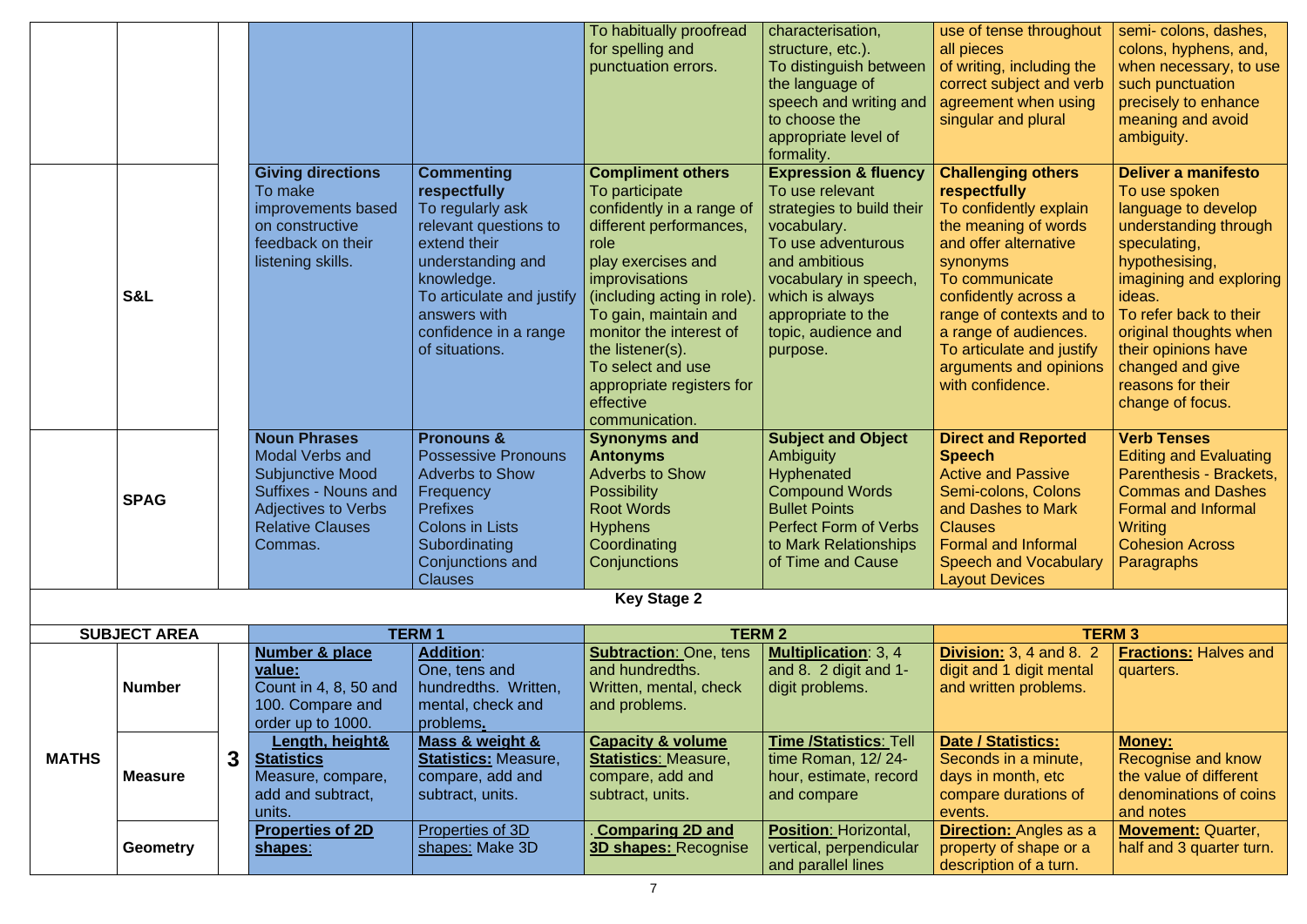|                 |                         | Draw 2D shapes,                                                                                                                                | shapes using                                                                                                                              | 2D and 3D shapes in                                                                                                                                       |                                                                                                                                             |                                                                                                                                                       |                                                                                                                        |
|-----------------|-------------------------|------------------------------------------------------------------------------------------------------------------------------------------------|-------------------------------------------------------------------------------------------------------------------------------------------|-----------------------------------------------------------------------------------------------------------------------------------------------------------|---------------------------------------------------------------------------------------------------------------------------------------------|-------------------------------------------------------------------------------------------------------------------------------------------------------|------------------------------------------------------------------------------------------------------------------------|
|                 |                         | measure perimeter of                                                                                                                           | modelling materials.                                                                                                                      | different orientations.                                                                                                                                   |                                                                                                                                             |                                                                                                                                                       |                                                                                                                        |
|                 |                         | 2D shapes.                                                                                                                                     |                                                                                                                                           |                                                                                                                                                           |                                                                                                                                             |                                                                                                                                                       |                                                                                                                        |
|                 |                         |                                                                                                                                                |                                                                                                                                           | <b>Key Stage 2</b>                                                                                                                                        |                                                                                                                                             |                                                                                                                                                       |                                                                                                                        |
|                 |                         | <b>Number &amp; place</b>                                                                                                                      | <b>Addition: 4-digit</b>                                                                                                                  | <b>Subtraction: 4-digit</b>                                                                                                                               | <b>Multiplication: 12x</b>                                                                                                                  | <b>Division: 12x table,</b>                                                                                                                           | <b>Fractions: Round</b>                                                                                                |
| <b>Number</b>   |                         | value: Count in 6, 7,<br>9 25 and 1000.<br>Compare and order<br>numbers. Round 10,<br>100, 1000                                                | column method.<br>Estimate use inverse.<br>Two step problems.                                                                             | column method.<br>Estimate use inverse.<br>Two step problems.                                                                                             | table, multiply 0, 1, 2<br>and 3 digits.                                                                                                    | Divide by 0, 1 2 and 3<br>digits.                                                                                                                     | decimals, add and<br>minus fractions. Write<br>equivalents.                                                            |
| <b>Measure</b>  | $\overline{\mathbf{4}}$ | Length, height&<br><b>Statistics: Convert</b><br>measurements,<br>measure perimeter,<br>area.                                                  | <b>Mass &amp; weight</b><br><b>Statistics: Convert</b><br>estimate, compare<br>calculate. Interpret,<br>solve problems.                   | <b>Capacity &amp; volume</b><br><b>Statistics: Convert</b><br>estimate, compare<br>calculate. Interpret,<br>solve problems.                               | <b>Time/Statistics:</b><br>Convert estimate,<br>compare calculate.<br>Interpret, solve<br>problems.                                         | <b>Date / Statistics:</b><br>Convert estimate,<br>compare calculate.<br>Interpret, solve<br>problems.                                                 | <b>Money/Statistics:</b><br>Column addition,<br>change and difference.                                                 |
| <b>Geometry</b> |                         | <b>Properties of 2D</b><br>shapes: Lines of<br>symmetry, complete a<br>symmetric figure.                                                       | <b>Properties of 3D</b><br>shapes: Compare and<br>classify shapes.                                                                        | <b>Comparing 2D and 3D</b><br>shapes: Compare and<br>classify shapes.                                                                                     | <b>Position: Positions on</b><br>a 2-D grid as<br>coordinates. Plot<br>points and draw sides<br>to complete a polygon.                      | <b>Direction: Compare</b><br>and order angles. Acute<br>and obtuse angles.                                                                            | <b>Movement: Describe</b><br>movements as<br>translations left/right<br>up/down.                                       |
| <b>Number</b>   |                         | Number & place<br>value: Numbers up to<br>1,000,000, rounding<br>and Roman<br>Numerals.                                                        | <b>Addition: Sums with 4</b><br>digits, rounding to<br>check, multi-step<br>problems.                                                     | <b>Subtraction:</b><br>Calculations with 4<br>digits, rounding to<br>check, multi-step<br>problems.                                                       | <b>Multiplication:</b><br>Multiples, factors.<br>Prime numbers up to<br>100. Multiply 4 digits<br>by 2 digits. Decimals,<br>square numbers. | <b>Division: Multiples and</b><br>factors. Prime numbers<br>up to 100. Divide 4<br>digits by up to 2 digits.<br>Decimals, square<br>numbers.          | <b>Fractions: Order,</b><br>equivalent, add and<br>subtract, write as<br>decimals, percentages<br>round numbers.       |
| <b>Measure</b>  | 5                       | Length, height&<br><b>Statistics: Convert</b><br>metrics, use<br>equivalent measures.<br>Calculate area and<br>volume., tables.                | <b>Mass &amp; weight</b><br><b>Statistics: Convert</b><br>metrics, use equivalent<br>measures. Problem<br>solves use inverse to<br>check. | <b>Capacity &amp; volume</b><br><b>Statistics: Convert</b><br>metrics, use equivalent<br>measures. Problem<br>solves use inverse to<br>check. Line graph. | <b>Time /Statistics:</b><br>Convert metrics, use<br>equivalent measures.<br>Problem solves use<br>inverse to check.<br>Timetables.          | <b>Date / Statistics:</b><br>Convert metrics, use<br>equivalent measures.<br>Problem solved use<br>inverse to check. Read<br>dates.                   | <b>Money/Statistics:</b><br><b>Column</b><br>addition/subtraction.<br>Decimal place.<br>Compare prices.                |
| <b>Geometry</b> |                         | <b>Properties of 2D</b><br>shapes: Compare<br>regular and irregular<br>polygons                                                                | <b>Properties of 3D</b><br>shapes: Identify 3D<br>shapes form 2D<br>representations.                                                      | <b>Comparing 2D and 3D</b><br>shapes: Know acute<br>and obtuse, right angles<br>measure                                                                   | <b>Position: Identify,</b><br>describe and represent<br>translations.                                                                       | <b>Direction: Identify</b><br>describe and represent<br>reflections.                                                                                  | <b>Movement: Identify</b><br>angles at a point.                                                                        |
| <b>Number</b>   | 6                       | <b>Algebra/ Number &amp;</b><br>place value:<br>Numbers up to<br>10,000,000, round<br>whole numbers, use<br>negative numbers,<br>problem solve | <b>Algebra/ Addition:</b><br>mental calculations,<br>multi-step problems,<br>operations order,<br>method and why.<br>Estimate.            | <b>Algebra/Subtraction:</b><br>mental calculations,<br>multi-step problems,<br>operations order,<br>method and why,<br>estimate.                          | Algebra/<br><b>Multiplication:</b> factors,<br>multiples, prime, 4<br>digits by 2 digits long<br>multiplication,<br>estimate.               | <b>Algebra/Division:</b><br>divide 4 digits by 2<br>digits written method,<br>divide interpreting<br>fractions, decimals and<br>remainders, estimate. | <b>Fractions: factors to</b><br>simply, compare and<br>order,<br>add/subtract/multiply/di<br>vide, decimal – fraction. |
| <b>Measure</b>  |                         | Length, height&<br><b>Convert units of</b><br>measure to 3 decimal<br>places, Miles-KM                                                         | <b>Mass &amp; Weight</b><br><b>Statistics: Convert</b><br>units of measure to 3                                                           | <b>Capacity &amp; volume</b><br><b>Statistics: Convert</b><br>units of measure to 3                                                                       | <b>Time /Statistics:</b><br>Convert units of<br>measure to 3 decimal                                                                        | <b>Ratio/Proportion:</b><br>Relative sizes of two<br>quantities, calculate                                                                            | <b>Money/Statistics:</b><br>Mental strategies,<br>decimal places.                                                      |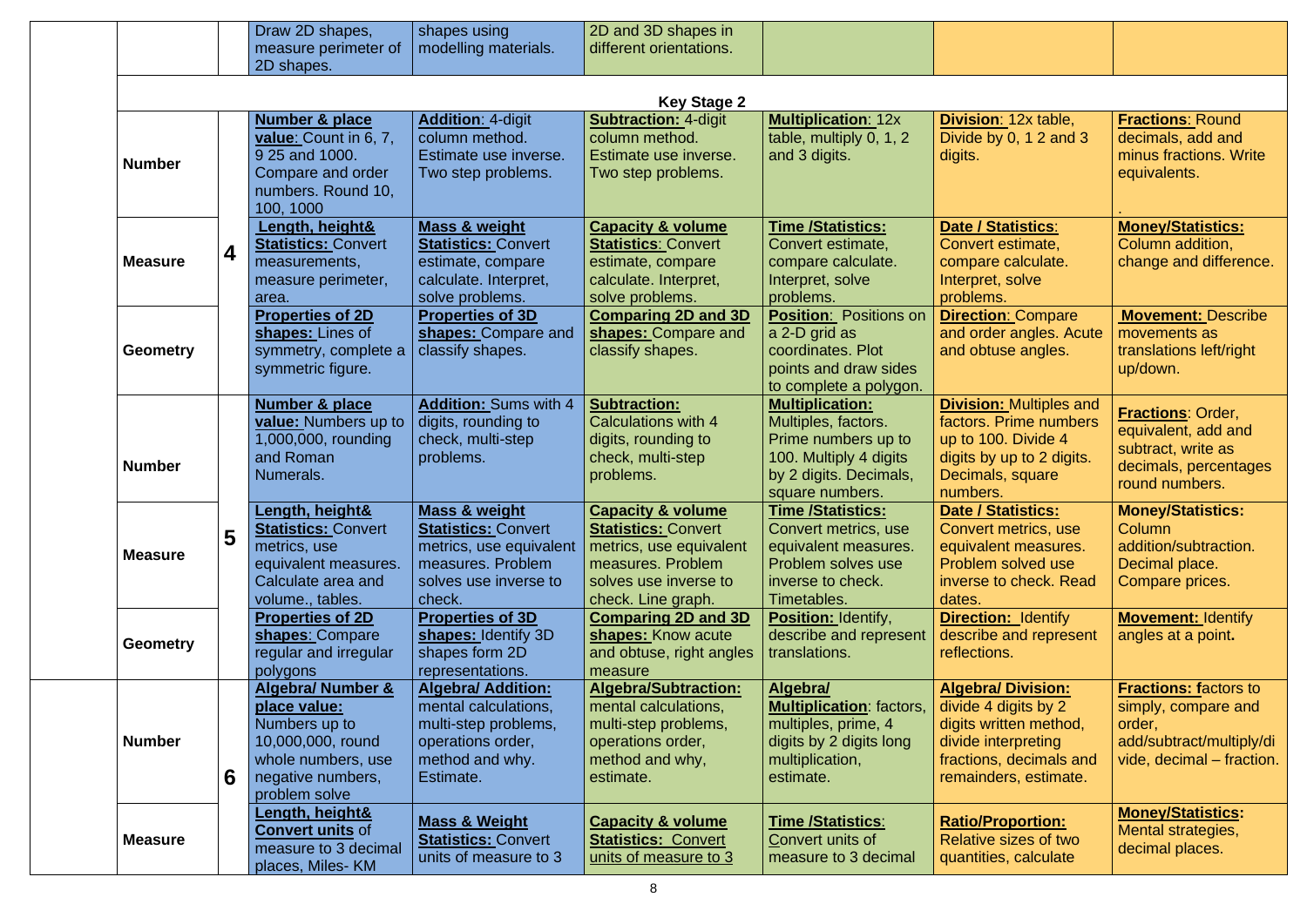|                |  | <b>Geometry</b>     |                | <b>Statistics: interpret pie</b><br>charts.<br><b>Properties of 2D</b><br>shapes: Draw 2D<br>shapes given<br>dimensions and<br>angles, area.                                                                                                                                                                              | decimal places,<br>Interpret line graphs.<br><b>Properties of 3D</b><br>shapes: Recognise,<br>describe and build 3D<br>shapes – nets, volume.                                                                                                                                                                                                                                                                                              | decimal places,<br>construct pie charts<br><b>Comparing 2D and 3D</b><br>shapes: Compare and<br>classify shapes,<br>illustrate parts of a<br>circle, find angles                                                                                                                                                                    | places, construct line<br>graphs.<br><b>Position: Describe</b><br>position as full<br>coordinate grid (four<br>quadrants) Translation.                                                                                                                                                                                                                                                                                                                                          | percentages, scale<br>factor.<br><b>Direction: Draw simple</b><br>shapes, reflect in the<br>axes. (4 quadrant)                                                                                                                                                                                                                                                                                                                                                                                                                                                 | <b>Movement: recognise</b><br>angles where they meet<br>at a point, are on a<br>straight line, or are<br>vertically opposite, and<br>find missing angles.                                                                                                                                                                                                                                                                                                                                                                               |
|----------------|--|---------------------|----------------|---------------------------------------------------------------------------------------------------------------------------------------------------------------------------------------------------------------------------------------------------------------------------------------------------------------------------|--------------------------------------------------------------------------------------------------------------------------------------------------------------------------------------------------------------------------------------------------------------------------------------------------------------------------------------------------------------------------------------------------------------------------------------------|-------------------------------------------------------------------------------------------------------------------------------------------------------------------------------------------------------------------------------------------------------------------------------------------------------------------------------------|---------------------------------------------------------------------------------------------------------------------------------------------------------------------------------------------------------------------------------------------------------------------------------------------------------------------------------------------------------------------------------------------------------------------------------------------------------------------------------|----------------------------------------------------------------------------------------------------------------------------------------------------------------------------------------------------------------------------------------------------------------------------------------------------------------------------------------------------------------------------------------------------------------------------------------------------------------------------------------------------------------------------------------------------------------|-----------------------------------------------------------------------------------------------------------------------------------------------------------------------------------------------------------------------------------------------------------------------------------------------------------------------------------------------------------------------------------------------------------------------------------------------------------------------------------------------------------------------------------------|
|                |  |                     |                |                                                                                                                                                                                                                                                                                                                           |                                                                                                                                                                                                                                                                                                                                                                                                                                            | <b>Key Stage 2</b>                                                                                                                                                                                                                                                                                                                  |                                                                                                                                                                                                                                                                                                                                                                                                                                                                                 |                                                                                                                                                                                                                                                                                                                                                                                                                                                                                                                                                                |                                                                                                                                                                                                                                                                                                                                                                                                                                                                                                                                         |
|                |  | <b>SUBJECT AREA</b> |                |                                                                                                                                                                                                                                                                                                                           | <b>TERM1</b>                                                                                                                                                                                                                                                                                                                                                                                                                               |                                                                                                                                                                                                                                                                                                                                     | <b>TERM 2</b>                                                                                                                                                                                                                                                                                                                                                                                                                                                                   |                                                                                                                                                                                                                                                                                                                                                                                                                                                                                                                                                                | <b>TERM3</b>                                                                                                                                                                                                                                                                                                                                                                                                                                                                                                                            |
| <b>SCIENCE</b> |  |                     | 3 <sup>1</sup> | <b>Forces and Magnets</b><br>Identify the forces<br>acting on objects.<br>Investigate how a toy<br>car moves over<br>different surfaces.<br>Sort magnetic and<br>non-magnetic<br>materials.<br>Investigate the<br>strength of magnets.<br>Explore magnetic<br>poles.<br>Observe how<br>magnets attract some<br>materials. | <b>Scientists and</b><br><b>Inventors</b><br>The Plant Hunters -<br>find out about the way<br>new plants arrived in<br>our country.<br>Marie Curie - explain<br>how Marie Curie's<br>work on x-rays helps<br>us identify bones.<br>George Washington<br>Carver - explain how<br>George Washington<br>Carver helped farmers<br>to grow crops.<br><b>Fossil Finders - explain</b><br>how fossils can be<br>used to find the age of<br>rocks. | <b>Rocks</b><br><b>Types of Rocks.</b><br><b>Grouping Rocks.</b><br>explain how fossils are<br>formed.<br><b>Explain Mary Anning's</b><br>contribution to<br>palaeontology.<br>explain how soil is<br>formed.<br>Soil Profiles - observe<br>carefully and<br>systematically. present<br>my findings using<br>scientific vocabulary. | Light<br>Recognise that I need<br>light to see things, and<br>that dark is the absence<br>of light.<br>Investigate which<br>surfaces reflect light.<br>Use a mirror to reflect<br>light and explain how<br>mirrors work.<br>Know that light from the<br>sun can be dangerous<br>and that there are ways<br>we can protect our<br>eyes.<br>can investigate which<br>materials block light to<br>form shadows.<br>Find patterns when<br>investigating how<br>shadows change size. | <b>Plants</b><br>name the different parts<br>of flowering plants and<br>explain their jobs.<br>set up an investigation<br>to find out what plants<br>need to grow well.<br>Record my<br>observations.<br>Present the results of<br>my investigation using<br>scientific language.<br><b>Moving Water -</b><br>investigate how water is<br>transported in plants.<br>Name the different parts<br>of a flower and explain<br>their role in pollination<br>and fertilisation.<br>Understand and order<br>the stages of the life<br>cycle of a flowering<br>plant. | <b>Animals Including</b><br><b>Humans</b><br><b>Nutrition - sort foods</b><br>into food groups and<br>find out about the<br>nutrients that different<br>foods provide.<br><b>Food Labels - explore</b><br>the nutritional values of<br>different foods by<br>gathering information<br>from food labels.<br>Skeletons - sort animal<br>skeletons into groups,<br>discussing patterns and<br>similarities and<br>differences.<br><b>Human Skeletons -</b><br>investigate an idea<br>about how the human<br>skeleton supports<br>movement. |
|                |  |                     |                |                                                                                                                                                                                                                                                                                                                           |                                                                                                                                                                                                                                                                                                                                                                                                                                            | <b>Key Stage 2</b>                                                                                                                                                                                                                                                                                                                  |                                                                                                                                                                                                                                                                                                                                                                                                                                                                                 |                                                                                                                                                                                                                                                                                                                                                                                                                                                                                                                                                                |                                                                                                                                                                                                                                                                                                                                                                                                                                                                                                                                         |
|                |  |                     | 4              | <b>Electricity</b><br>Explain ways that<br>electricity is<br>generated.<br><b>Identify electrical</b><br>appliances and the<br>types of electricity<br>they use.<br>Identify complete and<br>incomplete circuits.                                                                                                         | <b>Scientists and</b><br><b>Inventors</b><br><b>Madagascar in Danger</b><br>- explore deforestation<br>and conservation in<br>Madagascar. Find out<br>about soil erosion.<br>Alexander Graham Bell<br>- describe Alexander<br><b>Graham Bell and his</b>                                                                                                                                                                                   | <b>Sound</b><br>Describe and explain<br>sound sources.<br><b>Explain how different</b><br>sounds travel.<br>Explore ways to<br>change the pitch of a<br>sound.<br>Investigate ways to<br>absorb sound.                                                                                                                              | <b>States of Matter</b><br>Solid, Liquid or Gas? -<br>sort and describe<br>materials.<br>Investigate gases and<br>explain their properties.<br>Investigate materials as<br>they change state.                                                                                                                                                                                                                                                                                   | <b>Living Things and</b><br><b>Their Habitats</b><br><b>Grouping Living Things</b><br><b>Classifying Vertebrates</b><br><b>Invertebrate Hunt</b><br>Show the characteristics<br>of living things in a table<br>and a key.<br><b>Local Habitat Survey.</b>                                                                                                                                                                                                                                                                                                      | <b>Animals Including</b><br><b>Humans</b><br>Identify and name parts<br>of the human digestive<br>system.<br>Explain the functions of<br>the digestive system.<br>Identify the types and<br>functions of teeth.                                                                                                                                                                                                                                                                                                                         |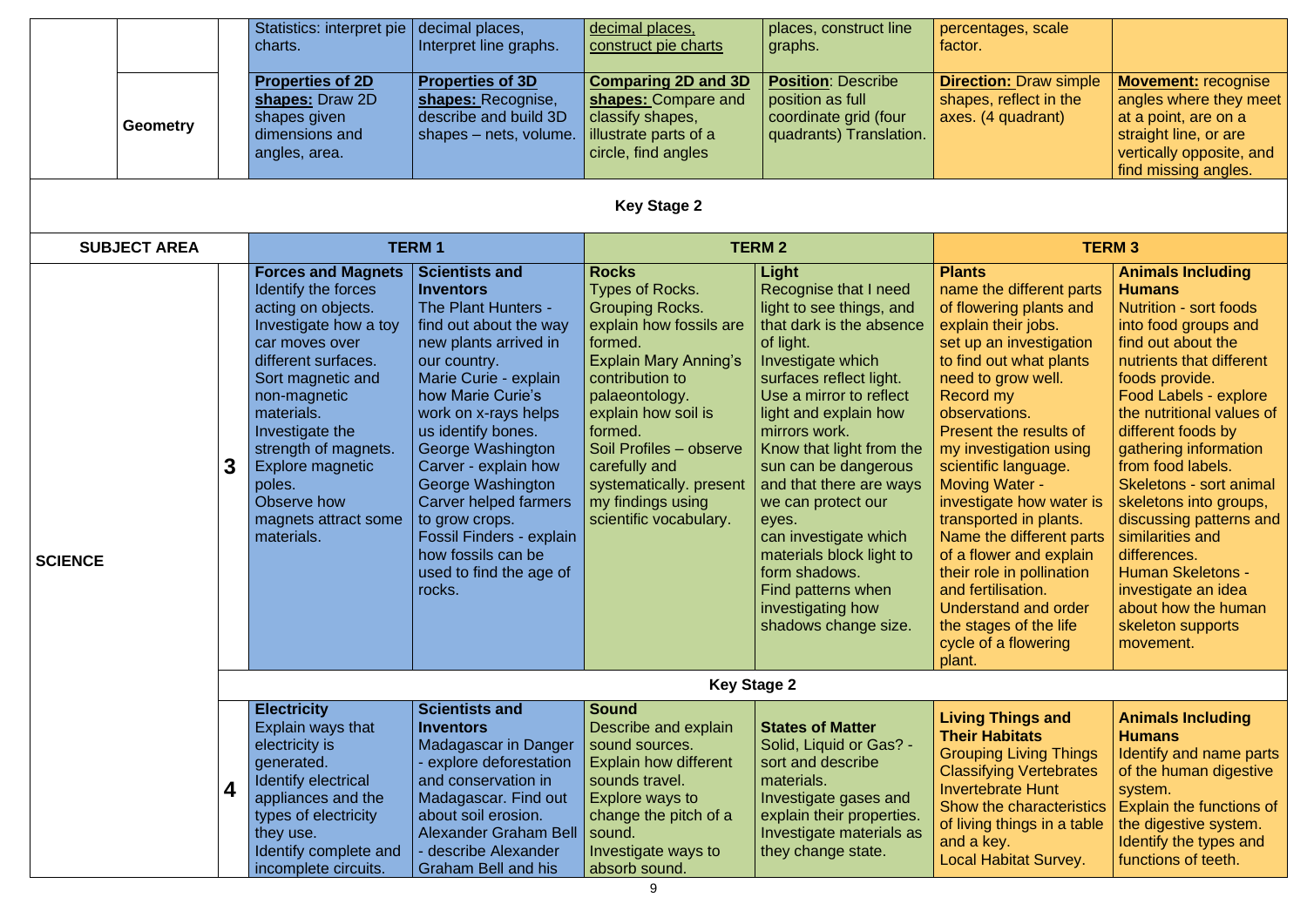|                     |   | Identify and sort<br>materials into<br>electrical conductors<br>or insulators.                                                                                                                                                                                                                                                                                                   | inventions. Present my<br>findings about<br><b>Alexander Graham</b><br>Bell.                                                                                                                                                                                                                                                        | Investigate ways to<br>absorb sound.<br>Make a musical<br>instrument to play<br>different sounds.                                                                                                                                                                                                                                                                            | <b>Wonderful Water -</b><br>explore how water<br>changes state.<br>Evaporation<br>Investigation -<br>investigate how water<br>evaporates.                                                                                                                                                                                               | Environmental<br>Changes.                                                                                                                                                                                                                                                                                                                                                   | Ask scientific questions<br>and choose a scientific<br>enquiry to answer<br>them.                                                                                                                                                                                                                                                  |
|---------------------|---|----------------------------------------------------------------------------------------------------------------------------------------------------------------------------------------------------------------------------------------------------------------------------------------------------------------------------------------------------------------------------------|-------------------------------------------------------------------------------------------------------------------------------------------------------------------------------------------------------------------------------------------------------------------------------------------------------------------------------------|------------------------------------------------------------------------------------------------------------------------------------------------------------------------------------------------------------------------------------------------------------------------------------------------------------------------------------------------------------------------------|-----------------------------------------------------------------------------------------------------------------------------------------------------------------------------------------------------------------------------------------------------------------------------------------------------------------------------------------|-----------------------------------------------------------------------------------------------------------------------------------------------------------------------------------------------------------------------------------------------------------------------------------------------------------------------------------------------------------------------------|------------------------------------------------------------------------------------------------------------------------------------------------------------------------------------------------------------------------------------------------------------------------------------------------------------------------------------|
|                     | 5 | <b>Earth and Space</b><br>Explain why we know<br>the Sun, Earth and<br>Moon are spherical.<br>Name and describe<br>features of the<br>planets in our solar<br>system.<br>I can order the<br>planets in our solar<br>system.<br><b>Explain how planets</b><br>move in our solar<br>system.<br>explain day and night<br>and the apparent<br>movement of the sun<br>across the sky. | <b>Scientists and</b><br>  Inventors<br>David Attenborough -<br>describe the life and<br>work of David<br>Attenborough.<br>CSI - describe how<br>evidence is used to<br>solve crimes.<br>Mission to the Moon -<br>describe Margaret<br>Hamilton's life and<br>work.<br>Eva Crane - describe<br>Eva Crane and her<br>work with bees. | <b>Properties and</b><br><b>Changes of Materials</b><br>Compare materials<br>according to their<br>properties.<br>Investigate thermal<br>conductors and<br>insulators.<br>Investigate which<br>electrical conductors<br>make a bulb shine<br>brightest.<br>Investigate materials<br>which will dissolve.<br>Use different<br>processes to separate<br>mixtures of materials. | <b>Forces</b><br>Identify forces acting on<br>objects.<br>Explore the effect<br>gravity has on objects<br>and how gravity was<br>discovered.<br>Investigate the effects of<br>air resistance.<br>Explore the effects of<br>water resistance.<br>Investigate the effects of<br>friction.<br>Explore and design<br>mechanisms.            | <b>Living Things and</b><br><b>Their Habitats</b><br>Describe how some<br>plants reproduce.<br>Describe the life cycles<br>of different mammals.<br>explain what Jane<br><b>Goodall Discovered</b><br>about chimpanzees.<br>Compare the life cycles<br>of amphibians and<br>insects.<br>Compare the life cycles<br>of plants, mammals,<br>amphibians, insects and<br>birds. | <b>Animals Including</b><br><b>Humans</b><br>Describe the stages of<br>human development.<br><b>Explain how babies</b><br>grow and develop.<br>Describe and explain<br>the main changes that<br>occur during puberty.<br>Identify the changes<br>that take place in old<br>age.<br>Identify the relationship<br>between variables. |
|                     | 6 | <b>Scientists and</b><br><b>Inventors</b><br><b>Stephen Hawking's</b><br>theories about black<br>holes and report my<br>findings.<br>Libbie Hyman's work<br>about classification.<br><b>Marie Maynard Daly -</b><br>how diet affects the<br>way the body<br>functions.                                                                                                           | <b>Evolution and</b><br><b>Inheritance</b><br>Inheritance - Explain<br>the scientific concept<br>of inheritance.<br>Adaptation -<br>demonstrate<br>understanding of the<br>scientific meaning of<br>adaptation.                                                                                                                     | Light<br>Explain that light<br>travels in straight lines<br>from light sources to<br>our eyes, and from<br>light sources to objects<br>and then to our eyes.<br>Understand how<br>mirrors reflect light,<br>and how they can help<br>us see objects.                                                                                                                         | <b>Electricity</b><br><b>Explain the importance</b><br>of the major discoveries   Classifying animals<br>in electricity.<br>Observe and explain the<br>effects of differing volts<br>in a circuit.<br>Observe and explain the<br>effects of differing volts<br>in a circuit.<br>Understand variations in<br>how components<br>function. | <b>Living Things and</b><br><b>Their Habitats</b><br>based on similarities.<br>Describe how living<br>things are classified.<br>Identify the<br>characteristics.<br>Investigate helpful and<br>harmful<br>microorganisms.                                                                                                                                                   | <b>Animals Including</b><br><b>Humans</b><br>Identify and name the<br>parts of the human<br>circulatory system.<br>Describe the functions<br>of the main parts of the<br>circulatory system.<br>Explain how water and<br>nutrients are<br>transported within the<br>body.                                                          |
|                     |   |                                                                                                                                                                                                                                                                                                                                                                                  |                                                                                                                                                                                                                                                                                                                                     | <b>Key Stage 2</b>                                                                                                                                                                                                                                                                                                                                                           |                                                                                                                                                                                                                                                                                                                                         |                                                                                                                                                                                                                                                                                                                                                                             |                                                                                                                                                                                                                                                                                                                                    |
| <b>SUBJECT AREA</b> |   |                                                                                                                                                                                                                                                                                                                                                                                  | <b>TERM1</b>                                                                                                                                                                                                                                                                                                                        |                                                                                                                                                                                                                                                                                                                                                                              | <b>TERM 2</b>                                                                                                                                                                                                                                                                                                                           |                                                                                                                                                                                                                                                                                                                                                                             | <b>TERM3</b>                                                                                                                                                                                                                                                                                                                       |
| <b>COMPUTING</b>    | 3 | <b>Drawing and</b><br><b>Desktop Publishing</b><br>Draw with different<br>shapes and lines.<br>Ordering and<br>Grouping                                                                                                                                                                                                                                                          | <b>Online Safety</b><br><b>What Is Cyberbullying?</b><br>To Buy or Not to Buy?<br>Keep It to Yourself!<br>Emailing.                                                                                                                                                                                                                 | <b>Internet Research and</b><br><b>Communication</b><br>Identify how word order<br>affects search results.<br><b>Explain how searches</b><br>return results.                                                                                                                                                                                                                 | <b>Presentation Skills</b><br><b>Planning a Branching</b><br>Story.<br><b>Creating the Slides.</b><br><b>Theme, Transitions</b><br>and Animation.                                                                                                                                                                                       | <b>Programming Turtle</b><br><b>Logo and Scratch</b><br>Scratch - Imagine,<br><b>Program, Share</b><br>(mit.edu)                                                                                                                                                                                                                                                            | <b>Word Processing</b><br><b>Skills</b><br><b>Screenshots and</b><br>Passwords.<br>Change Case.<br>Align Text.                                                                                                                                                                                                                     |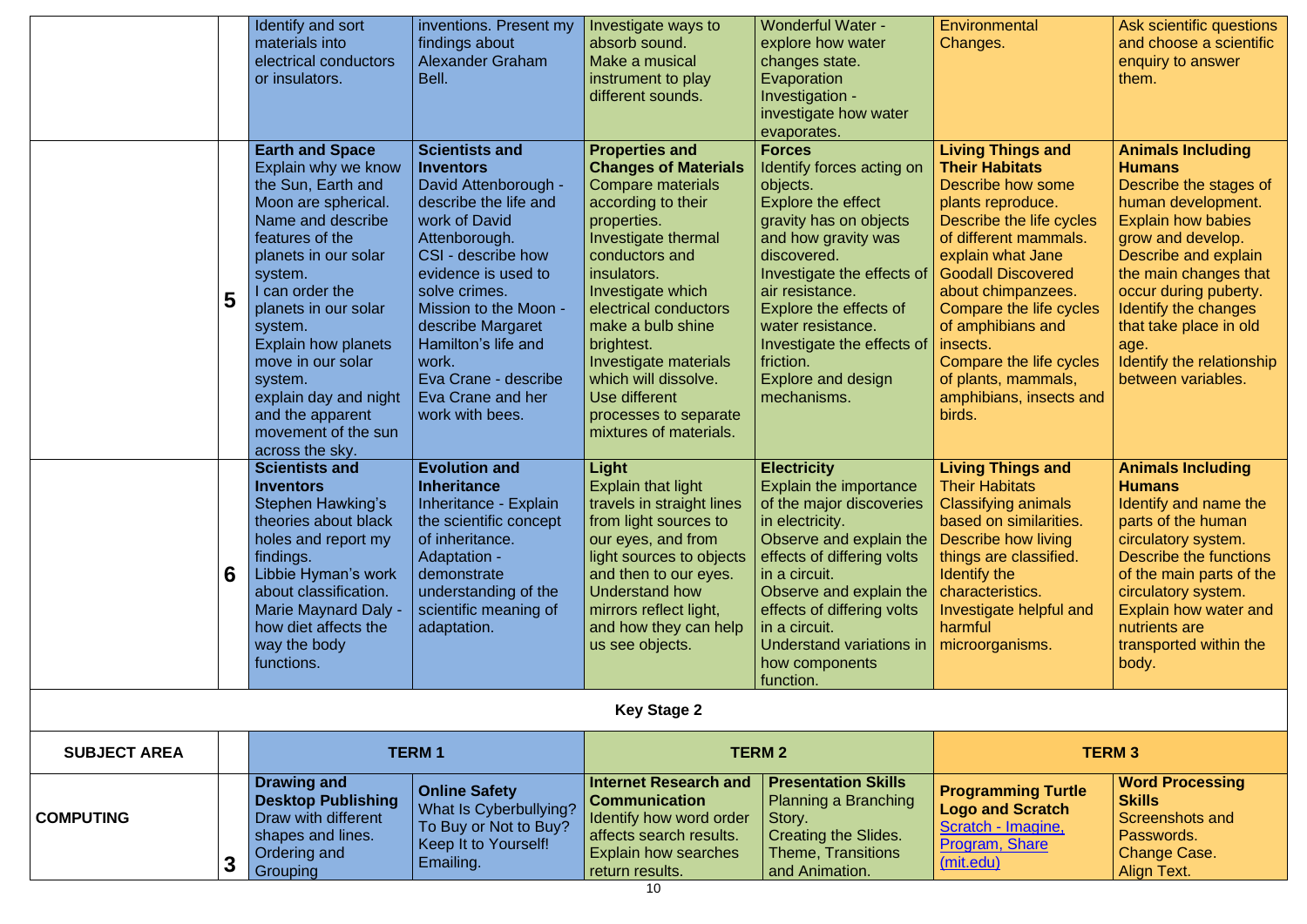|   | <b>Manipulating Objects.</b><br><b>Make Posters.</b><br>Combining Text and<br>Images.<br><b>Effective Layouts.</b>                                                                                                                                                                                                                                                                                                                                                                                                                                                                                                                                      | Online<br>Communication.<br>Knowledge about<br>online safety to plan a<br>party online.                                                                                                                                                                                                                                         | Saving and sharing.<br>How Do We<br><b>Communicate Online?</b><br>Explain how to stay safe<br>when communicating<br>online.<br>Explain why I need to<br>be responsible online.                                                                                                                                                                                                                                                                                                                                                                                                                                          | <b>Action Settings.</b><br>Audio and Video.<br><b>Completing the Story.</b>                                                                                                                                                                                                                                       | Create and debug an<br>algorithm using the<br>move, rotate and repeat<br>commands.<br>Pen Up and Pen Down.<br><b>Regular Polygons.</b><br>Drawing.<br><b>Regular Polygons in</b><br>Scratch.<br>Pens.                                                                                                                                                                                                                                                                                                                                                                                                                                         | <b>Bullets and Numbering.</b><br><b>Advanced Select and</b><br><b>Keyboard Shortcuts.</b><br><b>Using Text Boxes and</b><br>Text Wrap. |
|---|---------------------------------------------------------------------------------------------------------------------------------------------------------------------------------------------------------------------------------------------------------------------------------------------------------------------------------------------------------------------------------------------------------------------------------------------------------------------------------------------------------------------------------------------------------------------------------------------------------------------------------------------------------|---------------------------------------------------------------------------------------------------------------------------------------------------------------------------------------------------------------------------------------------------------------------------------------------------------------------------------|-------------------------------------------------------------------------------------------------------------------------------------------------------------------------------------------------------------------------------------------------------------------------------------------------------------------------------------------------------------------------------------------------------------------------------------------------------------------------------------------------------------------------------------------------------------------------------------------------------------------------|-------------------------------------------------------------------------------------------------------------------------------------------------------------------------------------------------------------------------------------------------------------------------------------------------------------------|-----------------------------------------------------------------------------------------------------------------------------------------------------------------------------------------------------------------------------------------------------------------------------------------------------------------------------------------------------------------------------------------------------------------------------------------------------------------------------------------------------------------------------------------------------------------------------------------------------------------------------------------------|----------------------------------------------------------------------------------------------------------------------------------------|
| 4 | <b>Animation</b><br>History of Animation - describe early forms of<br>animation before computers and how<br>computers have made a difference.<br>Stick Figure Animation - create a short<br>computer animation using one or more moving<br>stick figures.<br>Recording Movement of Characters - create a<br>recorded animation involving a number of<br>moving characters on a background.<br>Structured Timing - structure specific timing of<br>animations using a time slider<br>Stop Motion Animation - use a camera to<br>create a short stop motion animation film.<br><b>Evaluating Animation Techniques - analyse</b><br>and evaluate software. |                                                                                                                                                                                                                                                                                                                                 | <b>Online Safety</b><br>identify how a message can hurt someone's<br>feelings.<br>I can say how I should respond to a hurtful<br>message online.<br>Use a search engine accurately.<br>Understand the term 'plagiarism' and how to<br>avoid it.<br>Create a safe online profile.<br><b>Programming Turtle Logo</b><br>Using Turtle Logo to create and debug a<br>procedure.<br>Create and debug an algorithm that uses setpos<br>to draw shapes.<br>Create and debug an algorithm with different<br>colours.<br>Create and debug an algorithm to fill areas with<br>colour.<br>Using Turtle Logo to create and debug an |                                                                                                                                                                                                                                                                                                                   | <b>Scratch: Questions and Quizzes</b><br>problems by decomposing them into smaller<br>parts. In the context of analysing the difference<br>between paper and online quizzes.<br>Write and debug programs that accomplish<br>specific goals in the context of creating a quiz<br>question.<br>Create visual effects as part of a quiz.<br><b>Word Processing</b><br>Ingenious Images.<br>Learn the Layout.<br>Use the spellcheck tool.<br>Insert and format a table in a word processing<br>document.<br>Change a page layout for a purpose.<br>Hyperlinks within a word document.                                                             | Create content that accomplish given goals. Solve                                                                                      |
| 5 | <b>Controlling Devices:</b><br><b>Flowol</b><br>What is a Flowchart?<br>draw and interpret a<br>flowchart with the<br>correct symbols.<br><b>Programming Outputs</b><br>edit a flowchart to<br>control a simulated<br>device.<br><b>Multiple Outputs -</b><br>control multiple<br>outputs at the same<br>time.                                                                                                                                                                                                                                                                                                                                          | <b>Radio Station</b><br>Use software to create<br>my own sounds by<br>recording, editing and<br>playing.<br>Combine audio effects<br>to create an original<br>radio jingle.<br>Research and plan<br>digital content for a<br>radio podcast.<br>Use software to create<br>and present digital<br>content for a radio<br>podcast. | <b>3D Modelling:</b><br><b>SketchUp</b><br>Use software to draw<br>and manipulating simple<br>3D shapes.<br>Add detail to simple 3D<br>shapes.<br>Furniture - add and<br>manipulate 3D models.<br>A Table - create a<br>complex 3D model.<br>Your Room - create a<br>3D model of my own<br>design.                                                                                                                                                                                                                                                                                                                      | <b>Online Safety</b><br>Spam! - identify spam<br>emails and what to do<br>with them.<br>Sites to Cite - write<br>citations for the<br>websites used for<br>research.<br>Create strong<br>passwords.<br><b>False Photography -</b><br>find out how photos<br>can be altered and<br>presented as reality<br>online. | <b>Scratch - Developing Games</b><br>Creating a Maze Game - Design a set of<br>instructions on paper for a character game, to<br>convert into Scratch algorithm.<br>Designing Characters & Backdrops - Design an<br>original character or backdrop for a specific<br>purpose within a computer game.<br><b>Adding Effects</b><br>Splat Game - create a new computer game, with<br>a specific purpose or goal. Make an object move<br>automatically and change its appearance.<br>Changing Costumes - add further costumes and<br>programming costume changes<br>Scoring & Levels - Complete game playability by<br>adding scoring and levels. |                                                                                                                                        |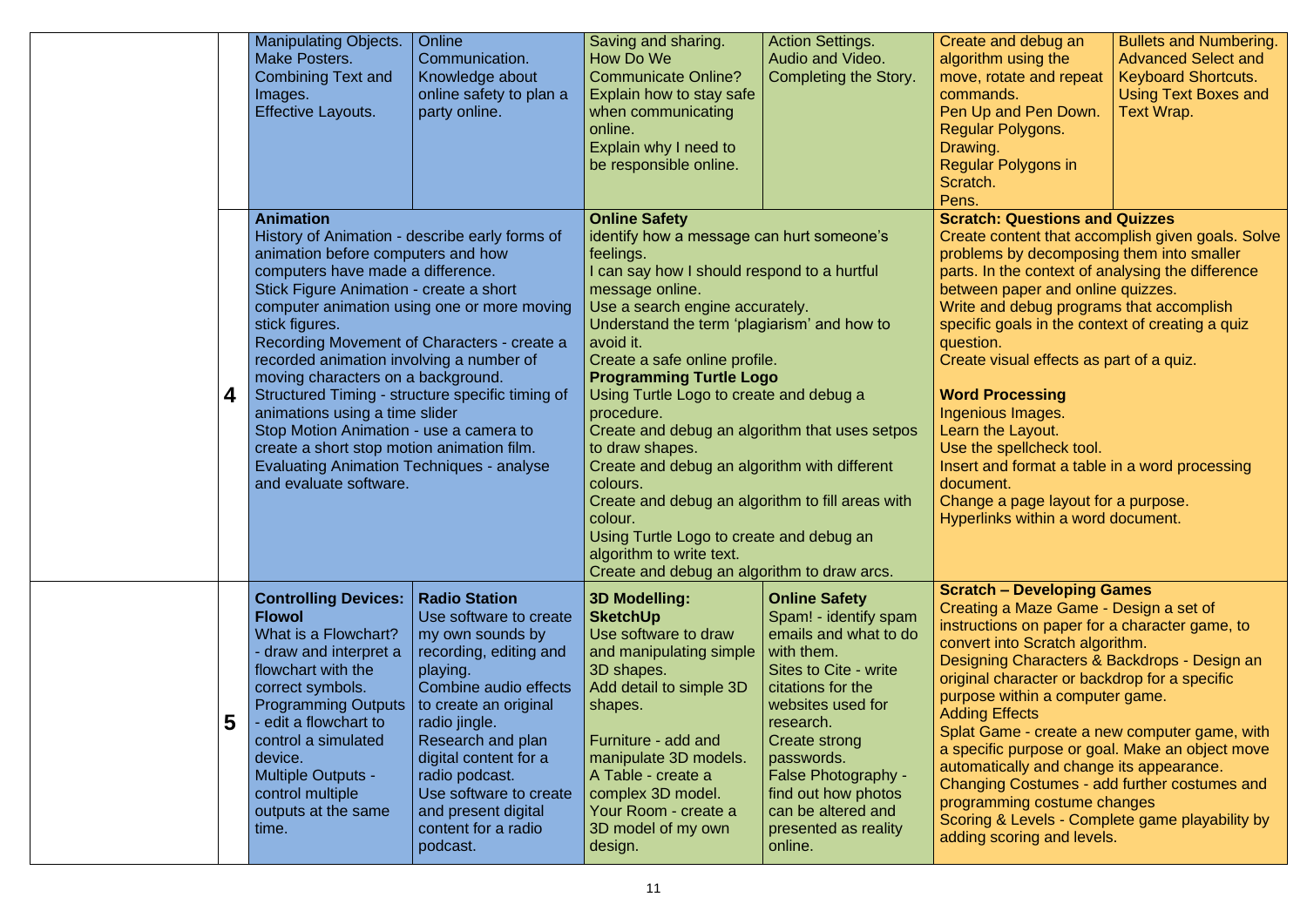|                      | <b>Spreadsheets</b>                                                                      |                                                      |                                               | <b>Scratch: Animated Stories</b>                                                      |                                                  | <b>Filmmaking</b>                                   |                           |
|----------------------|------------------------------------------------------------------------------------------|------------------------------------------------------|-----------------------------------------------|---------------------------------------------------------------------------------------|--------------------------------------------------|-----------------------------------------------------|---------------------------|
|                      | Number Operations - enter data and formulae                                              |                                                      |                                               |                                                                                       | Animate a Scene - create appropriate animations  | Writing a Script - use appropriate software and     |                           |
|                      |                                                                                          | into a spreadsheet.                                  |                                               | for a story scene.                                                                    |                                                  | other tools effectively to write a film script.     |                           |
|                      |                                                                                          | Ordering and Presenting Data - order and             |                                               | Broadcast a Message - structure and control the                                       |                                                  | Research and Sources - locate and check             |                           |
|                      |                                                                                          | present data based on calculations.                  |                                               | timing of events.                                                                     |                                                  | appropriate digital content and provide accurate    |                           |
|                      |                                                                                          | Add, Edit and Calculate Data - create totals         |                                               |                                                                                       | Show and Hide - control when objects need to be  | crediting of sources.                               |                           |
|                      |                                                                                          | and averages for existing data; sort according       |                                               | visible.                                                                              |                                                  | Filming - use digital recording devices to film and |                           |
|                      |                                                                                          | to either column then add or edit the data by        |                                               | Sequence a Story - sequence events to create a                                        |                                                  | import into video editing software.                 |                           |
|                      |                                                                                          | following instructions.                              |                                               | story narrative.                                                                      |                                                  | Interviewing - plan, conduct and import video       |                           |
|                      |                                                                                          |                                                      | Solving Problems - use a spreadsheet to solve | Adding Audio - add voice sounds to enhance an                                         |                                                  | interviews as part of a short film.                 |                           |
|                      | problems.                                                                                |                                                      | animated story.                               |                                                                                       | Editing – use video editing software to combine  |                                                     |                           |
|                      | Party Plan Budget – use a list of possible items                                         |                                                      |                                               | Getting Interactive - interactive user features to a                                  | and edit their videos into a finished film.      |                                                     |                           |
|                      | and prices, along with a maximum spending<br>scene or story                              |                                                      |                                               | Publishing – add final touches to turn their videos                                   |                                                  |                                                     |                           |
|                      |                                                                                          | budget.                                              |                                               | <b>Online Safety</b>                                                                  | into a finished film, saving as a movie file and |                                                     |                           |
|                      | 6                                                                                        | Design You Own - design a spreadsheet for a          |                                               | Cyberbullying - find similarities and differences                                     |                                                  | presenting with a screening.                        |                           |
|                      | specific purpose.                                                                        |                                                      | between inperson and cyberbullying. Identify  |                                                                                       | Cinema – set up a cinema show, make posters,     |                                                     |                           |
|                      | <b>Kodu Programming</b>                                                                  |                                                      |                                               | good strategies to deal with cyberbullying.                                           |                                                  | tickets and show the film to the whole school.      |                           |
|                      | Code Investigator – introduce introduced the                                             |                                                      | Secure Websites - identify secure websites by |                                                                                       |                                                  |                                                     |                           |
|                      | Kodu software as a programming environment                                               |                                                      | identifying privacy seals of approval.        |                                                                                       |                                                  |                                                     |                           |
|                      | and evaluate its features and how it works.                                              |                                                      | People Online - understand the benefits and   |                                                                                       |                                                  |                                                     |                           |
|                      | When and Do Instructions - program Kodu                                                  |                                                      |                                               | pitfalls of online relationships. Identify information                                |                                                  |                                                     |                           |
|                      | using 'When' and 'Do' instructions.                                                      |                                                      | that I should never share.                    |                                                                                       |                                                  |                                                     |                           |
|                      | Creating Worlds - use tools and add features to<br>create an original landscape in Kodu. |                                                      | <b>Girls and Boys Online -</b>                |                                                                                       |                                                  |                                                     |                           |
|                      |                                                                                          |                                                      |                                               | Identify how the media play a powerful role in<br>shaping ideas about girls and boys. |                                                  |                                                     |                           |
|                      |                                                                                          | Deconstructing Code - analyse and                    |                                               |                                                                                       |                                                  |                                                     |                           |
|                      |                                                                                          | deconstruct code to work out its purpose.            |                                               | SMARTbots - Identifying how to behave in a<br>range of online scenarios.              |                                                  |                                                     |                           |
|                      |                                                                                          | Racetrack - program a character to be                |                                               | Online Safety: Let's Get Quizzical! - create an                                       |                                                  |                                                     |                           |
|                      |                                                                                          | controlled around a custom track to reach a<br>goal. |                                               | online safety quiz.                                                                   |                                                  |                                                     |                           |
|                      |                                                                                          |                                                      |                                               | <b>Key Stage 2</b>                                                                    |                                                  |                                                     |                           |
| <b>SUBJECT AREA</b>  |                                                                                          |                                                      | <b>TERM1</b>                                  |                                                                                       | <b>TERM 2</b>                                    | <b>TERM3</b>                                        |                           |
|                      |                                                                                          | Geography                                            | <b>RE</b>                                     | <b>History</b>                                                                        | Geography                                        | <b>RE</b>                                           | <b>History</b>            |
|                      |                                                                                          | The UK                                               | <b>The Nativity Story</b>                     | <b>Crime and</b>                                                                      | <b>Rainforests</b>                               | <b>Hinduism</b>                                     | <b>Vikings and Anglo-</b> |
|                      |                                                                                          | <b>Countries and Cities.</b>                         | Mary and Joseph -                             | <b>Punishment</b>                                                                     | Where Are the                                    | who founded Hinduism                                | <b>Saxons</b>             |
|                      |                                                                                          | <b>Rivers and Seas.</b>                              | explain where                                 | The Roman Legacy.                                                                     | <b>Rainforests?</b>                              | and where?                                          | <b>Viking Raiders and</b> |
|                      |                                                                                          | <b>Around the Counties.</b>                          | Nazareth is and who                           | Anglo-Saxon Laws and                                                                  | The Rainforest Climate.                          | The main beliefs in                                 | Invaders.                 |
|                      | <b>Hills and Mountains.</b>                                                              |                                                      | Mary and Joseph                               | Justice.                                                                              | Layers of the                                    | Hinduism.                                           | Anglo-Saxon Kings.        |
| <b>HUMANITIES</b>    |                                                                                          | How London Grew.                                     | were.                                         | The Torturing Tudors.                                                                 | Rainforest.                                      | <b>Explain which places</b>                         | Danegeld.                 |
| (Geography, history, | $\mathbf{3}$                                                                             | Our Changing Nation.                                 | The Journey - explain                         | The Highway Man:                                                                      | Life in the Rainforest.                          | are special to Hindus.                              | <b>Viking Life.</b>       |
| religious education) |                                                                                          |                                                      | the journey Mary and                          | Hero or Villain?                                                                      | The Amazon.                                      | Describe some special                               | Laws and Justice.         |
|                      |                                                                                          |                                                      | Joseph went on to                             | <b>Victorian Prisons.</b>                                                             | Protecting the                                   | Hindu festivals.                                    | The Last Anglo-Saxon      |
|                      |                                                                                          |                                                      | Bethlehem.                                    | Through the Ages.                                                                     | Rainforests.                                     | Hindus have multiple                                | <b>Kings</b>              |
|                      |                                                                                          |                                                      | A Baby Is Born -                              |                                                                                       |                                                  | holy books.                                         |                           |
|                      |                                                                                          |                                                      | explain where Jesus                           |                                                                                       |                                                  | Explain the meanings of                             |                           |
|                      |                                                                                          |                                                      | was born and why he                           |                                                                                       |                                                  | Hindu symbols.                                      |                           |
|                      | was born there.                                                                          |                                                      |                                               |                                                                                       |                                                  |                                                     |                           |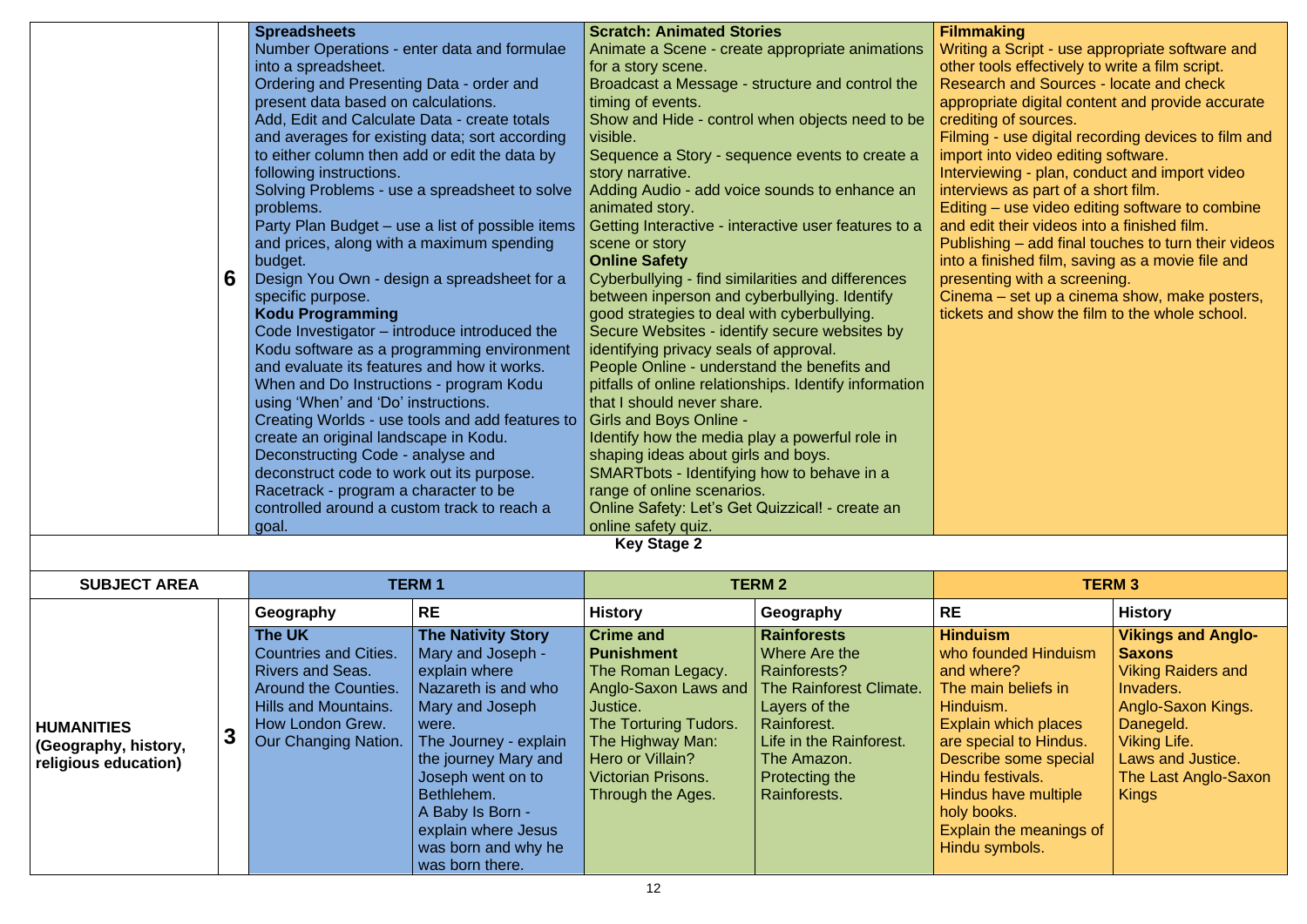|                    | 4 | <b>All Around the</b><br><b>World</b><br>The Northern<br>Hemisphere, and the<br><b>Southern</b><br>Hemisphere.<br>Identify lines of<br>latitude and longitude.<br>Key features of the<br>polar regions and<br>compare them to the<br>UK.<br>In the Tropics. | <b>People of Faith</b><br>Dalai Lama.<br>Rabbi Jonathan Sacks.<br>Fauja Singh.<br>Bear Grylls.<br>How Do My Beliefs<br>Impact on My Life?                                                                                                                                                                                                  | <b>The Railways</b><br><b>The Earliest Railways</b><br>and Locomotives.<br>The Wonder of Steam<br>Locomotives.<br>The Growth of Britain's<br><b>Railway Lines.</b><br>Railway Art.<br>The Impact of the<br>Railways.<br>Locomotive<br><b>Technology</b> | <b>Somewhere to Settle</b><br><b>What Did Early Settlers</b><br>Need?<br><b>Where Would You</b><br>Settle?<br>What's in a Name?<br>How Is Land Used in<br>Settlements?<br><b>How Are Settlements</b><br>Linked?<br>An Ideal Place to Settle.                                  | <b>Food and Fasting</b><br><b>How Do We Think about</b><br>Food?<br><b>Religious Rules about</b><br>Food.<br>Giving Up Food.<br>Fasting.<br><b>Food for Celebration.</b><br>plan a feast event.       | <b>Riotous Royalty</b><br><b>William the Conqueror.</b><br>King John.<br>Henry VIII.<br><b>Queen Anne</b><br><b>Queen Victoria</b><br><b>The Modern Royal</b><br>Family                                     |
|--------------------|---|-------------------------------------------------------------------------------------------------------------------------------------------------------------------------------------------------------------------------------------------------------------|--------------------------------------------------------------------------------------------------------------------------------------------------------------------------------------------------------------------------------------------------------------------------------------------------------------------------------------------|---------------------------------------------------------------------------------------------------------------------------------------------------------------------------------------------------------------------------------------------------------|-------------------------------------------------------------------------------------------------------------------------------------------------------------------------------------------------------------------------------------------------------------------------------|-------------------------------------------------------------------------------------------------------------------------------------------------------------------------------------------------------|-------------------------------------------------------------------------------------------------------------------------------------------------------------------------------------------------------------|
|                    | 5 | <b>Marvellous Maps</b><br><b>Using Atlases.</b><br>Identifying landmarks<br>shown on an<br><b>Ordnance Survey</b><br>map.<br><b>Compass Points.</b><br><b>Grid References.</b><br>Planning a Route.<br>Comparing maps and<br>photographs of<br>places.      | The Meaning of<br><b>Christmas for</b><br><b>Christians</b><br><b>What Christmas</b><br>means to me and to<br>Christians.<br>The importance of love<br>at Christmas time in<br>Christianity.<br>The meaning of a<br>popular Christmas<br>carol. Christmas<br>Debate - debate about<br>whether the true<br>meaning of Christmas<br>is lost. | <b>World War II</b><br>The Outbreak of War.<br>Evacuation.<br>Rationing.<br>The Role of Women.<br>The Holocaust.<br><b>Key Events.</b>                                                                                                                  | <b>Magnificent Mountains   Peace</b><br><b>Mountain Ranges</b><br><b>UK Mountains.</b><br><b>Features of Mountains.</b><br><b>How Mountains Are</b><br>Made.<br><b>Mountain Climates.</b><br><b>Mountain Travel -</b><br>describe how tourism<br>affects mountain<br>regions. | Explain the meaning of<br>the word 'peace'.<br><b>Peace Across Religions.</b><br><b>Comparisons Across</b><br>Religions.<br><b>Inner Peace.</b><br>Religions focus on<br>community.<br>Peace Symbols. | <b>Ancient Egypt</b><br>Who Were the Ancient<br>Egyptians?<br><b>What Was Lifelike in</b><br><b>Ancient Egypt?</b><br>Mummies.<br>Tutankhamun.<br>Write Like an Egyptian.<br><b>Egyptian Gods.</b>          |
|                    | 6 | <b>Our Changing World</b><br>Weathering and<br>Erosion.<br><b>Coastal Features</b><br><b>Changing Coastlines.</b><br><b>Changing Boundaries</b><br>Weathering and<br>Erosion.<br><b>What Does the Future</b><br>Hold?                                       | <b>Creation Stories</b><br>Judaism and<br>Christianity.<br>Compare the creation<br>stories of the<br>Abrahamic religions.<br>Hinduism.<br>Sikhism.<br><b>Types of Creation</b><br>Stories.                                                                                                                                                 | <b>Leisure and</b><br><b>Entertainment</b><br>At the Movies.<br>The Beautiful Game.<br>The Swinging Sixties.<br>Wish You Were Here.<br>The Gogglebox.<br><b>Technology</b>                                                                              | <b>Trading and</b><br><b>Economics</b><br>What Do We Trade?<br>Who Do We Trade<br>With?<br><b>Trading with El</b><br>Salvador.<br>Fair Trade.<br>The Global Economy.<br><b>How Has Trading</b><br>Changed?                                                                    | <b>Humanism</b><br><b>Worldviews</b><br><b>Influential Thinkers.</b><br><b>Humanist Thinkers.</b><br><b>Main Beliefs.</b><br><b>Symbols and Meanings.</b><br>Living a Good Life.                      | <b>Ancient Greece</b><br><b>Who Were the Ancient</b><br>Greeks?<br>Daily Life in Ancient<br>Greece.<br><b>Athens and Sparta.</b><br>The Olympics.<br><b>Greek Gods and</b><br>Goddesses.<br>The Trojan War. |
| PHYSICAL EDUCATION |   |                                                                                                                                                                                                                                                             | <b>TERM1</b>                                                                                                                                                                                                                                                                                                                               |                                                                                                                                                                                                                                                         | <b>KEY STAGE 2</b><br><b>TERM 2</b>                                                                                                                                                                                                                                           | <b>TERM3</b>                                                                                                                                                                                          |                                                                                                                                                                                                             |
|                    |   | <b>Athletics</b><br>The Basics - practise<br>existing running,<br>jumping and throwing<br><b>skills</b>                                                                                                                                                     | <b>Circuit Training</b><br>Ways to travel - learn<br>to travel in a variety of<br>ways.                                                                                                                                                                                                                                                    | <b>Gymnastics</b><br><b>Jumps and Leaps -</b><br>perform a range of<br>jumps accurately.                                                                                                                                                                | <b>Dance</b><br>Begin to improvise with<br>a partner to create a<br>simple dance. Create<br>motifs from different                                                                                                                                                             | <b>Football</b><br><b>Dribbling - Keeping</b><br>control of the ball<br>Finding a space                                                                                                               | <b>Outdoor Adventure</b><br><b>Actives (OAA)</b><br><b>Terrific Teamwork - To</b><br>work effectively with<br>others to complete a                                                                          |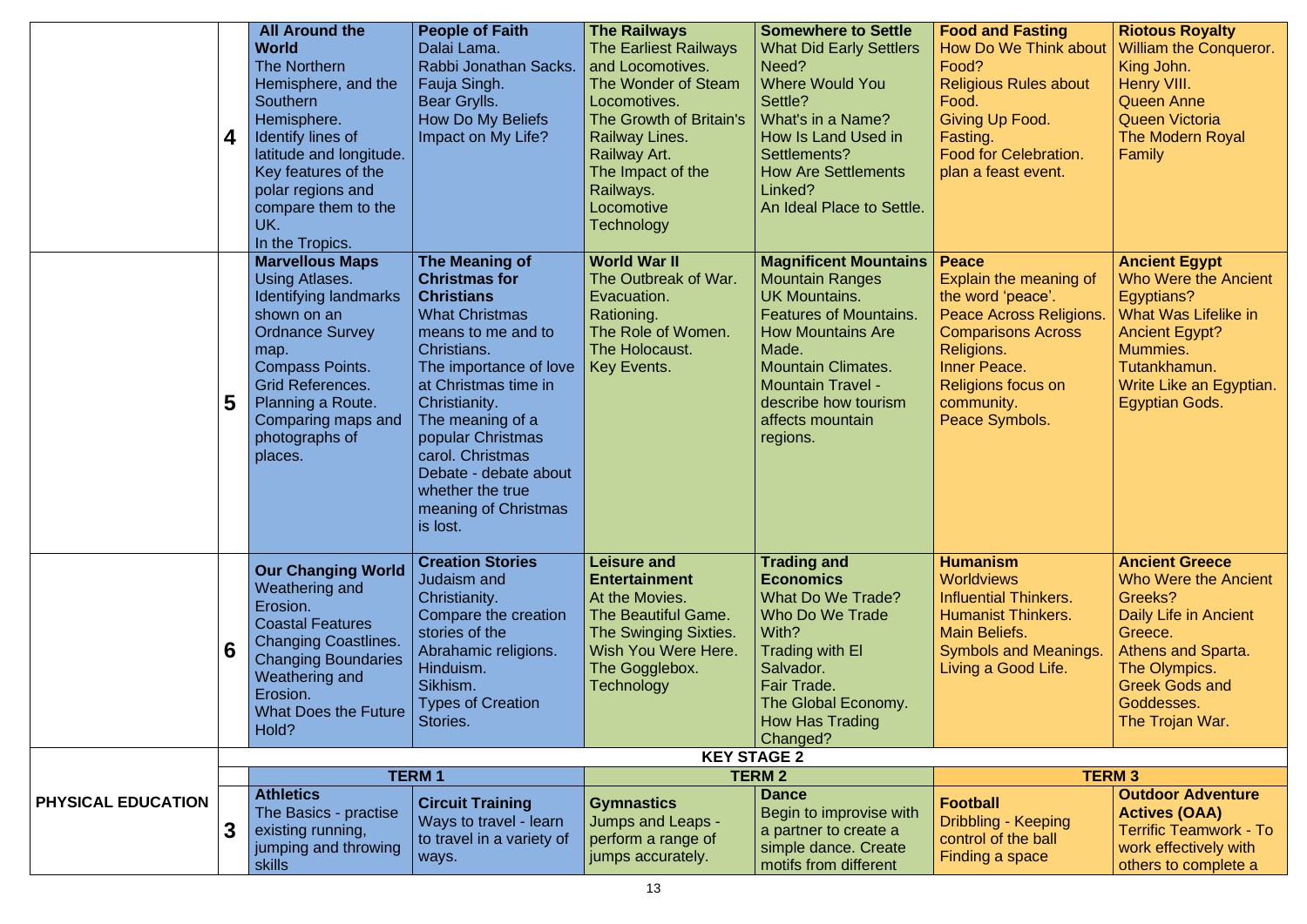|   | <b>Super Sprinting -</b><br>compare<br>performances with<br>previous ones and<br>demonstrate<br>improvement to<br>achieve personal<br>best.<br>Heroic Hurdling - To<br>run with fluency over<br>hurdles.<br>Jumping Animals -<br>the standing long<br>jump.                    | Changing travel -<br>change direction level<br>and speed.<br>Ball skills – use a<br>range of ball control<br>skills.<br><b>Balance and</b><br>coordination – control<br>movements using<br>balance and<br>coordination.<br>The full circuit – use a<br>range of movement<br>skills in a circuit of<br>activities.<br>Adapt and improve $-$<br>adapt and improve<br>performance in a<br>circuit of activities.                                                                                                                                                                                                                                 | Rolls - accurately<br>perform a forward roll<br>from standing and a<br>tucked backward roll.<br>Handstands and<br>Cartwheels - perform a<br>lunge into handstand<br>and a cartwheel<br>accurately.<br><b>Linking Movements -</b><br>link movements<br>together by performing<br>a chassis step, straight<br>jump half-turn and cat<br>leap.<br>Performance - create<br>and perform a<br>gymnastics sequence<br>with a partner.                                                                               | stimuli. Begin to<br>compare and adapt<br>movements and motifs<br>to create a larger<br>sequence. Use simple<br>dance vocabulary to<br>compare and improve<br>work.<br>Perform with some<br>awareness of rhythm<br>and expression.<br>Develop the quality of<br>the actions in their<br>performances. Perform<br>learnt skills and<br>techniques with control<br>and confidence.                                                                                                                                                                                                                                                                                                            | Keeping moving with<br>the ball.<br>Passing - Passing the<br>ball Receiving the ball<br><b>Teamwork Using the</b><br>width of the field.<br><b>Shooting - Power shots</b><br><b>Finesse shots Balance</b><br>Using arms Controlling<br>the ball Looking ahead.<br><b>Skills - Using 3 turns to</b><br>keep possession of the<br>ball.<br>Practice – use what you<br>have learn in a match.                                                                                                                                                                                                                    | task. To communicate<br>effectively.<br><b>Following Instructions -</b><br>follow multi-step<br>instructions.<br><b>Problem Solving - solve</b><br>a range of problems<br>when working with<br>others.<br><b>Which Direction? - To</b><br>follow a set of<br>directions correctly. To<br>give clear and precise<br>directions for someone<br>else to follow.<br>Orienteering – maps.                                                                                                                                                                                                                                                       |
|---|--------------------------------------------------------------------------------------------------------------------------------------------------------------------------------------------------------------------------------------------------------------------------------|-----------------------------------------------------------------------------------------------------------------------------------------------------------------------------------------------------------------------------------------------------------------------------------------------------------------------------------------------------------------------------------------------------------------------------------------------------------------------------------------------------------------------------------------------------------------------------------------------------------------------------------------------|--------------------------------------------------------------------------------------------------------------------------------------------------------------------------------------------------------------------------------------------------------------------------------------------------------------------------------------------------------------------------------------------------------------------------------------------------------------------------------------------------------------|---------------------------------------------------------------------------------------------------------------------------------------------------------------------------------------------------------------------------------------------------------------------------------------------------------------------------------------------------------------------------------------------------------------------------------------------------------------------------------------------------------------------------------------------------------------------------------------------------------------------------------------------------------------------------------------------|---------------------------------------------------------------------------------------------------------------------------------------------------------------------------------------------------------------------------------------------------------------------------------------------------------------------------------------------------------------------------------------------------------------------------------------------------------------------------------------------------------------------------------------------------------------------------------------------------------------|--------------------------------------------------------------------------------------------------------------------------------------------------------------------------------------------------------------------------------------------------------------------------------------------------------------------------------------------------------------------------------------------------------------------------------------------------------------------------------------------------------------------------------------------------------------------------------------------------------------------------------------------|
| 4 | <b>Athletics</b><br>practise existing<br>running, jumping and<br>throwing skills.<br>Improve my running<br>technique for sprinting<br>including the sprint<br>finish.<br>Learn to jump for<br>distance.<br>Learn the pull throw<br>technique.<br>Take part in a<br>Pentathlon. | <b>Circuit Training</b><br><b>Exercise Effects - To</b><br>understand the effects<br>of aerobic and<br>anaerobic exercise on<br>the body.<br><b>Upper Body Exercises</b><br>- To recognise the<br>practise relay running.   benefits of exercise on<br>the upper body.<br><b>Lower Body Exercises</b><br>- To recognise the<br>benefits of exercise on<br>the lower body.<br><b>Core Exercises - To</b><br>recognise the benefits<br>of exercise on the core<br>muscles<br><b>Setting Targets - To</b><br>set personal targets for<br>exercise.<br><b>Personal Best - To</b><br>improve performance<br>in order to reach<br>personal targets. | <b>Gymnastics</b><br>Jumps and Leaps -<br>perform a range of<br>jumps and leaps.<br>Rolls - perform a<br>straddle forward roll<br>and a backward roll to<br>straddle correctly.<br>Round-Offs - perform a<br>lunge into cartwheel<br>correctly.<br><b>Linking Movements -</b><br>link movements<br>together by performing<br>a straight jump full<br>turn, a cat leap half<br>turn and a pivot.<br>Performance - work in<br>a small group to create<br>and perform a<br>gymnastics sequence<br>with a theme. | <b>Dance</b><br>Identify and repeat the<br>movement patterns and<br>actions of a chosen<br>dance style. Compose a<br>dance that reflects the<br>chosen dance style.<br><b>Confidently improvise</b><br>with a partner or on their $\vert$ move with the ball into<br>own. Compose longer<br>dance sequences in a<br>small group.<br>Demonstrate precision<br>and some control in<br>response to stimuli.<br>Begin to vary dynamics<br>and develop actions and<br>motifs in response to<br>stimuli. Demonstrate<br>rhythm and spatial<br>awareness. Change<br>parts of a dance as a<br>result of self-evaluation.<br>Use simple dance<br>vocabulary when<br>comparing and<br>improving work. | <b>Tag Rugby</b><br><b>Throwing and Catching</b><br>- To throw and catch a<br>rugby ball.<br><b>Moving and Dodging -</b><br>To execute a successful<br>pass of a rugby ball<br>while on the move. To<br>space.<br>Tagging - To know,<br>understand and apply<br>the rules of tagging in<br>tag rugby.<br>Intercepting - To gain<br>possession by<br>intercepting a pass.<br>Attacking and<br><b>Defending Tactics - To</b><br>use my attacking and<br>defending skills and<br>knowledge to make<br>tactical decisions.<br>Gameplay - To apply<br>attacking and defending<br>skills in a game of tag<br>rugby. | <b>Outdoor Adventure</b><br><b>Actives (OAA)</b><br><b>Team Games - work</b><br>together in small<br>groups, developing<br>problem-solving skills.<br><b>The Masked Mass -</b><br>describe how the body<br>reacts at different times<br>and how this affects<br>performance whilst<br>showing leadership<br>skills.<br><b>Exploration</b><br><b>Experiments - To</b><br>navigate around a<br>space with growing<br>confidence.<br><b>Anagram Antics - Read</b><br>a map with increasing<br>accuracy and<br>confidence and within a<br>time limit.<br><b>Symbol Circuits -</b><br>create symbols that are<br>effective for map-<br>reading. |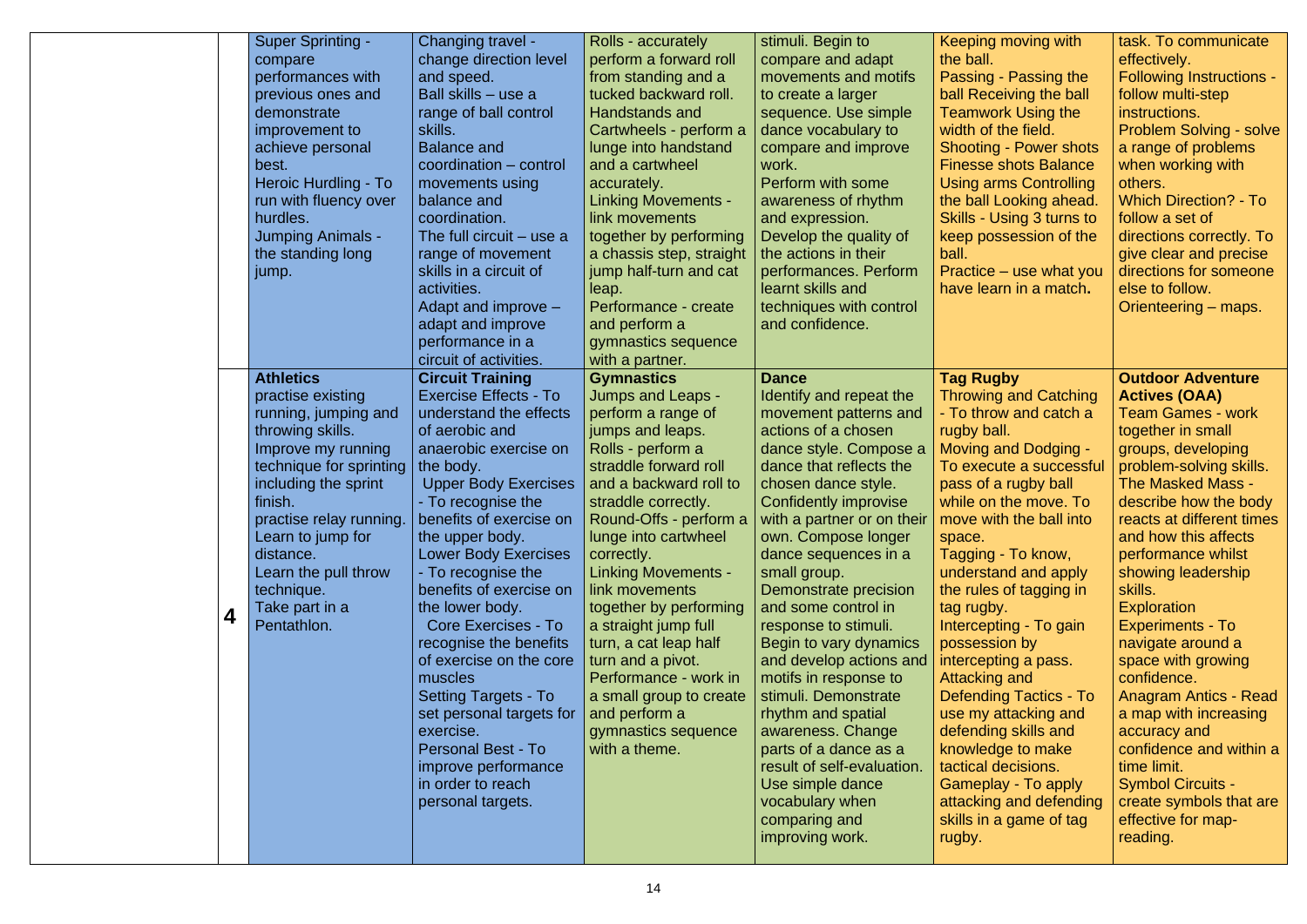|   | <b>Athletics</b>            | <b>Striking and Fielding:</b>    | <b>Gymnastics</b>          | <b>Dance</b>             | <b>Basketball</b>               | <b>Outdoor Adventure</b>       |
|---|-----------------------------|----------------------------------|----------------------------|--------------------------|---------------------------------|--------------------------------|
|   |                             |                                  |                            |                          |                                 |                                |
|   | <b>Practise and refine</b>  | <b>Rounders</b>                  | <b>Jumps and Leaps -</b>   | Identify and repeat the  | Expert Dribbling - learn        | <b>Actives (OAA)</b>           |
|   | existing running,           | <b>Batting and Bowling -</b>     | perform a stag jump        | movement patterns and    | to dribble with a               | Communicate and                |
|   | jumping and throwing        | To learn the correct             | and split leap.            | actions of a chosen      | basketball.                     | Collaborate - work as          |
|   | skills in the context of    | techniques for batting           | Rolls - perform pike       | dance style. Compose     | <b>Skilful Passing - To use</b> | part of a team to              |
|   | Athletics.                  | and bowling in                   | rolls.                     | individual, partner and  | a range of techniques to        | complete a range of            |
|   | Use an effective            | rounders                         | Handstands,                | group dances that        | pass a basketball               | challenges.                    |
|   | technique for sprinting     | <b>Throwing and Catching</b>     | Cartwheels and             | reflect the chosen       | successfully.                   | <b>Agility and Endurance -</b> |
|   | including the sprint        | - To use the correct             | Round-Offs - perform a     | dance style. Show a      | <b>Footwork and Pivoting -</b>  | demonstrate agility and        |
|   | start.                      | techniques for throwing          | round-off.                 | change of pace and       | To know how to pivot.           | endurance in a range of        |
|   |                             |                                  |                            |                          |                                 |                                |
|   | Sustain my running          | and catching when                | <b>Linking Movements -</b> | timing in their          | To move effectively             | situations.                    |
|   | pace over longer            | fielding in rounders.            | independently plan a       | movements. Develop an    | around the court.               | <b>Navigation Skills - To</b>  |
| 5 | distances.                  | <b>Backstop and Bases -</b>      | sequence of                | awareness of their use   | <b>Keeping Possession -</b>     | know what a compass            |
|   | Develop flexibility,        | To know the roles and            | gymnastics                 | of space.                | To use strategies to            | is and how to use it. To       |
|   | strength, technique,        | responsibilities of the          | movements that are         | Demonstrate              | keep possession of the          | know the eight                 |
|   | control and balance in      | backstop and base                | creatively linked          | imagination and          | ball.                           | directions on a                |
|   | the context of fling        | fielders in rounders. To         | together.                  | creativity in the        | <b>Smart Marking - To</b>       | compass.                       |
|   | throw (discus). To          | field effectively in these       | Performance - perform      | movements they devise    | know how to mark a              | All About Maps - To            |
|   | learn the fling throw       | positions and                    | a gymnastics               | in response to stimuli.  | player effectively. To get      | read, follow and               |
|   |                             |                                  |                            |                          |                                 |                                |
|   | technique.                  | demonstrate good skill           | sequence in a pair or      | Use transitions to link  | free from a defender            | understand maps.               |
|   | To use a variety of         | and technique.                   | group in time to music.    | motifs smoothly          | Let's Play! - To apply          | <b>Around the Grounds -</b>    |
|   | throwing techniques.        | Deep Fielding - To               |                            | together. Improvise with | our basketball skills           | take part in an                |
|   |                             | know the roles and               |                            | confidence, still        | when playing as part of         | orienteering exercise.         |
|   |                             | responsibilities of the          |                            | demonstrating fluency    | a team in a game. To            |                                |
|   |                             | deep fielders in                 |                            | across the sequence.     | evaluate my                     |                                |
|   |                             | rounders.                        |                            |                          | performance.                    |                                |
|   | <b>Athletics</b>            | <b>Striking and Fielding</b>     | <b>Gymnastics</b>          | <b>Dance</b>             | <b>Netball</b>                  | <b>Outdoor Adventure</b>       |
|   | <b>Practise and refine</b>  | <b>Speedy Catching - I</b>       | Jumps and Leaps -          | identify and repeat the  | <b>Passing and Catching</b>     | <b>Actives (OAA)</b>           |
|   | fundamental                 | can react quickly and            | accurately perform a       | movement patterns and    | To improve and refine           | <b>Perfect Problem-</b>        |
|   | movement skills             | catch balls thrown at            | cat leap full turn and a   | actions of a chosen      | catching and throwing in        | Solving - work                 |
|   | needed for athletics.       | different heights and            | stag leap.                 | dance style. Compose     | netball.                        | systematically and as          |
|   | Work as a team to           | angles.                          | Rolls - accurately         | individual, partner and  | To use a range of               | part of a team to solve        |
|   |                             | Attacking the Ball - I           | perform a dive forward     | group dances that        |                                 | a range of problems.           |
|   | competitively perform       |                                  |                            |                          | netball passes.                 |                                |
|   | a sprint relay.             | can attack the ball              | roll and a pike            | reflect the chosen       | To know how to catch a          | Positivity and                 |
|   | <b>Control running pace</b> | using effective fielding         | backward roll.             | dance style. Use         | netball in different ways.      | Perseverance -                 |
|   | over a range of             | techniques.                      | Cartwheels and             | dramatic expression in   | <b>Footwork and Pivoting -</b>  | demonstrate positivity,        |
| 6 | distances.                  | Distance Throwing - I            | Round-Offs - perform a     | dance movements and      | To know how to pivot.           | perseverance and               |
|   | Refine my hurdling          | can throw the ball               | hurdle step into a         | motifs. Perform with     | To understand the               | effective teamwork             |
|   | technique.                  | accurately over a large          | cartwheel and a round-     | confidence, using a      | footwork rule in netball.       | when completing a              |
|   | Throw for distance          | distance                         | off.                       | range of movement        | <b>Outwit Your Defender -</b>   | range of challenges.           |
|   | using a heave throw         | <b>Brilliant Batting - I can</b> | <b>Linking Movements -</b> | patterns                 | To know how to outwit a         | <b>Expert Communication</b>    |
|   | technique.                  | strike a bowled ball             | perform a series of        | Demonstrate strong and   | defender to receive a           | - use a range of               |
|   |                             | over a large distance            | similar movements in       | controlled movements     | pass.                           | communication                  |
|   |                             | into space.                      | quick succession,          | throughout a dance       | Attacking and                   | methods effectively            |
|   |                             | Bowled Over - I can              | linked together to form    | sequence. Combine        | Defending - To know             | during problem solving         |
|   |                             | bowl a ball overarm at           | a sequence.                | flexibility, techniques  | how to one-on-one mark          | activities and                 |
|   |                             |                                  | Performance - work in      | and movements to         | an opposition player.           | challenges.                    |
|   |                             | a target.                        |                            |                          |                                 |                                |
|   |                             |                                  | a large group to           | create a fluent          | To aim for a target.            |                                |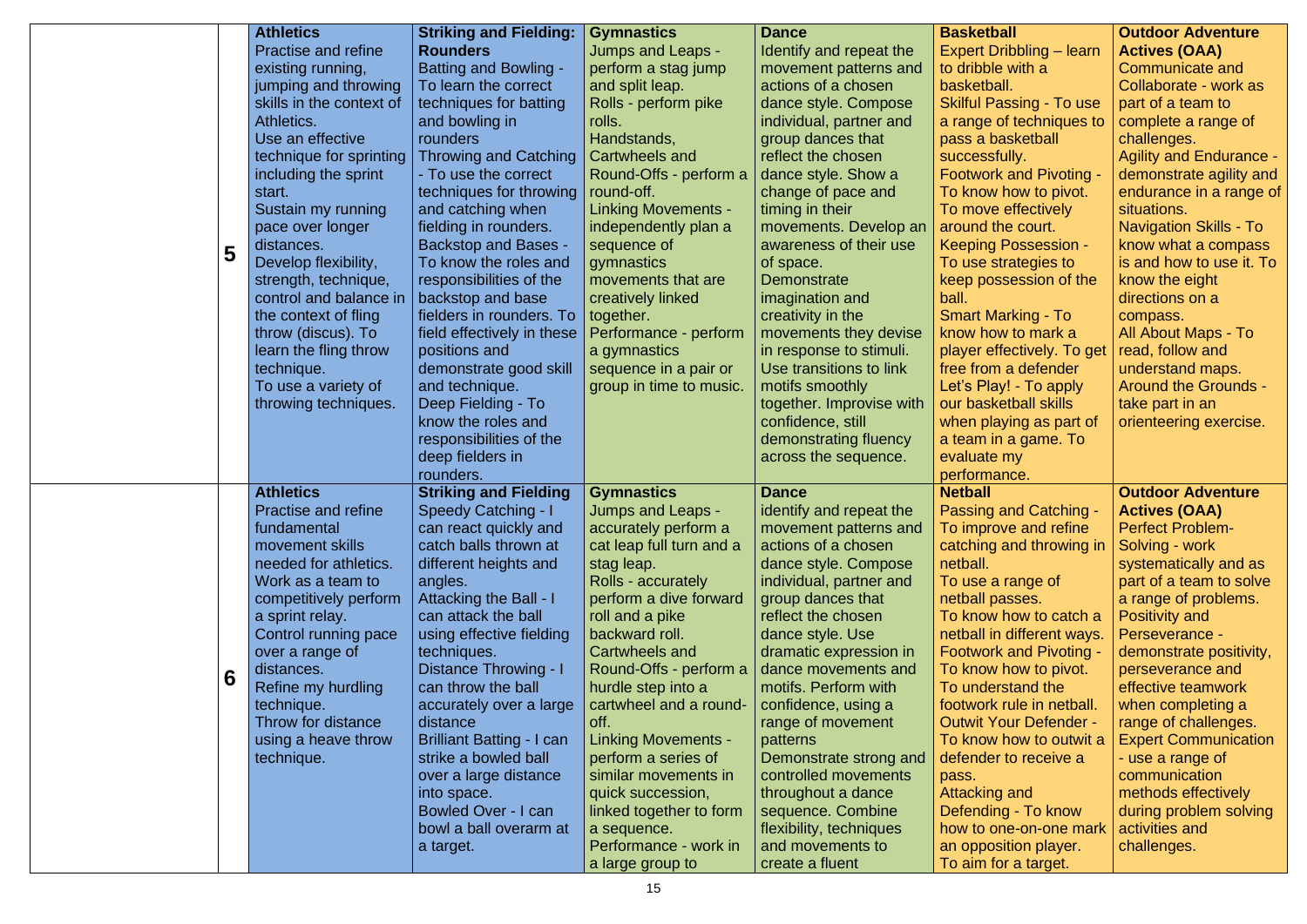|                                                                                                                                                                                                                                                                                                              |   | <b>Skills Circuit - I can</b><br>apply striking and<br>fielding skills to<br>complete a circuit of<br>activities.                                                                                                                                                                                                                                                                                                                                | choreograph and<br>perform a gymnastics<br>routine in time to<br>music.                                                                                                                                                                                                                                                                                                                      | sequence. Move<br>appropriately and with<br>the required style in<br>relation to the stimulus,<br>e.g., using various<br>levels, ways of travelling<br>and motifs.                                                                                                                                                                      | <b>High 5 Netball</b><br>Tournament - To play in<br>a netball tournament<br>with the whole school.<br>To evaluate my own<br>and others'<br>performance.                                                                                                                                                                                                                                                                                                                                                                                                                                                                                                                  | Leadership and<br>Cooperation -<br>demonstrate effective<br>leadership skills. To<br>work together<br>effectively to achieve a<br>common goal. |
|--------------------------------------------------------------------------------------------------------------------------------------------------------------------------------------------------------------------------------------------------------------------------------------------------------------|---|--------------------------------------------------------------------------------------------------------------------------------------------------------------------------------------------------------------------------------------------------------------------------------------------------------------------------------------------------------------------------------------------------------------------------------------------------|----------------------------------------------------------------------------------------------------------------------------------------------------------------------------------------------------------------------------------------------------------------------------------------------------------------------------------------------------------------------------------------------|-----------------------------------------------------------------------------------------------------------------------------------------------------------------------------------------------------------------------------------------------------------------------------------------------------------------------------------------|--------------------------------------------------------------------------------------------------------------------------------------------------------------------------------------------------------------------------------------------------------------------------------------------------------------------------------------------------------------------------------------------------------------------------------------------------------------------------------------------------------------------------------------------------------------------------------------------------------------------------------------------------------------------------|------------------------------------------------------------------------------------------------------------------------------------------------|
|                                                                                                                                                                                                                                                                                                              |   |                                                                                                                                                                                                                                                                                                                                                                                                                                                  | <b>KEY STAGE 2</b>                                                                                                                                                                                                                                                                                                                                                                           |                                                                                                                                                                                                                                                                                                                                         |                                                                                                                                                                                                                                                                                                                                                                                                                                                                                                                                                                                                                                                                          |                                                                                                                                                |
| <b>SUBJECT AREA</b><br><b>TERM1</b><br><b>Autumn</b><br>Drawing Leaves in Pencil.<br>Drawing Leaves in Colour.<br><b>Printing Leaf Patterns.</b><br><b>Making Paper Leaves.</b><br>Drawing Pumpkins, learn about the artist<br>Matisse.<br>Painting Vegetable Skins, learn about the artist<br>Cezanne.<br>3 |   | <b>European Art</b><br>Drawing Broken Buildings - learn about great<br>context of Anselm Kiefer.<br>of Michelangelo.<br>Shape Houses - learn about great artists,<br>shapes.<br>Drawing Portraits with a Rubber - learn about<br>in the context of Rembrandt.<br>Making Paper Hats - make a hat in the style of<br>Coco Chanel.<br>Growing a Moustache – learn about the artist<br>Salvador Dali.                                                | <b>TERM 2</b><br>artists, architects, and designers in history in the<br>Painting on the Ceiling - learn about great artists,<br>architects, and designers in history in the context<br>architects, and designers in history in the context<br>of Le Corbusier. Make a shape house using 2D<br>great artists, architects, and designers in history                                           | <b>Bodies</b><br>Drawing Outlines in Felt Tip - learn about the<br>artist Julian Opie.<br>Drawing Body Shapes in Charcoal - learn about<br>the artist Henry Moore.<br>Drawing Bodies in Pen.<br><b>Making Body Maquettes.</b><br><b>Making Figures in Clay.</b><br>Making Paper Clothes in the style of Vivienne<br>Westwood.           | <b>TERM3</b>                                                                                                                                                                                                                                                                                                                                                                                                                                                                                                                                                                                                                                                             |                                                                                                                                                |
| <b>ART</b>                                                                                                                                                                                                                                                                                                   | 4 | <b>Insects</b><br>Drawing Insects in Pencil.<br>Drawing Insects in Colour<br><b>Designing Insect Mosaics.</b><br>learn about great artists, architects and<br>designers in history in the context of Louise<br>Bourgeois.<br><b>Making Insect Shadow Puppets.</b><br><b>Making Insect Sculptures.</b><br>Learn about great artists, architects and<br>designers in history in the context of Jennifer<br>Angus.<br>Make a 3D model of an insect. | <b>British Art</b><br>Telling Stories in Pictures - Learn about great<br>context of Paula Rego.<br>context of Gainsborough.<br>Memory Postcards - earn about great artists,<br>of Sonia Boyce.<br>Portraits In Different Effects - earn about great<br>context of Lucien Freud.<br>Portraits In Different Effects - learn about great<br>context of Howard Hodgkin. Making sensory<br>boxes. | artists, architects, and designers in history in the<br>Painting Landscape in Pieces - learn about great<br>artists, architects, and designers in history in the<br>architects, and designers in history in the context<br>artists, architects, and designers in history in the<br>artists, architects, and designers in history in the | <b>Fruit and Vegetables</b><br>Drawing Peppers in Charcoal - learn about great<br>artists, architects, and designers in history in the<br>context of Braque, Claesz and Kalf.<br>Sculpting Peppers in Clay.<br>Drawing Fruit and Vegetables in Colour - earn<br>about great artists, architects, and designers in<br>history in the context of Carl Warner.<br>Painting Fruit and Vegetables - earn about great<br>artists, architects, and designers in history in the<br>context of Caravaggio.<br>Designing Fruit and Vegetable 'Softies' on Fabric<br>- earn about great artists, architects and<br>designers in history in the context of Michael<br>Brennand-Wood. |                                                                                                                                                |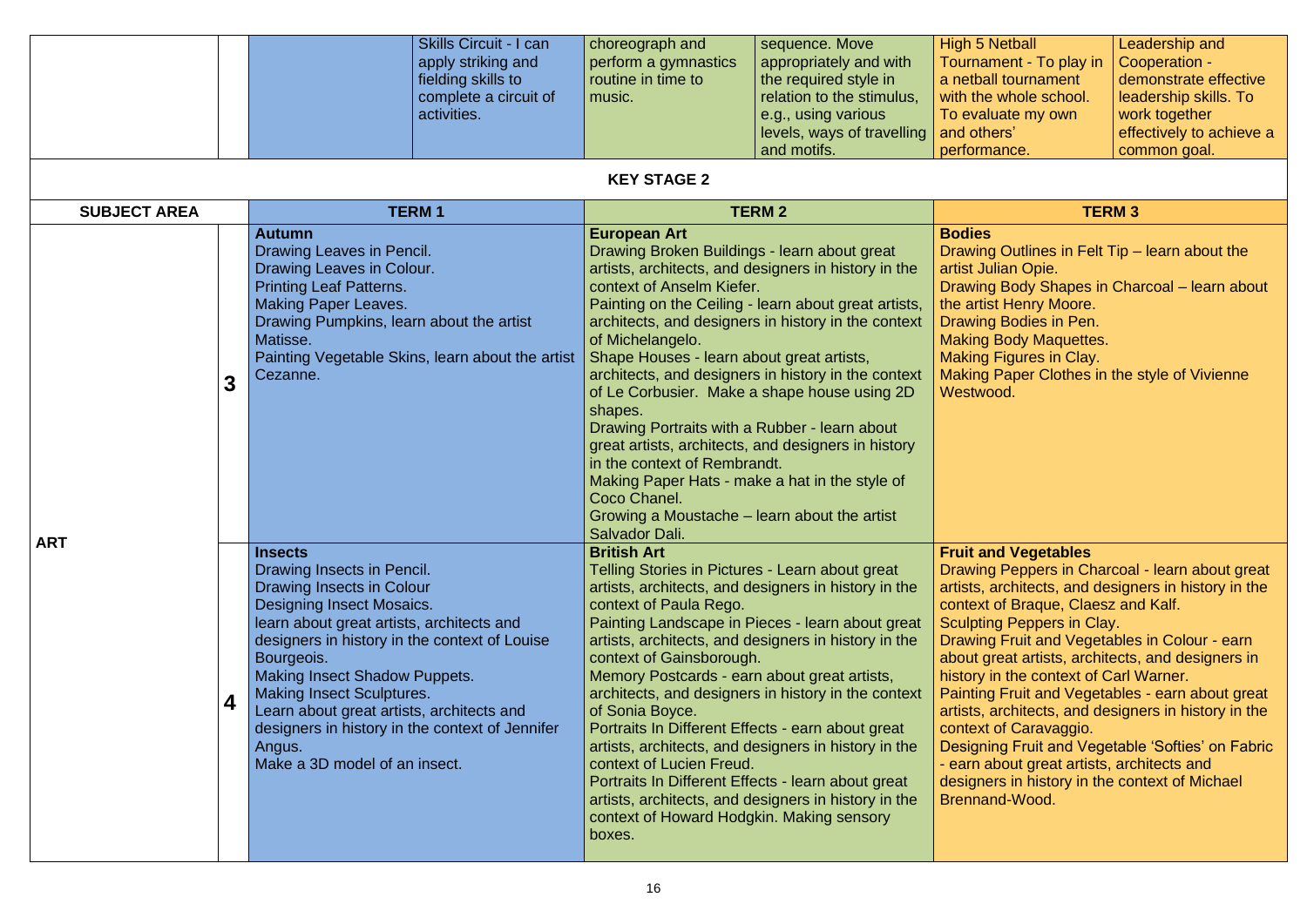## **A**<br>**Egypt**

- g Faces in Pencil.
- g Faces in Charcoal.
- bout great artists, architects, and
- ers in history in the context of David
- V.
- g Masks in Pen Learn about great artists, cts, and designers in history in the context Ray.
- Egyptians Masks in Clay.
- ng Masks in Papier Mache.
- bout great artists, architects, and designers ry in the context of Fernand Leger.

### **American**

- g the Other Half learn about great artists, cts, and designers in history in the context **Singer Sargent.**
- Your Own Landscapes make a landscape
- about great artists, architects, and
- ers in history in the context of Ansel
- bstract learn about great artists,
- cts, and designers in history in the context n Frankenthaler.
- g Block' Houses learn about great artists, cts, and designers in history in the context k Lloyd Wright.

# **Practical skills and techniques**

- o use a range of tools and equipment appropriately, and accurately and follow hygiene procedures.
- wider range of materials and components, ig construction materials and kits, textiles, echanical and electrical components.
- owing independence, measure and mark he nearest cm and millimeter.
- ape and score materials with some of accuracy.
- ble, join, and combine material and nents with some degree of accuracy.
- strate how to measure, cut, shape, and ric with some accuracy to make a

|                     |   | <b>Wildlife</b>                                                                                                                                                                                                                                                                                                                                                                                                                                                                                                                        | <b>Plants and Flowers</b>                                                                                                                                                                                                                                                                                                                                                                                                                                                                                                                                                                | <b>Ancient Egypt</b>                                                                                                                                                                                                                                                                                                                                                                                                                                                                          |
|---------------------|---|----------------------------------------------------------------------------------------------------------------------------------------------------------------------------------------------------------------------------------------------------------------------------------------------------------------------------------------------------------------------------------------------------------------------------------------------------------------------------------------------------------------------------------------|------------------------------------------------------------------------------------------------------------------------------------------------------------------------------------------------------------------------------------------------------------------------------------------------------------------------------------------------------------------------------------------------------------------------------------------------------------------------------------------------------------------------------------------------------------------------------------------|-----------------------------------------------------------------------------------------------------------------------------------------------------------------------------------------------------------------------------------------------------------------------------------------------------------------------------------------------------------------------------------------------------------------------------------------------------------------------------------------------|
|                     | 5 | <b>Drawing Birds in Pencil</b><br><b>Drawing Feathers</b><br><b>Printing Feathers</b><br><b>Making Textured Clay Tiles</b><br><b>Modelling Newspaper Birds</b><br>Learn about great artists, architects and<br>designers in history in the context of<br><b>Constantin Brancusi.</b><br>learn about great artists, architects and<br>designers in history in the context of designer<br><b>Richard Sweeney.</b>                                                                                                                        | Drawing Plants in Pencil.<br>Drawing Plants in Colour.<br>learn about great artists, architects, and<br>designers in history in the context of Henri<br>Rousseau.<br>Hapa-Zome: Printing Plants Using Hammers -<br>earn about great artists, architects, and designers<br>in history in the context of India Flint.<br><b>Making Plants in Paper.</b><br><b>Making3D Plant Sculptures.</b><br>learn about great artists, architects, and<br>designers in history in the context of Alexander<br><b>Calder and David Oliveira.</b>                                                        | Drawing Faces in Pencil.<br>Drawing Faces in Charcoal.<br>Learn about great artists, arc<br>designers in history in the cor<br>Hockney.<br><b>Drawing Masks in Pen - Lear</b><br>architects, and designers in h<br>of Man Ray.<br><b>Making Egyptians Masks in C</b><br><b>Modelling Masks in Papier Ma</b><br>learn about great artists, arch<br>in history in the context of Fe                                                                                                             |
|                     | 6 | <b>The Seaside</b><br>Drawing Fish in Pen.<br><b>Drawing Shells in Colour</b><br>Learn about great artists, architects and<br>designers in history in the context of Alfred<br>Wallis.<br><b>Printing Fish on Colour.</b><br><b>Weaving Seaside Scenes.</b><br><b>Making Fish Lanterns.</b><br>learn about great artists, architects and<br>designers in history in the context of Hokusai.                                                                                                                                            | <b>South and Central American Art</b><br>Clay Monkeys - learn about great artists,<br>architects, and designers in history in the context<br>of Frida Khalo.<br>Making Picture Puzzles - learn about great<br>artists, architects, and designers in history in the<br>context of Leonora Carrington.<br>Catching Dreams - learn about great artists,<br>architects, and designers in history in the context<br>of Joaquin Torres Garcia.<br>Mural Mash Up - Tropical Collage - learn about<br>great artists, architects, and designers in history<br>in the context of Beatriz Milhazes. | <b>North American</b><br>Drawing the Other Half - lear<br>architects, and designers in h<br>of John Singer Sargent.<br><b>Make Your Own Landscapes</b><br>collage.<br>Learn about great artists, arc<br>designers in history in the cor<br>Adams.<br>Body Abstract - learn about g<br>architects, and designers in h<br>of Helen Frankenthaler.<br>'Building Block' Houses - lear<br>architects, and designers in h<br>of Frank Lloyd Wright.                                                 |
|                     |   |                                                                                                                                                                                                                                                                                                                                                                                                                                                                                                                                        | <b>KEY STAGE 2</b>                                                                                                                                                                                                                                                                                                                                                                                                                                                                                                                                                                       |                                                                                                                                                                                                                                                                                                                                                                                                                                                                                               |
| <b>SUBJECT AREA</b> |   | <b>TERM1</b>                                                                                                                                                                                                                                                                                                                                                                                                                                                                                                                           | <b>TERM 2</b>                                                                                                                                                                                                                                                                                                                                                                                                                                                                                                                                                                            | <b>TERM3</b>                                                                                                                                                                                                                                                                                                                                                                                                                                                                                  |
|                     |   | <b>Design</b><br>Identify the design features of their<br>products that will appeal to intended<br>customers.<br>Use their knowledge of a broad range of<br>existing products to help generate their ideas.<br>Design innovative and appealing products<br>that have a clear purpose and are aimed at<br>a specific user.<br>Explain how particular parts of their products<br>work.<br>Use annotated sketches and cross-sectional<br>drawings to develop and communicate their<br>ideas.<br>When designing, explore different initial | <b>Make - Planning</b><br>Plan<br>With growing confidence, carefully select from a<br>range of tools and equipment, explaining their<br>choices.<br>Select from a range of materials and<br>components according to their functional<br>properties and aesthetic qualities.<br>place the main stages of making in a systematic<br>order.                                                                                                                                                                                                                                                 | <b>Make - Practical skills and t</b><br>Learn to use a range of tools<br>safely, appropriately, and acc<br>learn to follow hygiene proced<br>Use a wider range of materia<br>including construction materia<br>and mechanical and electrica<br>With growing independence,<br>out to the nearest cm and mil<br>Cut, shape and score materia<br>degree of accuracy.<br>Assemble, join, and combine<br>components with some degre<br>Demonstrate how to measure<br>join fabric with some accurac |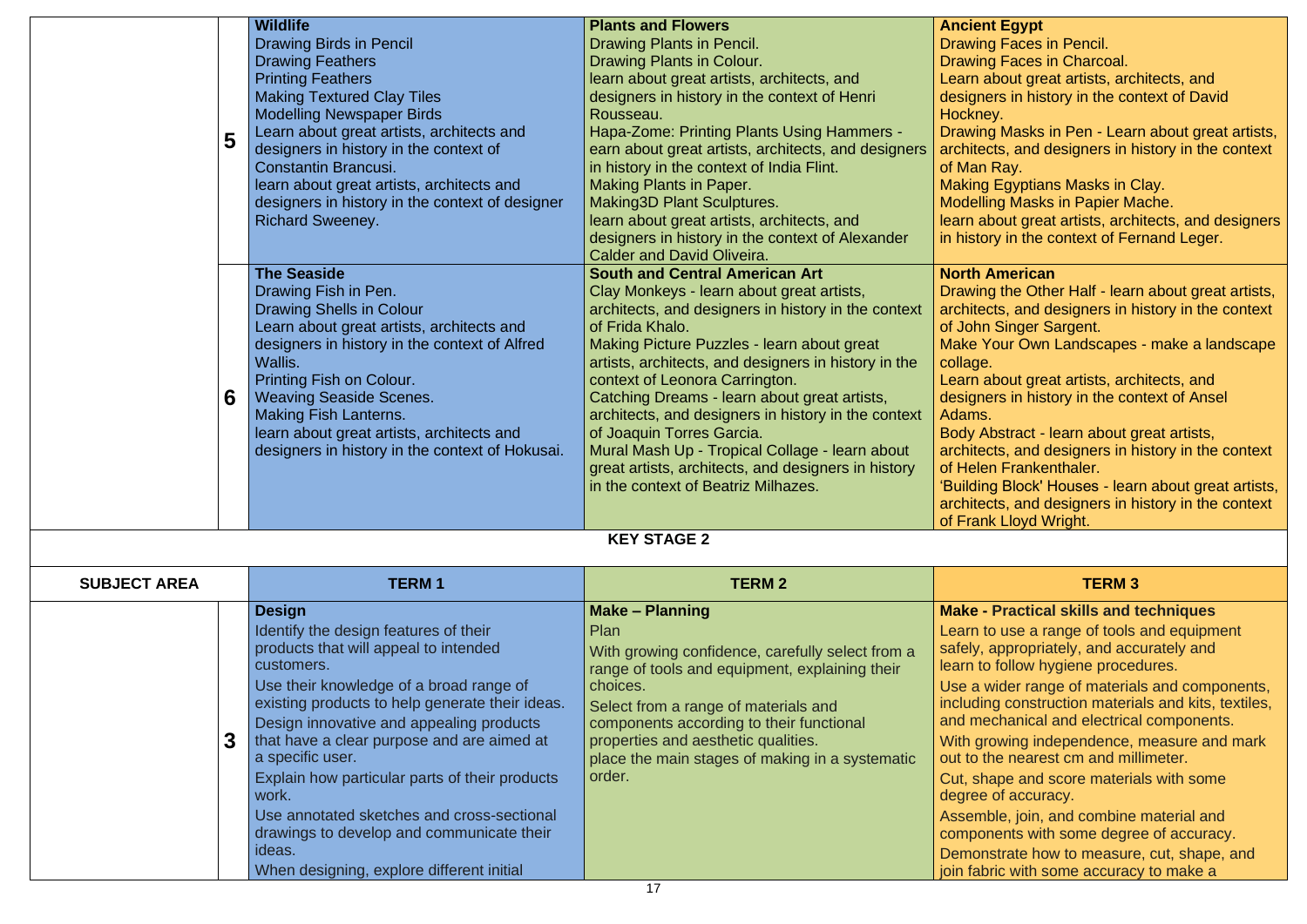product.

- xtiles with an appropriate sewing que.
- to select and use different and appropriate ng techniques to improve the appearance of uct such as hemming, tie-dye, fabric paints gital graphics.

# **ng and Nutrition**

- o know when, where and how food is (such as herbs, tomatoes, and erries) in the UK, Europe, and the wider
- stand how to prepare and cook a variety lominantly savory dishes safely and ically.
- upport, use a heat source to cook ients showing awareness of the need to I the temperature of the hob and/or oven.
- range of techniques such as mashing, ng, crushing, grating, cutting, kneading, iking.
- n that a healthy diet is made up of a and balance of different food and drink, resented in the Eatwell Guide and be able ly these principles when planning and g dishes.

| <b>DESIGN TECHNOLOGY</b> | 4 | ideas before coming up with a final design.<br>When planning, start to explain their choice<br>of materials and components including<br>function and aesthetics.<br>Test ideas out through using prototypes.<br>Use computer-aided design to develop and<br>communicate their ideas.<br><b>Evaluate</b><br>Explore and evaluate existing products,<br>explaining the purpose of the product and<br>whether it is designed well to meet the<br>intended purpose.<br>Explore what materials/ingredients products<br>are made from and suggest reasons for<br>this.<br>Consider their design criteria as they make<br>progress and are willing to alter their plans,<br>sometimes considering the views of others if<br>this helps them to improve their product.<br>Evaluate their product against their original<br>design criteria.<br>evaluate the key events, including<br>technological developments, and designs of<br>individuals in design and technology that have | <b>Technical Knowledge</b><br>Understand that materials have both functional<br>properties and aesthetic qualities.<br>Apply their understanding of how to strengthen,<br>stiffen and reinforce more complex structures to<br>create more useful characteristics of products.<br>Understand and demonstrate how<br>mechanical and electrical systems have an<br>input and output process.<br>Make and represent simple electrical circuits,<br>such as a series and parallel, and components<br>to create functional products.<br>explain how mechanical systems such as<br>levers and linkages create movement.<br>use mechanical systems in their products. | simple<br>Join te:<br>technic<br>Begin t<br>finishin<br>a produ<br>and dig<br><b>Cookir</b><br><b>Start to</b><br>grown<br>strawb<br>world.<br><b>Unders</b><br>of pred<br>hygien<br><b>With st</b><br>ingredi<br>control<br>Use a<br>whiskir<br>and ba<br><b>Explair</b><br>variety<br>as repr |
|--------------------------|---|---------------------------------------------------------------------------------------------------------------------------------------------------------------------------------------------------------------------------------------------------------------------------------------------------------------------------------------------------------------------------------------------------------------------------------------------------------------------------------------------------------------------------------------------------------------------------------------------------------------------------------------------------------------------------------------------------------------------------------------------------------------------------------------------------------------------------------------------------------------------------------------------------------------------------------------------------------------------------|---------------------------------------------------------------------------------------------------------------------------------------------------------------------------------------------------------------------------------------------------------------------------------------------------------------------------------------------------------------------------------------------------------------------------------------------------------------------------------------------------------------------------------------------------------------------------------------------------------------------------------------------------------------|-------------------------------------------------------------------------------------------------------------------------------------------------------------------------------------------------------------------------------------------------------------------------------------------------|
|                          | 5 | helped shape the world.<br><b>Design</b><br>Use research to inform and develop detailed<br>design criteria to inform the design of<br>innovative, functional, and appealing products<br>that are fit for purpose and aimed at a target<br>market.<br>Use their knowledge of a broad range of<br>existing products to help generate their ideas.<br>Design products that have a clear purpose<br>and indicate the design features of their<br>products that will appeal to the intended user.<br>Explain how particular parts of their products<br>work.<br>Use annotated sketches, cross-sectional<br>drawings and exploded diagrams (possibly<br>including computer-aided design) to develop<br>and communicate their ideas.<br>Generate a range of design ideas and clearly<br>communicate final designs.<br>Consider the availability and costings of<br>resources when planning out designs.                                                                          | <b>Make</b><br>Planning<br>Independently plan by suggesting what to do<br>next.<br>With growing confidence, select from a wide<br>range of tools and equipment, explaining their<br>choices.<br>Select from a range of materials and<br>components according to their functional<br>properties and aesthetic qualities.<br>Create step-by-step plans as a guide to making.                                                                                                                                                                                                                                                                                    | to appl<br>cooking<br>Make -<br>Learn t<br>safely a<br>hygien<br>Indepe<br>mark o<br>Use a<br>includi<br>textiles<br>Cut a r<br>accura<br><b>Shape</b><br>accura<br>Assem<br>compo<br>Demor<br>allowar<br>with pr<br>Join te<br>such a                                                          |

## **Make - Practical skills and techniques**

- to use a range of tools and equipment and appropriately and learn to follow le procedures.
- endently take exact measurements and out, to within 1 millimeter.
- full range of materials and components, ng construction materials and kits, , and mechanical components.
- range of materials with precision and i**cy.**
- and score materials with precision and icy.
- able, join, and combine materials and onents with accuracy.
- nstrate how to measure, make a seam nce, tape, pin, cut, shape and join fabric recision to make a more complex product.
- xtiles using a greater variety of stitches, is backstitch, whip stitch, blanket stitch.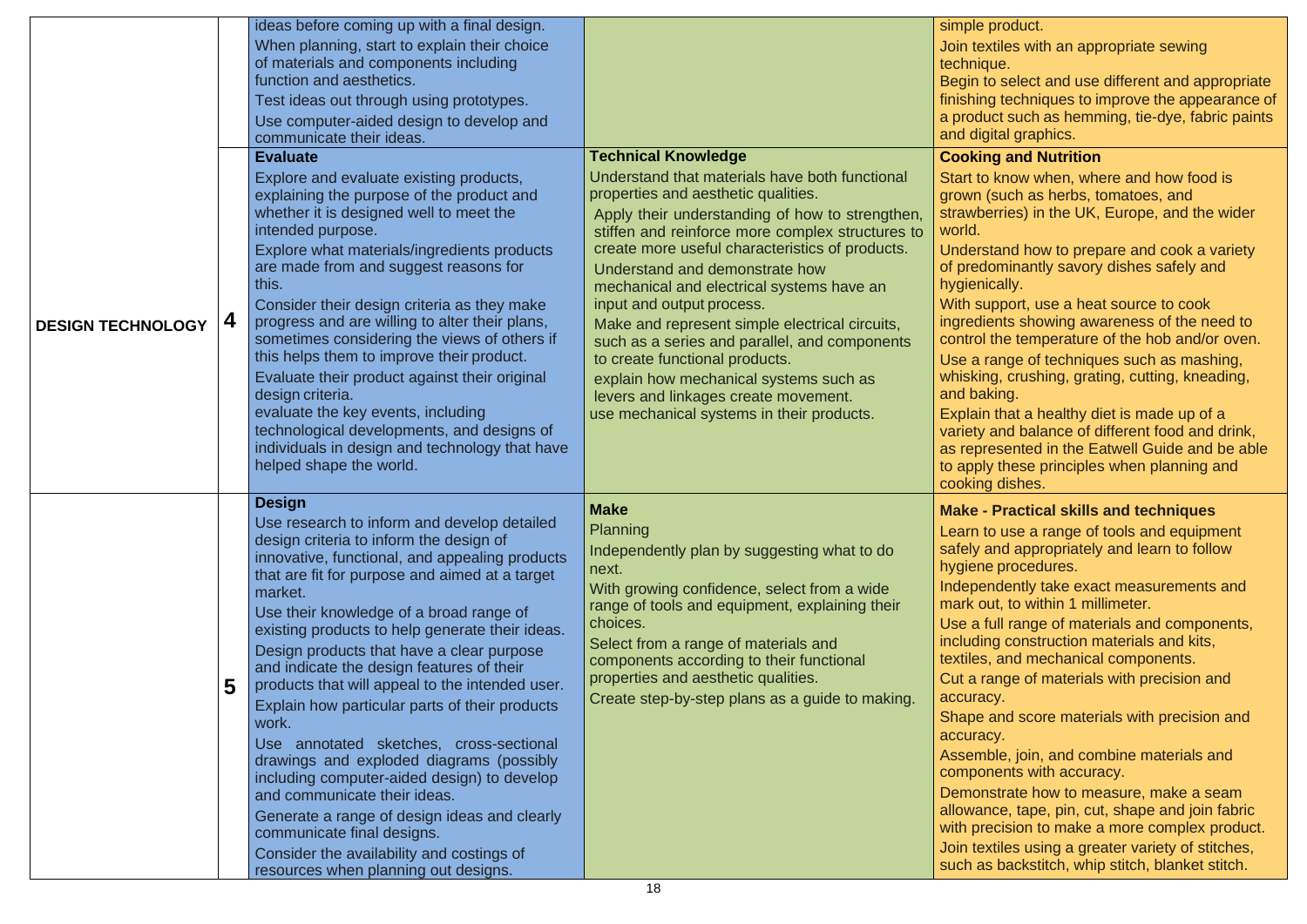|                                      | 6 | example conservation, the home, school,<br>leisure, culture, enterprise, industry, and the<br>wider environment.<br><b>Evaluate</b><br>Complete detailed competitor analysis of<br>other products on the market.<br>Critically evaluate the quality of design,<br>manufacture, and fitness for purpose of<br>products as they design and make.<br>Evaluate their ideas and products against the<br>original design criteria, making changes as<br>needed. | Work in a broad range of relevant contexts, for                                                                                                                                                                                                                                                                                                                                                                                                    | <b>Technical Knowledge</b><br>create more useful characteristics of products.<br>Understand and demonstrate that<br>mechanical and electrical systems have an<br>input, process, and output.<br>Explain how mechanical systems, such as<br>cams, create movement and use mechanical<br>systems in their products.<br>Apply their understanding of computing to<br>program, monitor and control a product.            | Apply their understanding of how to strengthen,<br>stiffen and reinforce more complex structures to                                                                                                                                                                                                                                                                                                                                                           | Refine the finish using techniques to improve the<br>appearance of their product, such as sanding, or<br>a more precise scissor cut after roughly cutting<br>out a shape.<br><b>Cooking and Nutrition</b><br>Know, explain, and give examples of food that<br>is grown (such as pears, wheat, and potatoes),<br>reared (such as poultry and cattle) and caught<br>(such as fish) in the UK, Europe, and the wider<br>world.<br>Understand about seasonality, how this may<br>affect the food availability and plan recipes<br>according to seasonality.<br>Understand that food is processed into<br>ingredients that can be eaten or used in<br>cooking.<br>Demonstrate how to prepare and cook a<br>variety of predominantly savory dishes safely<br>and hygienically including, where appropriate,<br>the use of a heat source.<br>Demonstrate how to use a range of cooking<br>techniques, such as griddling, grilling, frying,<br>and boiling. |                                                                                                                                                                                                                                                                                                                                                                                                                                                        |
|--------------------------------------|---|-----------------------------------------------------------------------------------------------------------------------------------------------------------------------------------------------------------------------------------------------------------------------------------------------------------------------------------------------------------------------------------------------------------------------------------------------------------|----------------------------------------------------------------------------------------------------------------------------------------------------------------------------------------------------------------------------------------------------------------------------------------------------------------------------------------------------------------------------------------------------------------------------------------------------|----------------------------------------------------------------------------------------------------------------------------------------------------------------------------------------------------------------------------------------------------------------------------------------------------------------------------------------------------------------------------------------------------------------------|---------------------------------------------------------------------------------------------------------------------------------------------------------------------------------------------------------------------------------------------------------------------------------------------------------------------------------------------------------------------------------------------------------------------------------------------------------------|-----------------------------------------------------------------------------------------------------------------------------------------------------------------------------------------------------------------------------------------------------------------------------------------------------------------------------------------------------------------------------------------------------------------------------------------------------------------------------------------------------------------------------------------------------------------------------------------------------------------------------------------------------------------------------------------------------------------------------------------------------------------------------------------------------------------------------------------------------------------------------------------------------------------------------------------------------|--------------------------------------------------------------------------------------------------------------------------------------------------------------------------------------------------------------------------------------------------------------------------------------------------------------------------------------------------------------------------------------------------------------------------------------------------------|
|                                      |   |                                                                                                                                                                                                                                                                                                                                                                                                                                                           |                                                                                                                                                                                                                                                                                                                                                                                                                                                    | <b>KEY STAGE 2</b>                                                                                                                                                                                                                                                                                                                                                                                                   |                                                                                                                                                                                                                                                                                                                                                                                                                                                               |                                                                                                                                                                                                                                                                                                                                                                                                                                                                                                                                                                                                                                                                                                                                                                                                                                                                                                                                                     |                                                                                                                                                                                                                                                                                                                                                                                                                                                        |
| <b>SUBJECT AREA</b>                  |   |                                                                                                                                                                                                                                                                                                                                                                                                                                                           | <b>TERM1</b>                                                                                                                                                                                                                                                                                                                                                                                                                                       |                                                                                                                                                                                                                                                                                                                                                                                                                      | <b>TERM2</b>                                                                                                                                                                                                                                                                                                                                                                                                                                                  |                                                                                                                                                                                                                                                                                                                                                                                                                                                                                                                                                                                                                                                                                                                                                                                                                                                                                                                                                     | <b>TERM3</b>                                                                                                                                                                                                                                                                                                                                                                                                                                           |
| <b>PSHE/BRITISH</b><br><b>VALUES</b> | 3 | <b>Living in the Wider</b><br><b>World - Aiming High</b><br>Discuss their personal<br>achievements and<br>skills.<br>Identify what a<br>positive learning<br>attitude is.<br>Talk about a range of<br>jobs that people do.<br><b>Discuss what skills</b><br>and interests are<br>needed for different<br>jobs.<br>Talk about jobs they<br>might like to do in the<br>future.                                                                              | <b>Health and Wellbeing</b><br><b>Safety First</b><br>Identify and discuss<br>some school rules for<br>staying safe and<br>healthy.<br>List some of the<br>dangers we face when<br>we are using roads,<br>water or railways.<br>Describe drugs,<br>cigarettes and alcohol<br>in basic terms. Identify<br>some common injuries<br>and know they can be<br>treated with first aid.<br>Recognise hazards<br>and dangers in an<br>emergency situation. | <b>Relationships -</b><br><b>TEAM</b><br>use pictures to express<br>their thoughts, feelings<br>and worries.<br>Plan and create a role<br>play about a team<br>scenario.<br>With support, read<br>clues and work as a<br>team to solve a crime.<br>With support, identify a<br>feeling and how it is<br>being expressed.<br>Show the resolution to<br>a dispute through<br>pictures and with the<br>key words given. | <b>Health and Wellbeing -</b><br><b>Think Positive</b><br>understand that it is<br>important to look after<br>our mental health.<br>Recognise and describe<br>a range of positive and<br>negative emotions.<br>Discuss changes people<br>may experience in their<br>lives and how they<br>might make them feel.<br>Talk about things that<br>make them happy and<br>help them to stay calm.<br>Identify uncomfortable<br>emotions and what can<br>cause them. | <b>Living in the Wider</b><br><b>World - Diverse Britain</b><br>Describe what it is like<br>to live in Britain.<br>Talk about what<br>democracy is.<br>Talk about what rules<br>and laws are.<br>Talk about what liberty<br>means.<br>describe a diverse<br>society.<br>Describe what being<br>British means to them.                                                                                                                                                                                                                                                                                                                                                                                                                                                                                                                                                                                                                               | <b>Relationships - VIPs</b><br>With support, discuss<br>how the impact of our<br>attitudes affects us<br>when trying to make<br>new friendships.<br>With support, plan out<br>how they will be an<br>anonymous friend over<br>the week.<br>Use a support sheet to<br>discuss the dares<br>within a story.<br>Use a support sheet to<br>create a role play about<br>positive resolution<br>techniques.<br>Create a poster with<br>ideas to help someone |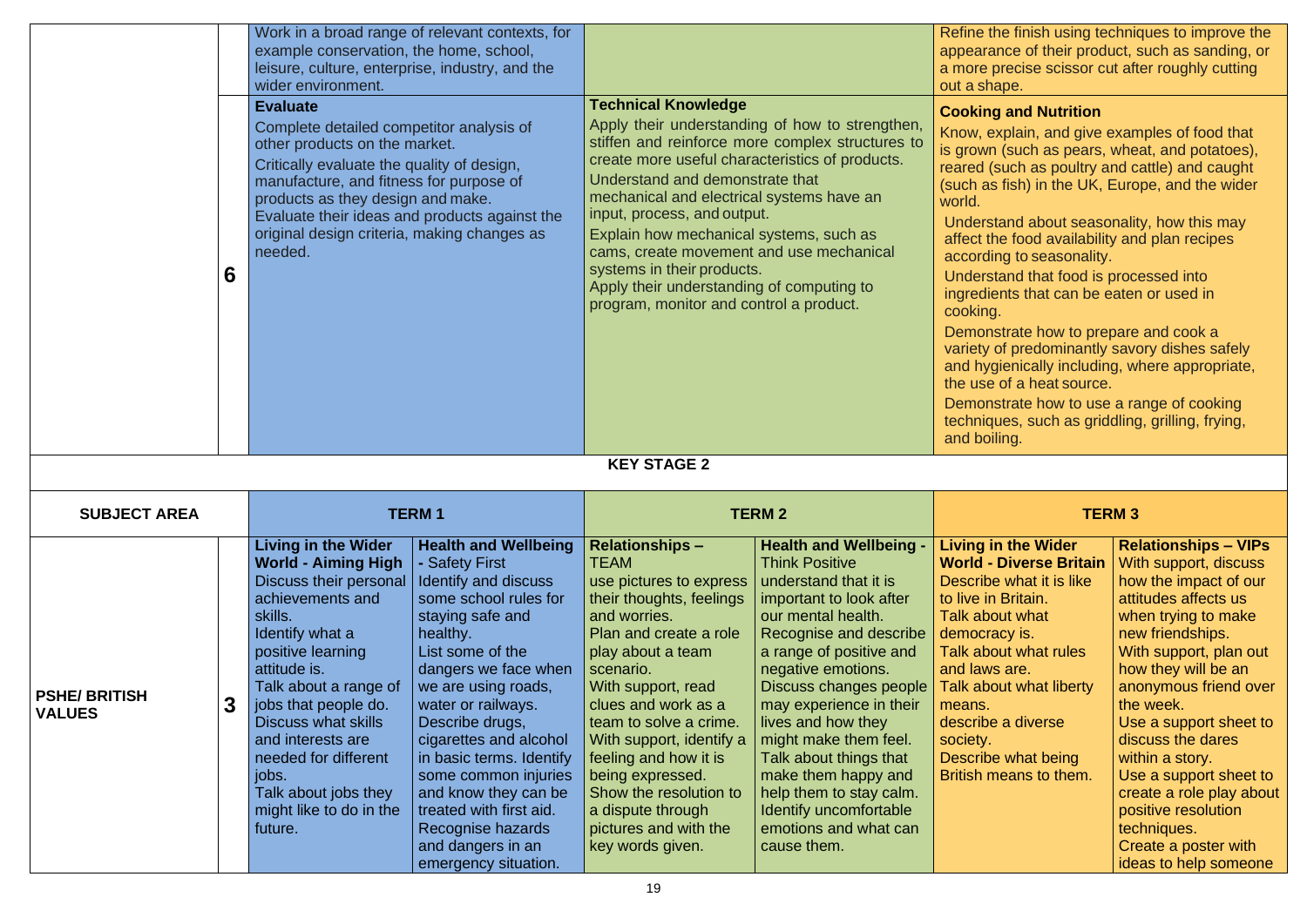|                                      |   | <b>Discuss what skills</b>                                                                                                                                                                                                                                                                                                                                                                                                                                                                                              | state 999 as the                                                                                                                                                                                                                                                                                                                                                                                                                                                                                                                                                            | Use a word mat to                                                                                                                                                                                                                                                                                                                                                                                                                                                                           | Discuss the                                                                                                                                                                                                                                                                                                                                                                                             |                                                                                                                                                                                                                                                                                                                                                                                                                                                                                                                                                                                         | who is being bullied,                                                                                                                                                                                                                                                                                                                                                                                                                                                                                                                                                                                    |
|--------------------------------------|---|-------------------------------------------------------------------------------------------------------------------------------------------------------------------------------------------------------------------------------------------------------------------------------------------------------------------------------------------------------------------------------------------------------------------------------------------------------------------------------------------------------------------------|-----------------------------------------------------------------------------------------------------------------------------------------------------------------------------------------------------------------------------------------------------------------------------------------------------------------------------------------------------------------------------------------------------------------------------------------------------------------------------------------------------------------------------------------------------------------------------|---------------------------------------------------------------------------------------------------------------------------------------------------------------------------------------------------------------------------------------------------------------------------------------------------------------------------------------------------------------------------------------------------------------------------------------------------------------------------------------------|---------------------------------------------------------------------------------------------------------------------------------------------------------------------------------------------------------------------------------------------------------------------------------------------------------------------------------------------------------------------------------------------------------|-----------------------------------------------------------------------------------------------------------------------------------------------------------------------------------------------------------------------------------------------------------------------------------------------------------------------------------------------------------------------------------------------------------------------------------------------------------------------------------------------------------------------------------------------------------------------------------------|----------------------------------------------------------------------------------------------------------------------------------------------------------------------------------------------------------------------------------------------------------------------------------------------------------------------------------------------------------------------------------------------------------------------------------------------------------------------------------------------------------------------------------------------------------------------------------------------------------|
|                                      |   | they might need to do                                                                                                                                                                                                                                                                                                                                                                                                                                                                                                   | number to call to seek                                                                                                                                                                                                                                                                                                                                                                                                                                                                                                                                                      | create a list of good                                                                                                                                                                                                                                                                                                                                                                                                                                                                       | characteristics of a good                                                                                                                                                                                                                                                                                                                                                                               |                                                                                                                                                                                                                                                                                                                                                                                                                                                                                                                                                                                         | with a support sheet of                                                                                                                                                                                                                                                                                                                                                                                                                                                                                                                                                                                  |
|                                      |   | certain jobs.                                                                                                                                                                                                                                                                                                                                                                                                                                                                                                           | help in an emergency.                                                                                                                                                                                                                                                                                                                                                                                                                                                                                                                                                       | deeds they can                                                                                                                                                                                                                                                                                                                                                                                                                                                                              | learner.                                                                                                                                                                                                                                                                                                                                                                                                |                                                                                                                                                                                                                                                                                                                                                                                                                                                                                                                                                                                         | ideas.                                                                                                                                                                                                                                                                                                                                                                                                                                                                                                                                                                                                   |
| <b>PHSE/BRITISH</b><br><b>VALUES</b> | 4 | <b>Relationships- be</b><br>yourself<br>List some of their<br>achievements and<br>say why they are<br>proud of them.<br><b>Identify facial</b><br>expressions<br>associated with<br>different feelings.<br>Describe some<br>strategies that they<br>could use to help<br>them cope with<br>uncomfortable<br>feelings. Suggest<br>assertive solutions to<br>scenarios.<br>Explain that the<br>messages they<br>receive from the<br>media about how they<br>should look, think and<br>behave are not<br>always realistic. | <b>Health and Wellbeing</b><br>- It's My Body<br>Understand the<br>importance of sleep,<br>exercise and healthy<br>eating.<br><b>Discuss what happens</b><br>to muscles when we<br>exercise them.<br>Understand they can<br>choose what happens<br>to their body and know<br>when a 'secret' should<br>be shared. Explain<br>that too much sugar is<br>bad for health.<br>Know the difference<br>between medicine and<br>harmful drugs and<br>chemicals. Explain<br>how germs travel and<br>spread disease.<br>Identify ways to protect<br>their bodies from ill<br>health. | contribute.<br><b>Living in the Wider</b><br><b>World - One World</b><br><b>Describe similarities</b><br>and differences<br>between people's lives.<br>Identify opinions that<br>are different from their<br>own.<br>Express their own<br>opinions.<br>Recognise that their<br>actions impact on<br>people in different<br>countries.<br>Know what climate<br>change is.<br>Know there are<br>organisations working<br>to help people in<br>challenging situations<br>in other communities. | <b>Living in the Wider</b><br><b>World - Money Matters</b><br>Discuss where money<br>comes from.<br><b>Talk about reasons</b><br>people go to work.<br>Discuss payment<br>resources we can use to<br>spend money.<br>Consider why and how<br>people might borrow<br>money.<br>Discuss the choices we<br>have about how to<br>spend our money.<br>Explain ways we can<br>keep track of what we<br>spend. | <b>Relationships - Digital</b><br><b>Wellbeing</b><br>Identify some positives<br>and negatives of the<br>Internet.<br>Explain what to do if<br>they experience or see<br>bullying online.<br>Explain ways to<br>communicate safely<br>online and identify ways<br>to get support if they do<br>not feel safe.<br>Assess the reliability of<br>online information.<br><b>Explain what personal</b><br>information includes.<br>Know why we shouldn't<br>share passwords and<br>private information.<br>explain why we have<br>rules and restrictions<br>around the technology<br>we use. | <b>Health and Wellbeing</b><br>- Growing Up<br><b>Our Bodies</b><br>Name the main male<br>and female body parts<br>needed for<br>reproduction.<br>Describe some of the<br>changes boys go<br>through during puberty.<br>Describe some of the<br>changes girls go<br>through during puberty.<br>Describe some feelings<br>young people might<br>experience as they<br>grow up.<br>Talk about their own<br>family and the<br>relationships within it.<br>Understand that there<br>are many different<br>types of family.<br>Identify similarities and<br>differences in different<br>loving relationships. |
|                                      | 5 | <b>Living in the Wider</b><br><b>World - Aiming High</b><br>Discuss their personal<br>achievements and<br>skills.<br><b>Discuss different</b><br>learning styles.<br>Identify what a helpful<br>learning attitude is.<br>Talk about the range<br>of jobs that people do.<br>Understand what a<br>stereotype is.<br>Talk about skills<br>employers look for in<br>employees.<br>Work with others in a<br>team.                                                                                                           | <b>Health and Wellbeing</b><br>- Safety First<br>Describe what a dare<br>is and identify<br>situations involving<br>peer pressure.<br>Know when to seek<br>help in risky or<br>dangerous situations.<br>Identify and discuss<br>some school rules for<br>staying safe and<br>healthy.<br>Recall the number to<br>dial in an emergency.<br>List some of the<br>hazards they might find<br>at home.                                                                                                                                                                           | <b>Relationships -</b><br><b>TEAM</b><br><b>Understand what</b><br>successful teamwork<br>skills are.<br><b>Express opinions</b><br>respectfully.<br><b>Explain what</b><br>collaborative working<br>is.<br>Discuss what a<br>compromise is.<br>Discuss different types<br>of unkind behaviour.<br>Identify ways of<br>showing care to others<br>in their team.                                                                                                                             | <b>Health and Wellbeing</b><br>— Think Positive<br>Talk about their<br>thoughts, feelings and<br>behaviours.<br>Identify unhelpful and<br>helpful thoughts.<br><b>Suggest outcomes</b><br>linked to certain<br>thoughts, feelings and<br>actions.<br>Discuss ways in which<br>positive thinking can be<br>beneficial.<br>Identify and discuss<br>uncomfortable<br>emotions.                             | <b>Living in the Wider</b><br><b>World - Diverse</b><br><b>Britain</b><br>Talk about the range of<br>faiths and ethnicities in<br>Britain.<br><b>Explain how and why</b><br>laws are made.<br>Explain what a<br>community is.<br>Discuss some roles of<br>local government.<br>Describe the basic<br>structure of national<br>government. Talk about<br>the role of charities and<br>voluntary groups in the<br>community.                                                                                                                                                              | <b>Relationships - VIPs</b><br>Share ideas for ways<br>we can care for our<br>VIPs.<br>Create a poster to<br>show a calming<br>technique with support.<br>Discuss how a<br>disagreement could be<br>handled with support.<br><b>Explain ways to resist</b><br>pressure with support.<br>Identify which secrets<br>are OK to keep and<br>which need to be<br>shared with support.<br>Identify some aspects<br>of healthy and                                                                                                                                                                              |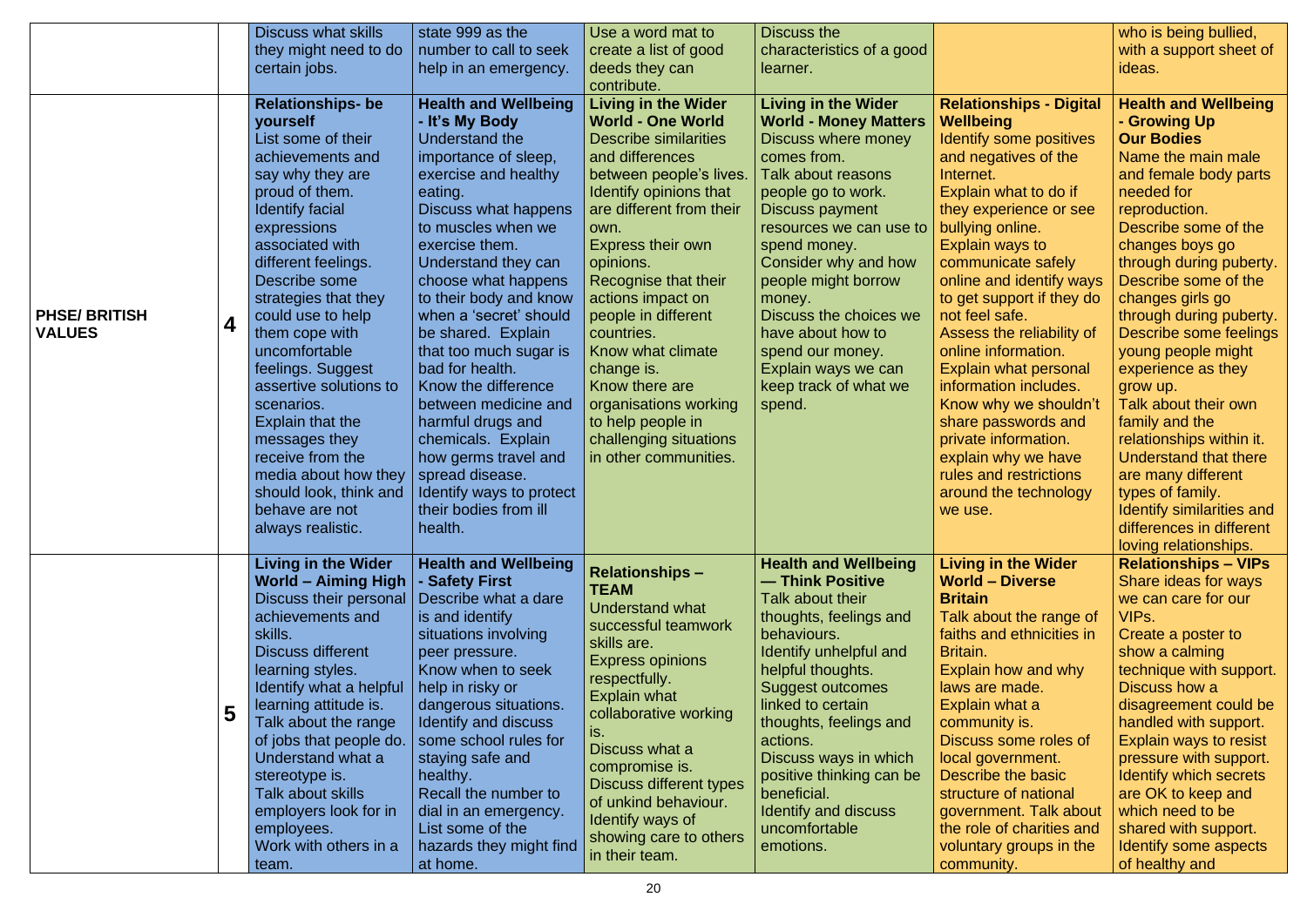|                                                                                                                                                                                                                                                                                       | unhealthy relationships.<br>Identify different types<br>of relationships.                                                                                                                                                                                                                             |
|---------------------------------------------------------------------------------------------------------------------------------------------------------------------------------------------------------------------------------------------------------------------------------------|-------------------------------------------------------------------------------------------------------------------------------------------------------------------------------------------------------------------------------------------------------------------------------------------------------|
| <b>Relationships - Digital</b><br>Wellbeing<br><b>Identify the benefits and</b><br>risks of the Internet.<br>Understand it is<br>important to look after<br>their digital wellbeing.<br>Recognise the signs of                                                                        | <b>Health and Wellbeing</b><br>- Growing Up<br><b>Name physical</b><br>changes young people<br>will experience during<br>puberty.<br>Appreciate that there is<br>no such thing as a                                                                                                                   |
| inappropriate and<br>harmful online<br>relationships.<br>Identify the benefits and<br>risks of social media.<br><b>Understand that online</b><br>bullying is wrong and<br>what to do to get help to<br>make it stop.<br><b>Explain that not all</b><br>online information is<br>true. | perfect body.<br>List things that all<br>loving relationships<br>have in common.<br>Explain what a sexual<br>relationship is.<br><b>Explain how babies are</b><br>conceived and how<br>they are born.<br>Identify someone they<br>could talk to about their<br>changing body, should<br>they need to. |

|                     |              | <b>Discuss the skills</b>                                                                                                                                                                                                                                                                                          | <b>Understand some</b>                                                                                                                                                                                                                                                                                                    | <b>List shared</b>                                                                                                                                                                                                                                                                                                       |                                                                                                                                                                                                                                                                                                                     |                                                                                                                                                                                                                                                                                                                                | unl                                                                                                             |
|---------------------|--------------|--------------------------------------------------------------------------------------------------------------------------------------------------------------------------------------------------------------------------------------------------------------------------------------------------------------------|---------------------------------------------------------------------------------------------------------------------------------------------------------------------------------------------------------------------------------------------------------------------------------------------------------------------------|--------------------------------------------------------------------------------------------------------------------------------------------------------------------------------------------------------------------------------------------------------------------------------------------------------------------------|---------------------------------------------------------------------------------------------------------------------------------------------------------------------------------------------------------------------------------------------------------------------------------------------------------------------|--------------------------------------------------------------------------------------------------------------------------------------------------------------------------------------------------------------------------------------------------------------------------------------------------------------------------------|-----------------------------------------------------------------------------------------------------------------|
|                     |              | everyone needs to                                                                                                                                                                                                                                                                                                  | substances at home                                                                                                                                                                                                                                                                                                        | responsibilities within                                                                                                                                                                                                                                                                                                  |                                                                                                                                                                                                                                                                                                                     |                                                                                                                                                                                                                                                                                                                                | Ide                                                                                                             |
|                     |              | succeed.                                                                                                                                                                                                                                                                                                           | can be dangerous.                                                                                                                                                                                                                                                                                                         | the class team.                                                                                                                                                                                                                                                                                                          |                                                                                                                                                                                                                                                                                                                     |                                                                                                                                                                                                                                                                                                                                | of <sub>1</sub>                                                                                                 |
|                     | 6            | <b>Relationships - Be</b><br><b>Yourself</b><br><b>Discuss scenarios</b><br>where children are<br>torn between 'fitting<br>in' and being true to<br>themselves.<br>Explain how to<br>communicate their<br>feelings in different<br>situations.<br>Create a role play to<br>show different ways                     | <b>Health and Wellbeing</b><br>- It's My Body<br>Understand that they<br>can choose what<br>happens to their own<br>bodies.<br>Know where and how<br>to get help if they are<br>worried.<br>Understand the<br>importance of sleep,<br>exercise and healthy<br>eating.                                                     | <b>Living in the Wider</b><br><b>World - One World</b><br>Explain what a global<br>citizen is.<br>Say what global<br>warming is.<br><b>Understand that</b><br>human energy use can<br>harm the environment.<br>Understand the<br>importance of not<br>wasting water.<br><b>Understand what</b>                           | <b>Living in the Wider</b><br><b>World - Money</b><br><b>Matters</b><br><b>Talk about what</b><br>financial risk is.<br>Discuss the ways<br>advertisers try to<br>influence consumers.<br>Identify what it means to<br>be a 'critical consumer'.<br>Describe what 'value for<br>money' means.<br>Talk about what it | <b>Relationships - Digital</b><br><b>Wellbeing</b><br>Identify the benefits and<br>risks of the Internet.<br>Understand it is<br>important to look after<br>their digital wellbeing.<br>Recognise the signs of<br>inappropriate and<br>harmful online<br>relationships.<br>Identify the benefits and<br>risks of social media. | He<br>- G<br><b>Na</b><br>cha<br>wil<br>pul<br>Ap<br>no<br>pel<br>Lis<br>lov<br>ha<br>Ex                        |
|                     |              | to manage<br>uncomfortable<br>feelings.<br>Discuss which<br>situations would make<br>people fight or flee<br>and why.                                                                                                                                                                                              | Identify ways in which<br>certain drugs, including<br>tobacco and alcohol,<br>can harm their bodies.                                                                                                                                                                                                                      | biodiversity is.<br>Understand that their<br>choices can have far<br>reaching<br>consequences.<br><b>KEY STAGE 2</b>                                                                                                                                                                                                     | means to budget.<br>Discuss how money can<br>affect people's<br>emotions.<br><b>Talk about ethical</b><br>spending.<br>Talk about what tax is.                                                                                                                                                                      | Understand that online<br>bullying is wrong and<br>what to do to get help to<br>make it stop.<br>Explain that not all<br>online information is<br>true.                                                                                                                                                                        | rel<br>Ex<br>COI<br>the<br>$Id\epsilon$<br>COI<br>cha<br>the                                                    |
| <b>SUBJECT AREA</b> |              |                                                                                                                                                                                                                                                                                                                    | <b>TERM 1</b>                                                                                                                                                                                                                                                                                                             | <b>TERM 2</b>                                                                                                                                                                                                                                                                                                            | <b>TERM3</b>                                                                                                                                                                                                                                                                                                        |                                                                                                                                                                                                                                                                                                                                |                                                                                                                 |
|                     |              | <b>Singing</b>                                                                                                                                                                                                                                                                                                     | <b>Listening</b>                                                                                                                                                                                                                                                                                                          | <b>Composing-</b>                                                                                                                                                                                                                                                                                                        | <b>Composing- Compose</b>                                                                                                                                                                                                                                                                                           | <b>Performing -</b>                                                                                                                                                                                                                                                                                                            | Pe                                                                                                              |
| <b>MUSIC</b>        | $\mathbf{3}$ | Sing a widening<br>range of unison songs<br>of varying styles and<br>structures with a pitch<br>range of do-so,<br>tunefully and with<br>expression.<br>Perform forte and<br>piano, loud and soft.<br><b>Perform actions</b><br>confidently and in<br>time to a range of<br>action songs.<br>Walk, move, or clap a | To develop pupils'<br>shared knowledge and<br>understanding of the<br>stories, origins,<br>traditions, history and<br>social context of the<br>music they are<br>listening to, singing<br>and playing. Listening<br>to recorded<br>performances should<br>be complemented by<br>opportunities to<br>experience live music | <b>Improvise</b><br>To become more<br>skilled in improvising<br>(using voices, tuned<br>and untuned<br>percussion and<br>instruments played in<br>whole-class/<br>group/individual/instru<br>mental teaching),<br>inventing short 'on-the-<br>spot' responses using<br>a limited note-range.<br><b>Structure musical</b> | Combine known<br>rhythmic notation with<br>letter names to create<br>rising and falling<br>phrases using just three<br>notes (do, re and mi).<br>Compose song<br>accompaniments on<br>untuned percussion<br>using known rhythms<br>and note values.                                                                 | <b>Instrumental</b><br><b>Performance</b><br>Develop facility in<br>playing tuned<br>percussion or a melodic<br>instrument.<br>Play and perform<br>melodies Use listening<br>skills to correctly order<br>phrases using dot<br>notation, showing<br>different arrangements<br>of notes C-D-E/do-re-<br>mi. Individually (solo) | <b>No</b><br>Un<br>line<br>cle<br><b>sh</b><br>pito<br>Un<br>diff<br>crc<br>qu<br>Ap<br><b>rhy</b><br>ho<br>syl |

music changes.

beginning, middle and

| <b>TERM3</b>                                                                                                                                                                                                                                                                                                                                                 |                                                                                                                                                                                                                                                                                                                                               |  |  |  |  |  |
|--------------------------------------------------------------------------------------------------------------------------------------------------------------------------------------------------------------------------------------------------------------------------------------------------------------------------------------------------------------|-----------------------------------------------------------------------------------------------------------------------------------------------------------------------------------------------------------------------------------------------------------------------------------------------------------------------------------------------|--|--|--|--|--|
| <b>Performing -</b><br><b>Instrumental</b><br><b>Performance</b><br>Develop facility in<br>playing tuned<br>percussion or a melodic<br>instrument.<br><b>Play and perform</b><br>melodies Use listening<br>skills to correctly order<br>phrases using dot<br>notation, showing<br>different arrangements<br>of notes C-D-E/do-re-<br>mi. Individually (solo) | <b>Performing - Reading</b><br><b>Notation</b><br>Understand the stave,<br>lines and spaces, and<br>clef. Use dot notation to<br>show higher or lower<br>pitch.<br>Understand the<br>differences between<br>crotchets and paired<br>quavers.<br>Apply word chants to<br>rhythms, understanding<br>how to link each<br>syllable to one musical |  |  |  |  |  |
| copy stepwise melodic                                                                                                                                                                                                                                                                                                                                        | note.                                                                                                                                                                                                                                                                                                                                         |  |  |  |  |  |
| phrases with accuracy<br>at different speeds;<br>allegro and adagio, fast                                                                                                                                                                                                                                                                                    |                                                                                                                                                                                                                                                                                                                                               |  |  |  |  |  |
| and slow. Extend to                                                                                                                                                                                                                                                                                                                                          |                                                                                                                                                                                                                                                                                                                                               |  |  |  |  |  |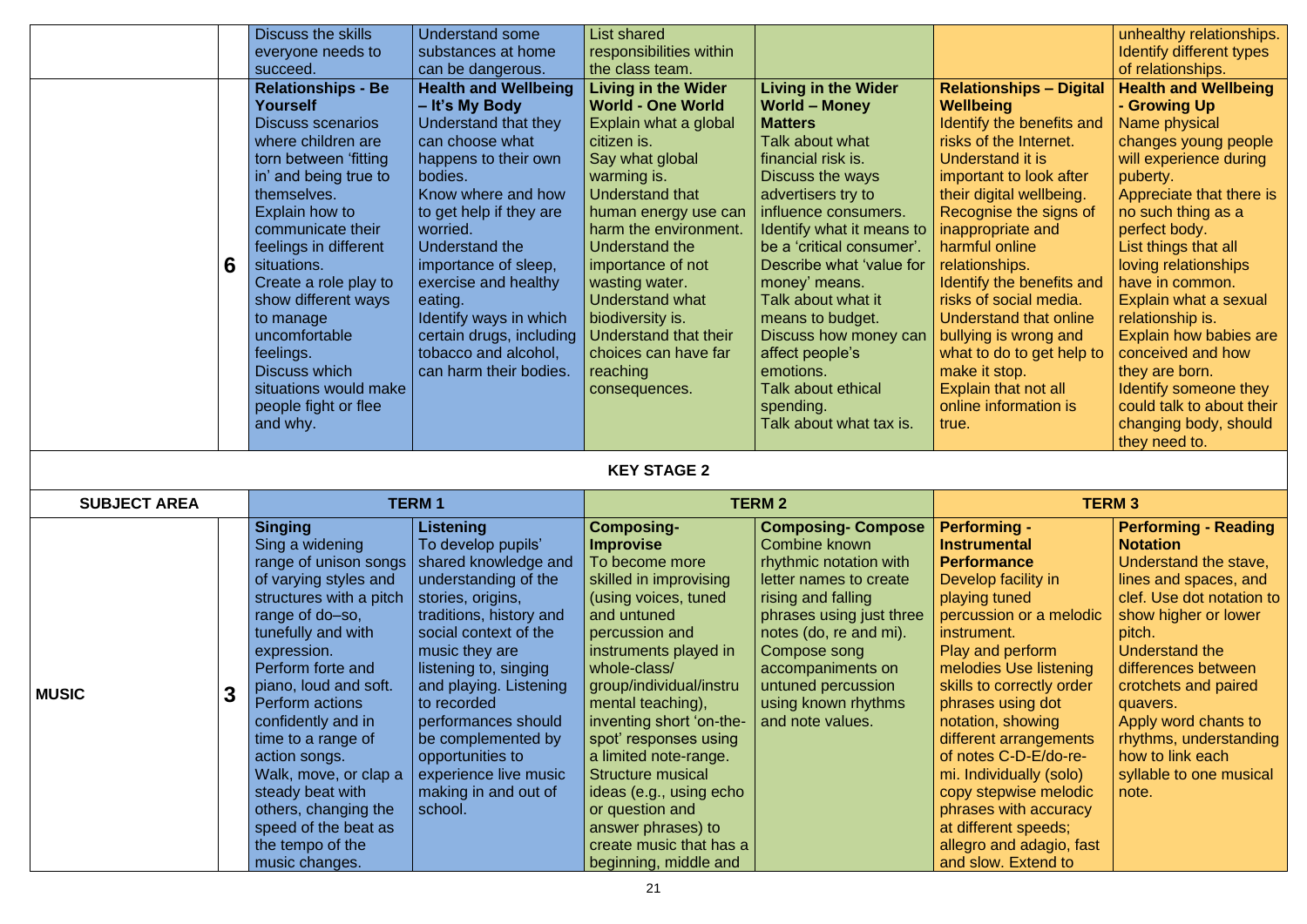|   | Perform as a choir in                                                                                                                                                                                                                                                                                                                                                                                          |                                                                                                                                                                                                                                                                                                                                                                                  | end. Pupils should                                                                                                                                                                                                                                                                                                                                                                                                                        |                                                                                                                                                                                                                                                                                                                                                                                                                                                                                                                               | question-and-answer                                                                                                                                                                                                                                                                                                                                                                                                                                                                                          |                                                                                                                                                                                                                                                                                                                                                                                                                                                            |
|---|----------------------------------------------------------------------------------------------------------------------------------------------------------------------------------------------------------------------------------------------------------------------------------------------------------------------------------------------------------------------------------------------------------------|----------------------------------------------------------------------------------------------------------------------------------------------------------------------------------------------------------------------------------------------------------------------------------------------------------------------------------------------------------------------------------|-------------------------------------------------------------------------------------------------------------------------------------------------------------------------------------------------------------------------------------------------------------------------------------------------------------------------------------------------------------------------------------------------------------------------------------------|-------------------------------------------------------------------------------------------------------------------------------------------------------------------------------------------------------------------------------------------------------------------------------------------------------------------------------------------------------------------------------------------------------------------------------------------------------------------------------------------------------------------------------|--------------------------------------------------------------------------------------------------------------------------------------------------------------------------------------------------------------------------------------------------------------------------------------------------------------------------------------------------------------------------------------------------------------------------------------------------------------------------------------------------------------|------------------------------------------------------------------------------------------------------------------------------------------------------------------------------------------------------------------------------------------------------------------------------------------------------------------------------------------------------------------------------------------------------------------------------------------------------------|
|   | school assemblies.                                                                                                                                                                                                                                                                                                                                                                                             |                                                                                                                                                                                                                                                                                                                                                                                  | compose in response<br>to different stimuli, e.g.,<br>stories, verse, images<br>(paintings and<br>photographs) and<br>musical sources.                                                                                                                                                                                                                                                                                                    |                                                                                                                                                                                                                                                                                                                                                                                                                                                                                                                               | phrases                                                                                                                                                                                                                                                                                                                                                                                                                                                                                                      |                                                                                                                                                                                                                                                                                                                                                                                                                                                            |
| 4 | <b>Singing</b><br>Continue to sing a<br>broad range of unison<br>songs with the range<br>of an octave (do-do)<br>pitching the voice<br>accurately and<br>following directions<br>for getting louder<br>(crescendo) and<br>quieter<br>(decrescendo).<br>Sing rounds and<br>partner songs in<br>different time<br>signatures (2, 3 and 4<br>time) and begin to<br>sing repertoire with<br>small and large leaps. | Listening<br>To develop pupils'<br>shared knowledge and<br>understanding of the<br>stories, origins,<br>traditions, history and<br>social context of the<br>music they are<br>listening to, singing<br>and playing. Listening<br>to recorded<br>performances should<br>be complemented by<br>opportunities to<br>experience live music<br>making in and out of<br>school.        | <b>Composing-</b><br><b>Improvise</b><br>Improvise on a limited<br>range of pitches on the<br>instrument they are<br>now learning, making<br>use of musical features<br>including smooth<br>(legato) and detached<br>(staccato).<br>Begin to make<br>compositional<br>decisions about the<br>overall structure of<br>improvisations.                                                                                                      | <b>Composing- Compose</b><br><b>Combine known</b><br>rhythmic notation with<br>letter names to create<br>short pentatonic<br>phrases using a limited<br>range of 5 pitches<br>suitable for the<br>instruments being<br>learnt.<br>Arrange individual<br>notation cards of known<br>note values (i.e., minim,<br>crotchet, crotchet rest<br>and paired quavers)<br><b>Explore developing</b><br>knowledge of musical<br>components by<br>composing music to<br>create a specific mood.<br>Introduce major and<br>minor chords. | <b>Performing -</b><br><b>Instrumental</b><br><b>Performance</b><br>Develop facility in the<br>basic skills of a selected<br>musical instrument over<br>a sustained learning<br>period.<br>Perform in two or more<br>parts (e.g., melody and<br>accompaniment or a<br>duet) from simple<br>notation using<br>instruments played in<br>whole class teaching.<br>Identify static and<br>moving parts. Copy<br>short melodic phrases<br>including those using<br>the pentatonic scale<br>(e.g., C, D, E, G, A). | <b>Performing - Reading</b><br><b>Notation</b><br>Understand the<br>differences between<br>minims, crotchets,<br>paired quavers and<br>rests. Read and<br>perform pitch notation<br>within a defined range<br>$(e.g., C-G-do-so).$<br>Follow and perform<br>simple rhythmic scores<br>to a steady beat:<br>maintain individual<br>parts accurately within<br>the rhythmic texture,<br>achieving a sense of<br>ensemble.                                    |
|   | <b>Singing</b><br>Sing a broad range of<br>songs from an<br>extended repertoire<br>with a sense of<br>ensemble and<br>performance. This<br>should include<br>observing phrasing,<br>accurate pitching and<br>appropriate style.<br>Sing three-part<br>rounds, partner songs<br>and songs with a<br>verse and a chorus.<br>Perform a range of<br>songs in school<br>assemblies and in                           | <b>Listening</b><br>To develop pupils'<br>shared knowledge and<br>understanding of the<br>stories, origins,<br>traditions, history and<br>social context of the<br>music they are<br>listening to, singing<br>and playing. Listening<br>to recorded<br>performances should<br>be complemented by<br>opportunities to<br>experience live music<br>making in and out of<br>school. | <b>Composing-</b><br><b>Improvise</b><br>Improvise freely over a<br>drone, developing<br>sense of shape and<br>character, using tuned<br>percussion and<br>melodic instruments.<br>Improvise over a<br>simple groove,<br>responding to the beat,<br>creating a satisfying<br>melodic shape;<br>experiment with using<br>a wider range of<br>dynamics, including<br>very loud (fortissimo),<br>very quiet (pianissimo),<br>moderately loud | <b>Composing- Compose</b><br><b>Compose melodies</b><br>made from pairs of<br>phrases in either C<br>major or A minor or a<br>key suitable for the<br>instrument chosen.<br>Use chords to compose<br>music to evoke a<br>specific atmosphere,<br>mood or environment.<br>Equally, pupils might<br>create music to<br>accompany a silent film<br>or to set a scene in a<br>play or book.<br>Capture and record<br>creative ideas using<br>graphic symbols, rhythm                                                              | <b>Performing -</b><br><b>Instrumental</b><br><b>Performance</b><br>Play melodies on tuned<br>percussion, melodic<br>instruments or<br>keyboards, understand<br>how triads are formed,<br>and play them on tuned<br>percussion, melodic<br>instruments or<br>keyboards. Perform<br>simple, chordal<br>accompaniments to<br>familiar songs.<br>Perform a range of<br>repertoire pieces and<br>arrangements<br>combining acoustic                                                                              | <b>Performing - Reading</b><br><b>Notation</b><br><b>Further understand the</b><br>differences between<br>semibreves, minims,<br>crotchets and crotchet<br>rests, paired quavers<br>and semiquavers.<br>Understand the<br>differences between<br>$2/4$ -, $3/4$ - and $4/4$ -time<br>signatures.<br>Read and perform pitch<br>notation within an<br>octave (e.g., C-C'/do-<br>$do)$ .<br>Read and play short<br>rhythmic phrases at<br>sight from prepared |